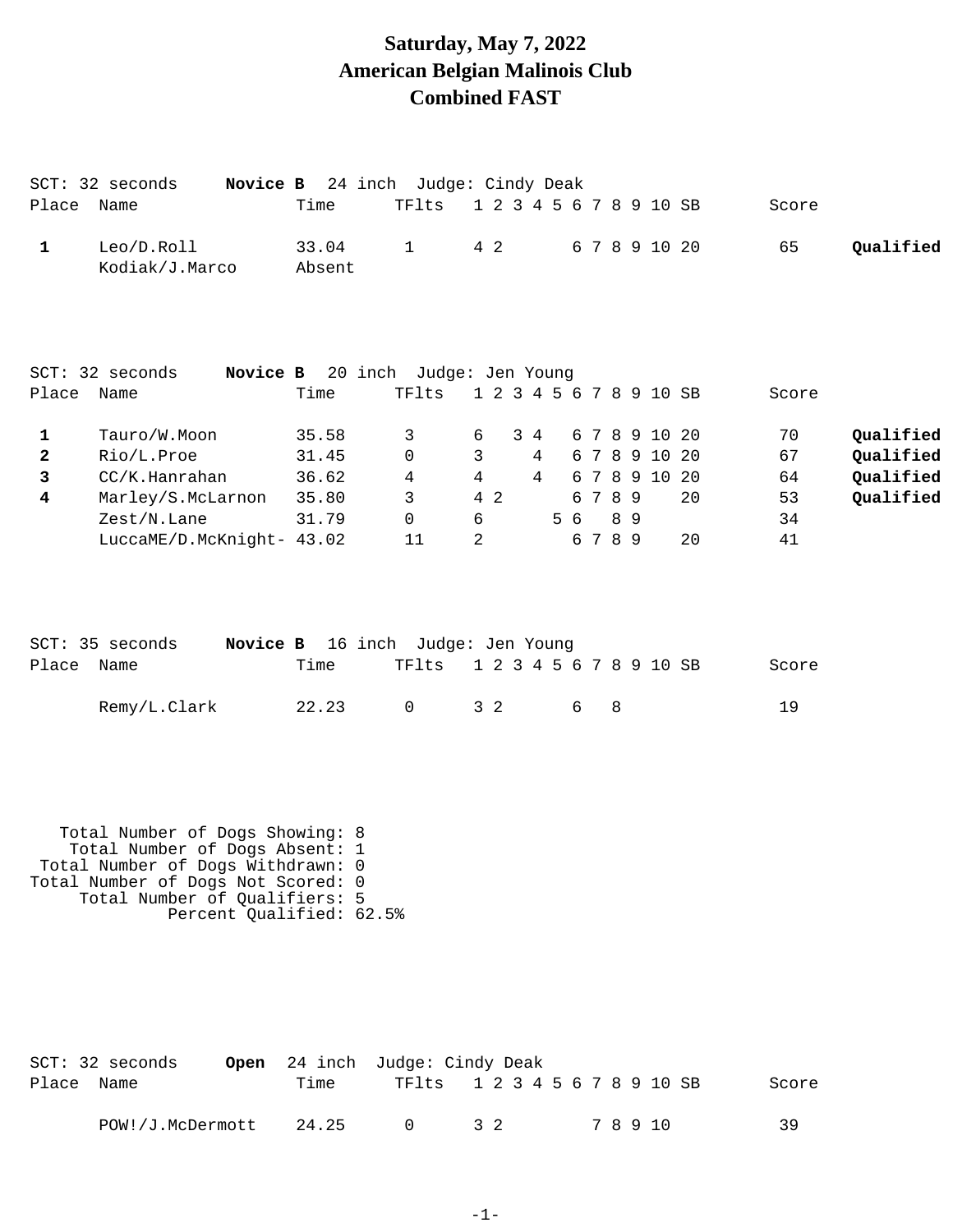|       | $SCT: 32$ seconds<br>Open | 20 inch | Judge: Jen Young |               |                         |   |              |               |          |           |
|-------|---------------------------|---------|------------------|---------------|-------------------------|---|--------------|---------------|----------|-----------|
| Place | Name                      | Time    | TFlts            |               | 1 2 3 4 5 6 7 8 9 10 SB |   |              |               | Score    |           |
|       | Hazy/P.Campbell           | 31.66   | $\Omega$         | 5             | 4                       |   |              | 67891020      | 69       | Qualified |
| 2     | Willow/C.Shreve           | 30.53   | $\Omega$         | 4             |                         |   |              | 5 6 8 9 10 20 | 62       | Qualified |
|       | Terra/V.Rutledge          | 36.61   | 4                | 4             | 3 4 5 6 7 8 9           |   |              |               | 62<br>20 | Qualified |
|       | $NV/J$ . Hughes           | 40.96   | 8                | $\mathcal{P}$ | 4                       | 6 | <sup>8</sup> | 1 O           | 25       |           |

|            | SCT: 35 seconds  | <b>Open</b> 16 inch Judge: Jen Young |                               |    |  |          |       |           |
|------------|------------------|--------------------------------------|-------------------------------|----|--|----------|-------|-----------|
| Place Name |                  | Time                                 | TF1ts 1 2 3 4 5 6 7 8 9 10 SB |    |  |          | Score |           |
|            | Miku/M.Oullette  | 26.84                                | 0 62 4 67891020               |    |  |          | 72    | Oualified |
|            | Moxie/L.McKenzie | 29.34                                | $\cap$                        | 62 |  | 67891020 | 68    | Qualified |

|       | SCT: 35 seconds |        | Open 12 inch Judge: Jen Young |    |     |  |       |
|-------|-----------------|--------|-------------------------------|----|-----|--|-------|
| Place | Name            | Time   | TF1ts 1 2 3 4 5 6 7 8 9 10 SB |    |     |  | Score |
|       | Rave/J.Valloze  |        |                               |    |     |  |       |
|       | Marney/E.Benson | 128.51 | 93                            | ્ર | 468 |  | $-72$ |

|            | $SCT: 38$ seconds                           |      | <b>Open</b> 8 inch Judge: Jen Young |  |  |  |       |           |
|------------|---------------------------------------------|------|-------------------------------------|--|--|--|-------|-----------|
| Place Name |                                             | Time | TF1ts 1 2 3 4 5 6 7 8 9 10 SB       |  |  |  | Score |           |
|            | $Spencer/M.Sherwood 40.76 2 4 4 6 7 8 9 20$ |      |                                     |  |  |  | 56    | Qualified |

 Total Number of Dogs Showing: 10 Total Number of Dogs Absent: 0 Total Number of Dogs Withdrawn: 0 Total Number of Dogs Not Scored: 0 Total Number of Qualifiers: 6 Percent Qualified: 60.0%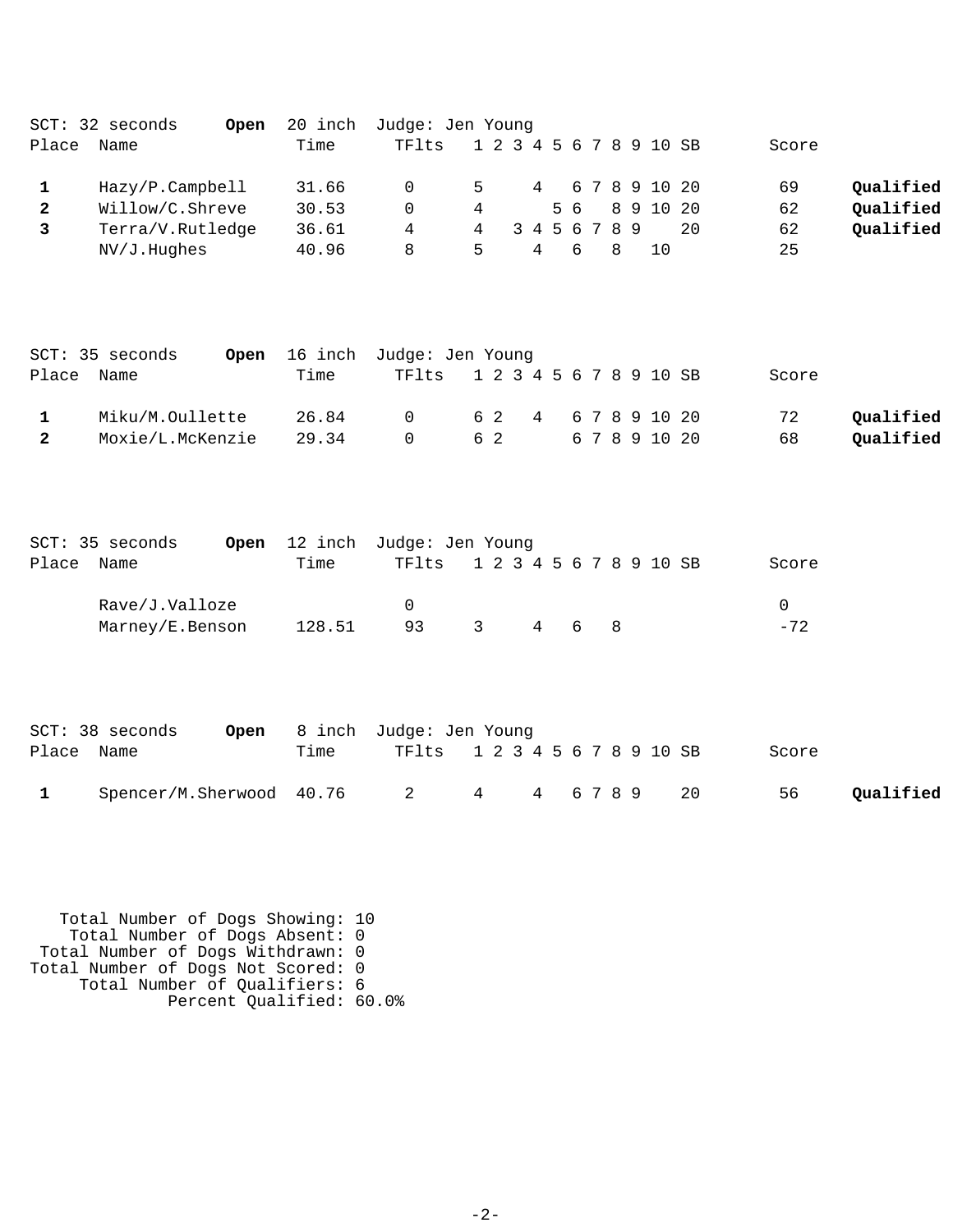| $SCT: 32$ seconds | <b>Excellent</b> 24 inch Judge: Cindy Deak |                               |  |  |  |  |       |           |
|-------------------|--------------------------------------------|-------------------------------|--|--|--|--|-------|-----------|
| Place Name        | Time                                       | TF1ts 1 2 3 4 5 6 7 8 9 10 SB |  |  |  |  | Score |           |
| Elle/A.Viner      | 27.58                                      | 6 3 4 6 7 8 10 20<br>$\cap$   |  |  |  |  | 64    | Qualified |

|       | $SCT: 32$ seconds              | Excellent |        | 20 inch Judge: Jen Young |   |     |   |   |      |    |                         |  |             |
|-------|--------------------------------|-----------|--------|--------------------------|---|-----|---|---|------|----|-------------------------|--|-------------|
| Place | Name                           |           | Time   | TFlts                    |   |     |   |   |      |    | 1 2 3 4 5 6 7 8 9 10 SB |  | Score       |
|       | Boom $\text{Bound}/J$ . Hughes |           | 35.20  | 3                        | 5 |     | 4 |   |      |    | 78910                   |  | 40          |
|       | Kitt/L.Patterson               |           | 3.37   | $\Omega$                 |   |     |   |   |      |    |                         |  | $\mathbf 0$ |
|       | Ms. Tank/C.Schwick             |           | 29.19  | $\Omega$                 |   | 34  |   | 6 |      | -8 |                         |  | 22          |
|       | Tony/J.Huqhes                  |           | 32.25  | $\Omega$                 | 6 | 3 4 |   |   | 6789 |    |                         |  | 43          |
|       | Vesper/L.Lane                  |           | Absent |                          |   |     |   |   |      |    |                         |  |             |
|       | Hanna/V.Corley                 |           | Absent |                          |   |     |   |   |      |    |                         |  |             |
|       | Kira/R.Grinsell                |           | AIS    |                          |   |     |   |   |      |    |                         |  |             |

| SCT: 35 seconds         | <b>Excellent</b> 16 inch Judge: Jen Young |          |                               |                  |  |  |  |  |       |
|-------------------------|-------------------------------------------|----------|-------------------------------|------------------|--|--|--|--|-------|
| Place Name              | Time                                      |          | TF1ts 1 2 3 4 5 6 7 8 9 10 SB |                  |  |  |  |  | Score |
| Maddie/E.Mann           |                                           | - 0      |                               |                  |  |  |  |  |       |
| Tess/C.Youngblood 33.88 |                                           | $\Omega$ |                               | 6 3 4 6 7 8 9 10 |  |  |  |  | 53    |

|            | SCT: 35 seconds | <b>Excellent</b> 12 inch Judge: Jen Young |                               |                       |  |  |       |           |
|------------|-----------------|-------------------------------------------|-------------------------------|-----------------------|--|--|-------|-----------|
| Place Name |                 | Time                                      | TF1ts 1 2 3 4 5 6 7 8 9 10 SB |                       |  |  | Score |           |
|            | Mica/T.Reel     | 26.00                                     |                               | 0 6 3 4 6 7 8 9 10 20 |  |  | 73    | Qualified |

 Total Number of Dogs Showing: 8 Total Number of Dogs Absent: 2 Total Number of Dogs Withdrawn: 1 Total Number of Dogs Not Scored: 0 Total Number of Qualifiers: 2 Percent Qualified: 25.0%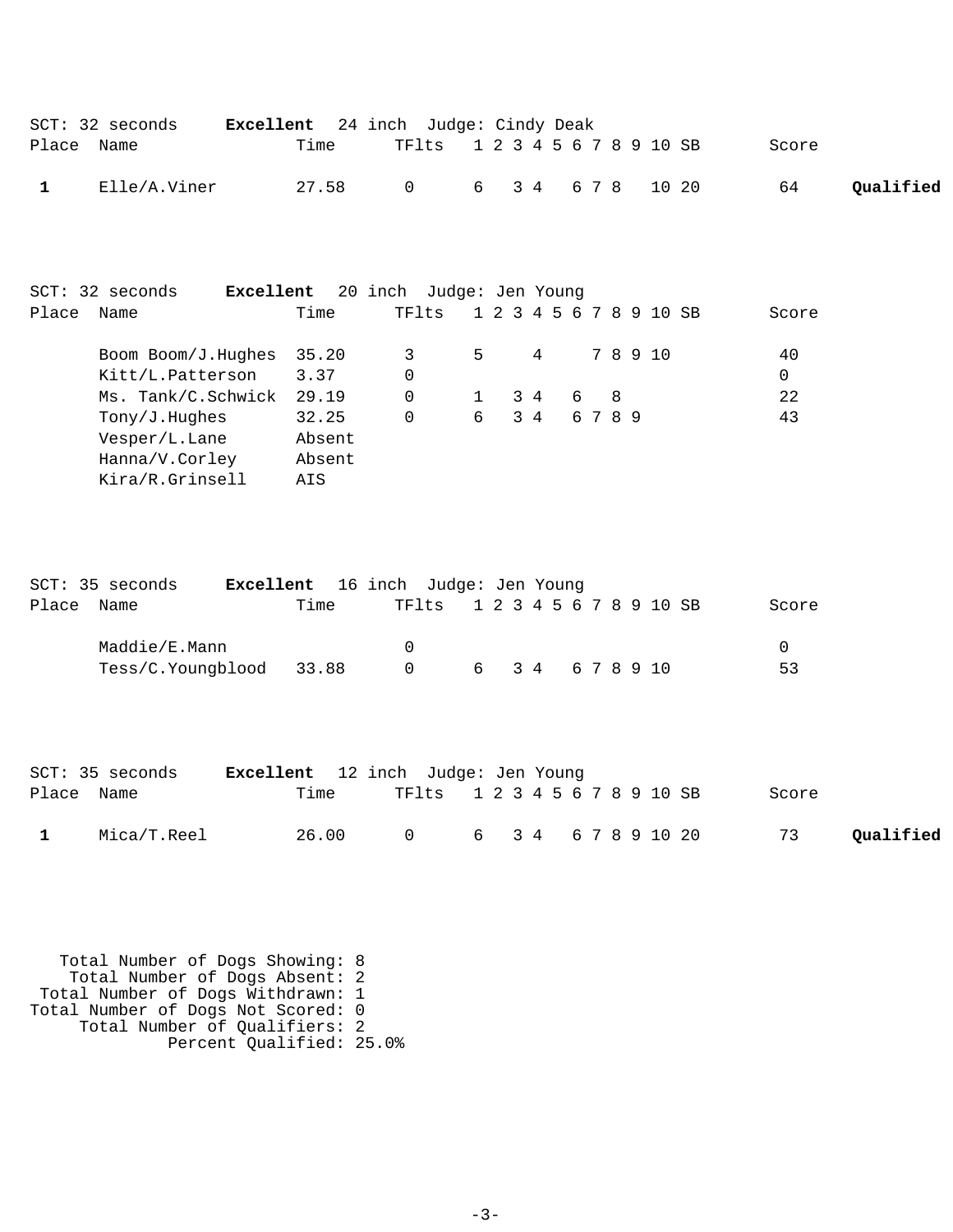| SCT:         | 32 seconds<br>Master | 24 inch | Judge: Cindy Deak |                         |     |             |    |     |                     |    |       |           |
|--------------|----------------------|---------|-------------------|-------------------------|-----|-------------|----|-----|---------------------|----|-------|-----------|
| Place        | Name                 | Time    | TFlts             | 1 2 3 4 5 6 7 8 9 10 SB |     |             |    |     |                     |    | Score |           |
|              | Nolan/B.Kennedy      | 30.34   |                   | 6                       |     |             |    |     | 3 4 5 6 7 8 9 10 20 |    | 78    | Qualified |
| $\mathbf{2}$ | Bodie/J.Leitzsch     | 25.67   | $\Omega$          | 6                       | 3 4 |             |    |     | 6 7 8 9 10 20       |    | 73    | Qualified |
|              | Slash/J.Bauder Heid  |         |                   | $1\;\;2\;\;3$           |     |             |    | 789 |                     |    | 30    |           |
|              | Presto/S.McKeever    | 11.54   |                   | $\mathcal{L}$           | 34  |             | 67 |     |                     | 20 | 42    |           |
|              | Willow/C.Witt        | 45.17   | 13                | 5.                      | 34  |             | 67 | 9   | 10 20               |    | 51    |           |
|              | Race/B.Perkins       | 33.54   | 1                 | 4                       |     | 3 4 5 6 7 8 |    |     | 1 O                 |    | 46    |           |
|              | Bisous/S.Keim        | Absent  |                   |                         |     |             |    |     |                     |    |       |           |
|              |                      |         |                   |                         |     |             |    |     |                     |    |       |           |

| $SCT$ :      | 32 seconds<br>Master      | 20<br>inch | Judge: Jen Young |   |           |                |                |                |     |   |                 |   |     |                     |      |              |           |
|--------------|---------------------------|------------|------------------|---|-----------|----------------|----------------|----------------|-----|---|-----------------|---|-----|---------------------|------|--------------|-----------|
| Place        | Name                      | Time       | TFlts            |   | $1\quad2$ |                |                |                |     |   |                 |   |     | 3 4 5 6 7 8 9 10 SB |      | Score        |           |
| 1            | Etta/J.McDermott          | 32.73      | $\Omega$         | 6 |           | 2              | $\mathcal{B}$  | 4              | 5   | 6 | 7               | 8 | 9   | 10 <sup>°</sup>     | 20   | 80           | Qualified |
| $\mathbf{2}$ | Jet/P.Campbell            | 28.78      | $\mathbf 0$      | 6 |           |                | 3              | $\overline{4}$ | 5   | 6 | 7               | 8 | 9   | 10                  | -20  | 78           | Qualified |
| 3            | Lacy/I.Dauer              | 30.21      | $\Omega$         | 6 |           |                | 3              | 4              | 5   | 6 | 7               | 8 | 9   | 10                  | 20   | 78           | Qualified |
| 4            | Mick/D.McAtee             | 32.57      | 0                | 6 |           |                | 3              | 4              | 5   | 6 | $7\phantom{.0}$ | 8 | - 9 | 10 20               |      | 78           | Qualified |
|              | Carson/N.Grossman         | 23.73      | 0                |   | 3         |                | 3              | $\overline{4}$ |     | 6 | 7               |   |     | 10                  |      | 33           |           |
|              | Machu/D.Mims              |            | $\Omega$         |   |           |                |                |                |     |   |                 |   |     |                     |      | $\mathsf{O}$ |           |
|              | Quinn/L.Callahan          | 32.38      | $\mathbf 0$      |   | 4         |                |                | 4              |     | 6 | 7               |   | 9   | 10                  |      | 40           |           |
|              | Kit/L.Perry               | 32.22      | $\mathbf 0$      | 6 |           |                |                | 4              | -5  |   | 67              |   | 89  |                     |      | 45           |           |
|              | Nova/C.Derby              | 31.66      | 0                |   | 5         | $\overline{2}$ |                |                | 4 5 | 6 | 7               | 8 | 9   | 10                  |      | 56           |           |
|              | Puma/B.Barker             | 29.37      | $\mathbf 0$      | 6 |           |                |                | 4              | 5   | 6 | 7               | 8 | 9   | 10                  |      | 55           |           |
|              | Drake/D.Proe              | 35.06      | 3                |   | 2         |                | 3              | 4              |     | 6 | 7               |   | 89  |                     | 20   | 56           |           |
|              | Petty/J.Bauder Heid 29.39 |            | 0                |   | 4         | $\overline{c}$ |                |                | 5   |   | 7               | 8 | 9   |                     |      | 35           |           |
|              | Briar/H.Buck              | 41.90      | 9                | 6 |           | 2              |                | 4              |     | 6 | 7               |   | 9   | 10                  |      | 35           |           |
|              | K/T.Kulb                  | 39.98      | 7                | 6 |           |                | 3              | $\overline{4}$ |     |   | 6 7             | 8 | 9   | 10                  |      | 46           |           |
|              | Kiwi/E.Manubens           | 29.69      | $\Omega$         | 5 |           |                | 3              | $\overline{4}$ |     |   | 6 7             | 8 | 9   | 10                  | 20   | 72           | Qualified |
|              | Thief/T.Hanna             | 28.50      | $\Omega$         |   | 4         | 2              | $\overline{3}$ | $\overline{4}$ |     | 6 | 7               | 8 | 9   | 10                  | - 20 | 73           | Qualified |
|              | Kali/R.Grinsell           | 25.99      | 0                | 6 |           |                | 3              | 4              |     | 6 | 7               | 8 | 9   | 10                  | 20   | 73           | Qualified |
|              | Aura/D.Mlatecek           | 40.72      | 8                | 6 |           |                | 3              | $\overline{4}$ |     | 6 | 7               | 8 | 9   | 10                  | 20   | 65           | Qualified |
|              | Gemma/S.Hyde              | 24.37      | $\Omega$         |   | 4         |                | 3              | $\overline{4}$ |     | 6 | 7               |   | 9   | 10                  | 20   | 63           | Qualified |
|              | Aspen/N.Young             | 28.60      | $\Omega$         | б |           |                | 3              | $\overline{4}$ | 5   |   | 6 7             |   | 89  |                     | 20   | 68           | Qualified |
|              | Aspen/A.Fluty             | Absent     |                  |   |           |                |                |                |     |   |                 |   |     |                     |      |              |           |
|              | Pippa/N.DePetris          | Absent     |                  |   |           |                |                |                |     |   |                 |   |     |                     |      |              |           |
|              | Twist/R.Modder            | 29.24      | $\Omega$         | 5 |           |                | 3              | $\overline{4}$ | 5   | 6 | 7               | 8 | 9   | 10                  | 20   | 77           | Qualified |
|              | Bali/L.Halpin             | 30.56      | 0                | 6 |           |                | 3              | 4              |     | 6 | 7               | 8 | 9   | 10                  | 20   | 73           | Qualified |
|              |                           |            |                  |   |           |                |                |                |     |   |                 |   |     |                     |      |              |           |

|            | SCT: 35 seconds | <b>Master</b> 16 inch Judge: Jen Young |                               |                       |  |  |  |  |       |           |
|------------|-----------------|----------------------------------------|-------------------------------|-----------------------|--|--|--|--|-------|-----------|
| Place Name |                 | Time                                   | TF1ts 1 2 3 4 5 6 7 8 9 10 SB |                       |  |  |  |  | Score |           |
|            | Zipper/D.Mims   | 26.68                                  | $\cap$                        | 6 3 4 5 6 7 8 9 10 20 |  |  |  |  | 78    | Oualified |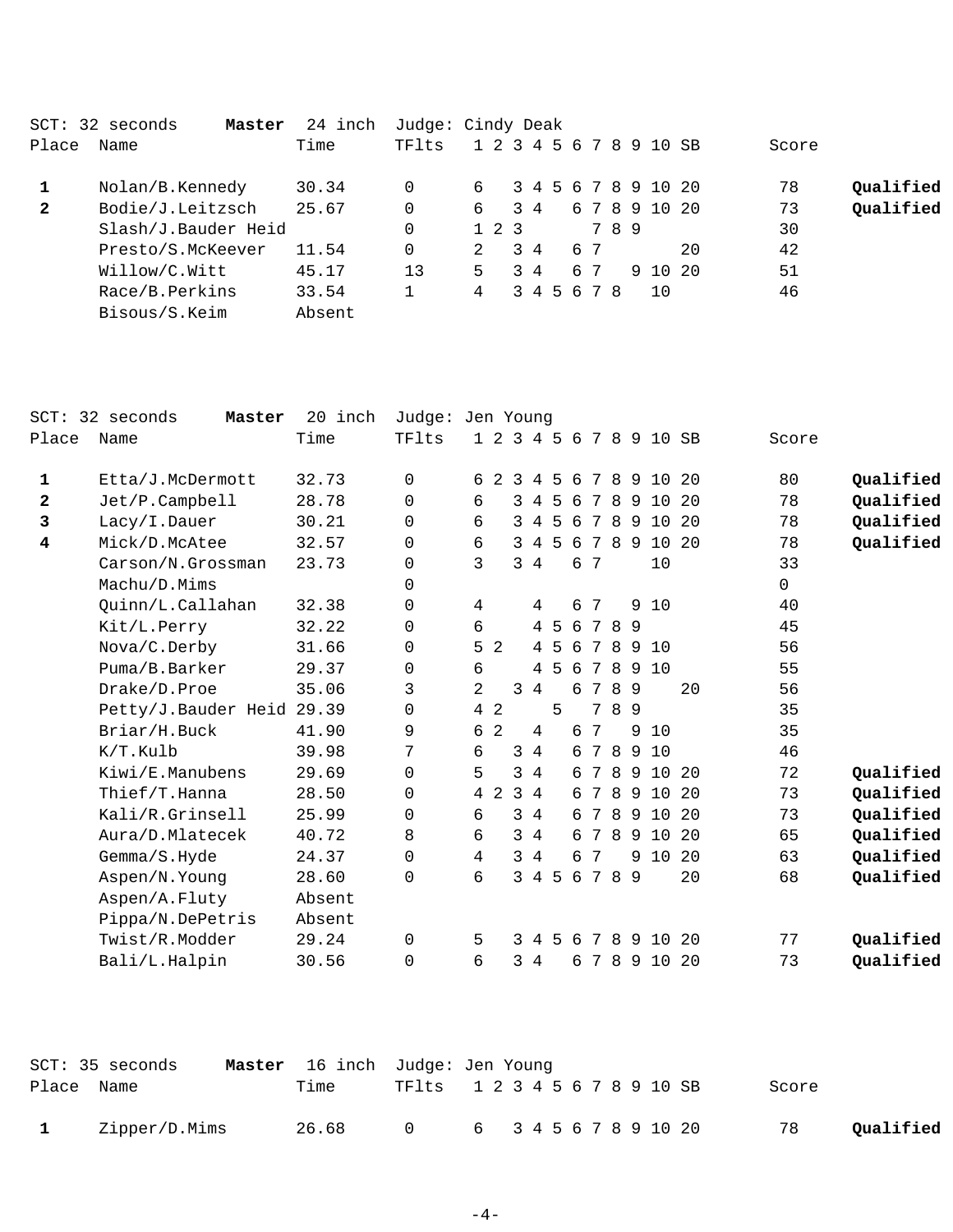| $\mathbf{2}$ | Swaq/J.Murphy      | 30.24  |   | 6   |         |             |  |     |             | 3 4 5 6 7 8 9 10 20 |       | 78 | Qualified |
|--------------|--------------------|--------|---|-----|---------|-------------|--|-----|-------------|---------------------|-------|----|-----------|
| 3            | Gidget/B.McBride   | 32.17  |   | 6   |         | 34          |  |     | 6789        | 10 20               |       | 73 | Qualified |
| 4            | Piper/C.Youngblood | 42.22  | 7 | 5   |         | $3 \quad 4$ |  |     |             | 6 7 8 9 10 20       |       | 65 | Qualified |
|              | Max/M.Mosher       |        |   |     |         |             |  |     |             |                     |       | 0  |           |
|              | Twister/N.Lane     |        |   |     |         |             |  |     |             |                     |       | 0  |           |
|              | Senna/E.Barshack   | 31.24  |   | 5 2 |         |             |  |     | 4 5 6 7 8 9 |                     |       | 46 |           |
|              | Souffle/P.Vojtas   | 32.83  |   |     | 3 2 3 4 |             |  | 678 |             |                     | 10 20 | 63 | Oualified |
|              | Sara/A.Hartman     | Absent |   |     |         |             |  |     |             |                     |       |    |           |
|              | Abbey/S.Kothur     | Absent |   |     |         |             |  |     |             |                     |       |    |           |
|              | Virgil/B.Dumbaugh  | Absent |   |     |         |             |  |     |             |                     |       |    |           |

| SCT:         | 35 seconds<br>Master | 12 inch | Judge: Jen Young |           |                |             |    |    |                |    |   |                     |      |       |           |
|--------------|----------------------|---------|------------------|-----------|----------------|-------------|----|----|----------------|----|---|---------------------|------|-------|-----------|
| Place        | Name                 | Time    | TFlts            | $1\quad2$ | $\overline{3}$ | $-4$        | 5  | 6  | 7              | 8  |   | 9 10 SB             |      | Score |           |
|              | Spiffy/S.Price       | 28.48   | $\Omega$         | б.        |                | 34          | .5 |    | 678            |    |   | 9 10                | 20   | 78    | Qualified |
| $\mathbf{2}$ | Riley/C.Ruth         | 29.67   | $\Omega$         | 6         |                |             |    |    | 3 4 5 6 7 8    |    | 9 | 10                  | - 20 | 78    | Qualified |
| 3            | Madeleine/P.Vojtas   | 31.39   | $\Omega$         | 6         |                | $3 \quad 4$ |    |    | 5678           |    |   | 9 10                | - 20 | 78    | Qualified |
| 4            | Ernie/N.Pagan        | 35.41   | 0                | 6         |                |             |    |    |                |    |   | 3 4 5 6 7 8 9 10 20 |      | 78    | Qualified |
|              | Dylan/M.Mosher       |         | 0                |           |                |             |    |    |                |    |   |                     |      | 0     |           |
|              | Lexie/C.Campbell     | 38.76   | 3                | 5         |                | $3 \quad 4$ |    |    |                |    |   | 678910              |      | 49    |           |
|              | Bella/E.Bradley      | 33.96   | 0                | 5         | 3              |             |    |    |                |    |   | 5 6 7 8 9 10        |      | 53    |           |
|              | Bella/D.Mason        | Absent  |                  |           |                |             |    |    |                |    |   |                     |      |       |           |
|              | Jolie/R.Goudreau     | 37.67   | 2                | 6         |                | 34          | 5  | -6 | $\overline{7}$ | -8 |   | 9 10                | - 20 | 76    | Oualified |
|              | Frankie/K.McClung    | 31.37   | $\Omega$         | 6         |                | $3 \quad 4$ |    | б. | 7              | 8  |   | 9 1 0               | -20  | 73    | Qualified |
|              |                      |         |                  |           |                |             |    |    |                |    |   |                     |      |       |           |

|            | SCT: 38 seconds | <b>Master</b> 8 inch Judge: Jen Young |                                                     |           |
|------------|-----------------|---------------------------------------|-----------------------------------------------------|-----------|
| Place Name |                 | Time                                  | TF1ts 1 2 3 4 5 6 7 8 9 10 SB<br>Score              |           |
|            |                 |                                       | Desmond/B.Kennedy 44.09 6 6 3 4 6 7 8 9 10 20<br>67 | Qualified |

 Total Number of Dogs Showing: 46 Total Number of Dogs Absent: 7 Total Number of Dogs Withdrawn: 0 Total Number of Dogs Not Scored: 0 Total Number of Qualifiers: 26 Percent Qualified: 56.5%

|            | SCT: 35 seconds | <b>Novice Pref</b> 20 inch Judge: Jen Young |       |                               |   |  |  |  |            |  |       |
|------------|-----------------|---------------------------------------------|-------|-------------------------------|---|--|--|--|------------|--|-------|
| Place Name |                 |                                             | Time  | TF1ts 1 2 3 4 5 6 7 8 9 10 SB |   |  |  |  |            |  | Score |
|            | Leo/R.Sharpe    |                                             | 40.38 |                               | 4 |  |  |  | 4 6 7 8 10 |  | 34    |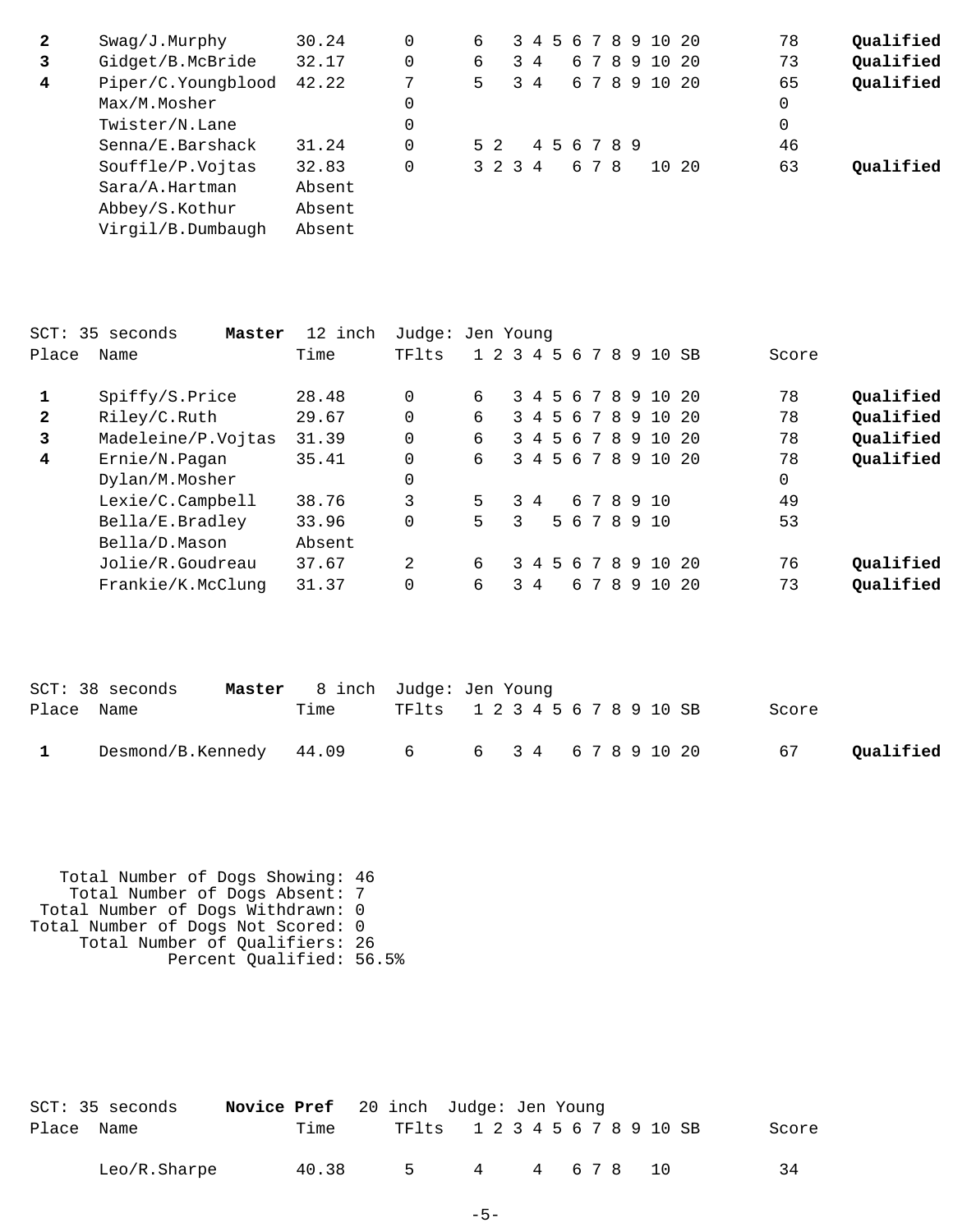| SCT: 35 seconds | <b>Novice Pref</b> 16 inch Judge: Jen Young |                               |                   |  |  |  |       |           |
|-----------------|---------------------------------------------|-------------------------------|-------------------|--|--|--|-------|-----------|
| Place Name      | Time                                        | TF1ts 1 2 3 4 5 6 7 8 9 10 SB |                   |  |  |  | Score |           |
| Ravin/J.Conner  | 26.03                                       | $\Omega$                      | 5 4 6 7 8 9 10 20 |  |  |  | 69    | Oualified |
| Pipa/V.Biehl    | 22.69                                       | $\Omega$                      | 4 4 6 7 8 9 10 20 |  |  |  | 68    | Qualified |
|                 |                                             |                               |                   |  |  |  |       |           |

|              | $SCT: 38$ seconds                          |      | Novice Pref 12 inch Judge: Jen Young |  |                               |       |           |
|--------------|--------------------------------------------|------|--------------------------------------|--|-------------------------------|-------|-----------|
| Place Name   |                                            | Time |                                      |  | TF1ts 1 2 3 4 5 6 7 8 9 10 SB | Score |           |
| $\mathbf{1}$ | $Chopper/K.Bennett$ 37.52 0 4 5 6 7 8 9 20 |      |                                      |  |                               | 59    | Qualified |

|            | $SCT: 41$ seconds | <b>Novice Pref</b> 4 inch Judge: Jen Young |                               |  |  |    |       |           |
|------------|-------------------|--------------------------------------------|-------------------------------|--|--|----|-------|-----------|
| Place Name |                   | Time                                       | TF1ts 1 2 3 4 5 6 7 8 9 10 SB |  |  |    | Score |           |
|            | Siren/M.Sherwood  | 44.30                                      | 3 3 4 6 7 8 9                 |  |  | 20 | 54    | Qualified |

 Total Number of Dogs Showing: 5 Total Number of Dogs Absent: 0 Total Number of Dogs Withdrawn: 0 Total Number of Dogs Not Scored: 0 Total Number of Qualifiers: 4 Percent Qualified: 80.0%

| SCT: 35 seconds   | <b>Open Pref</b> 20 inch Judge: Jen Young |  |                               |           |  |  |  |  |  |       |
|-------------------|-------------------------------------------|--|-------------------------------|-----------|--|--|--|--|--|-------|
| Place Name        | Time                                      |  | TF1ts 1 2 3 4 5 6 7 8 9 10 SB |           |  |  |  |  |  | Score |
| Lilly/K.Remington |                                           |  |                               | 32 4 6789 |  |  |  |  |  | 3 Q   |

| SCT: 35 seconds         | <b>Open Pref</b> 16 inch Judge: Jen Young |           |                               |     |  |  |    |  |       |  |       |
|-------------------------|-------------------------------------------|-----------|-------------------------------|-----|--|--|----|--|-------|--|-------|
| Place Name              | Time                                      |           | TF1ts 1 2 3 4 5 6 7 8 9 10 SB |     |  |  |    |  |       |  | Score |
| Sapphire/J.Durgin 34.48 |                                           | $\bigcap$ |                               | - 2 |  |  | 46 |  | 10 20 |  | 42    |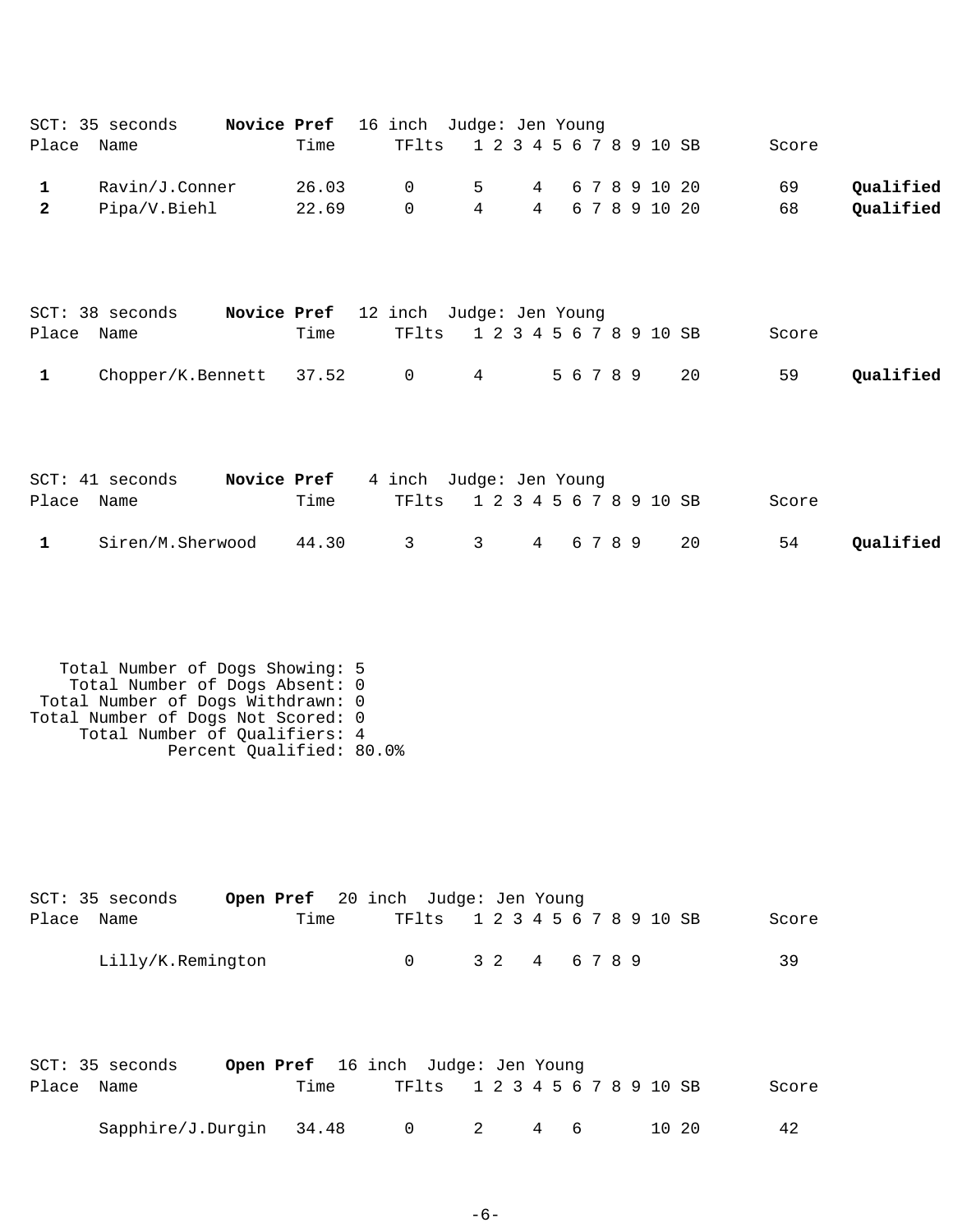| $SCT: 38$ seconds | Open Pref 12 inch Judge: Jen Young |        |                               |  |             |  |  |  |  |       |
|-------------------|------------------------------------|--------|-------------------------------|--|-------------|--|--|--|--|-------|
| Place Name        | Time                               |        | TF1ts 1 2 3 4 5 6 7 8 9 10 SB |  |             |  |  |  |  | Score |
| Splash/B.Obrien   | 30.08                              | $\cap$ |                               |  | 4 4 6 7 8 9 |  |  |  |  | 38    |

 Total Number of Dogs Showing: 3 Total Number of Dogs Absent: 0 Total Number of Dogs Withdrawn: 0 Total Number of Dogs Not Scored: 0 Total Number of Qualifiers: 0 Percent Qualified: 0.0%

|            | SCT: 35 seconds  | <b>Excellent Pref</b> 20 inch Judge: Jen Young |                               |     |  |  |     |                |  |       |           |
|------------|------------------|------------------------------------------------|-------------------------------|-----|--|--|-----|----------------|--|-------|-----------|
| Place Name |                  | Time                                           | TF1ts 1 2 3 4 5 6 7 8 9 10 SB |     |  |  |     |                |  | Score |           |
|            | Emmitt/J.Poulton | 24.13                                          | 0 3 2 3 4 6 7 8 10 20         |     |  |  |     |                |  | 63    | Qualified |
|            | Hiro/M.Oullette  | 20.13                                          | $\Omega$                      | 2 3 |  |  | 678 |                |  | 26    |           |
|            | Kai/Y.Okazato    | 37.78                                          |                               |     |  |  |     | 4 3 4 6 8 9 10 |  | 42    |           |

|            | SCT: 35 seconds |      | <b>Excellent Pref</b> 16 inch Judge: Jen Young |  |
|------------|-----------------|------|------------------------------------------------|--|
| Place Name |                 | Time | TFlts 12345678910SB<br>Score                   |  |

Kota/J.Durgin Absent

```
 Total Number of Dogs Showing: 3
 Total Number of Dogs Absent: 1
 Total Number of Dogs Withdrawn: 0
Total Number of Dogs Not Scored: 0
 Total Number of Qualifiers: 1
 Percent Qualified: 33.3%
```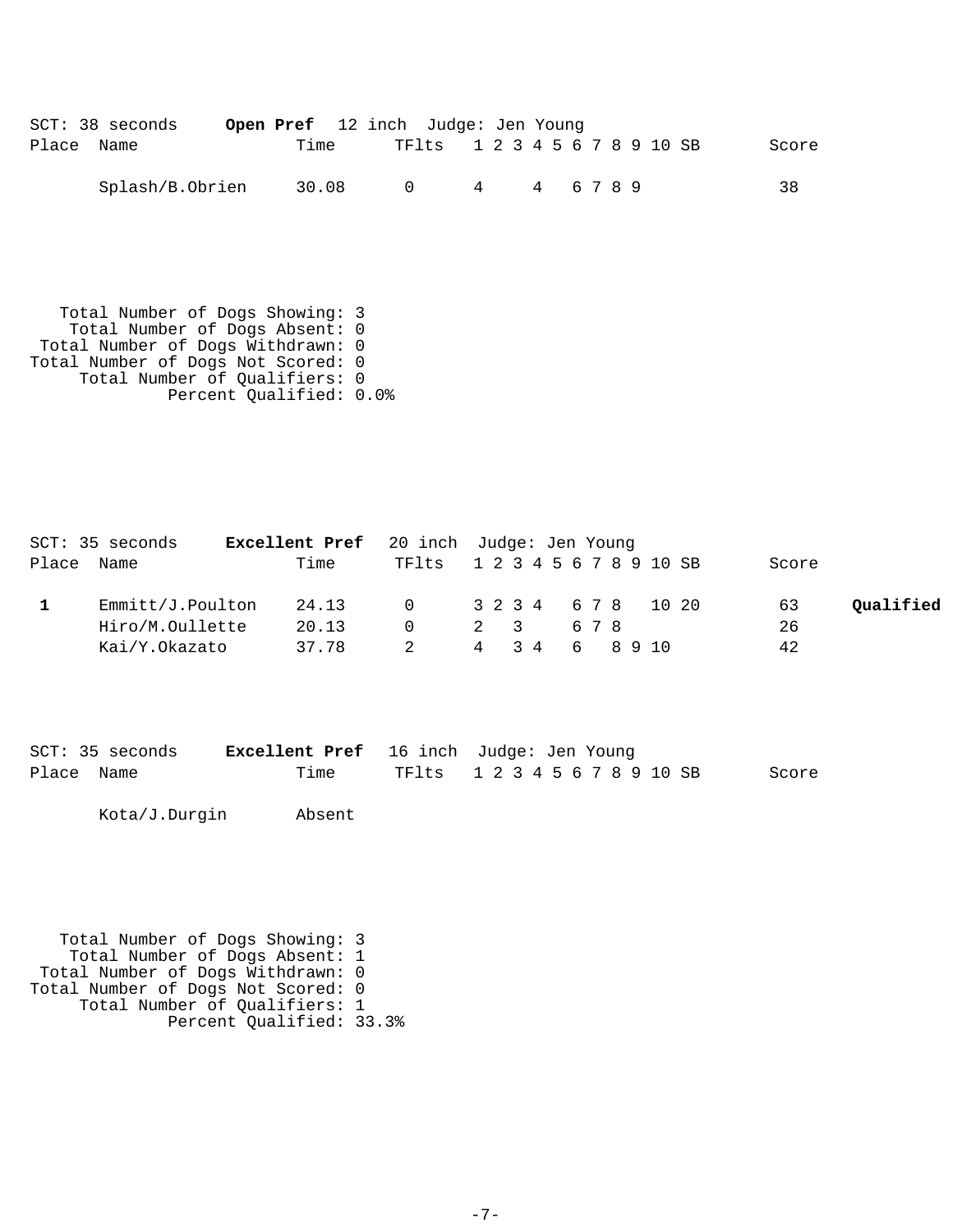|              | SCT: 35 seconds<br>Master Pref |        | 20 | inch     | Judge: Jen Young |    |         |     |   |               |    |                         |    |       |           |
|--------------|--------------------------------|--------|----|----------|------------------|----|---------|-----|---|---------------|----|-------------------------|----|-------|-----------|
| Place        | Name                           | Time   |    | TFlts    |                  |    |         |     |   |               |    | 1 2 3 4 5 6 7 8 9 10 SB |    | Score |           |
|              | Chase/B.Bodnar                 | 31.83  |    | $\Omega$ |                  | б. |         |     |   | 3 4 5 6 7 8 9 |    |                         | 20 | 68    | Qualified |
| $\mathbf{2}$ | Rex/V.Bridgham                 | 39.92  |    | 4        |                  |    | 5 2 3 4 |     |   | 67            |    | 9 10 20                 |    | 62    | Qualified |
|              | Zema/C.Schwick                 | 50.25  |    | 15       |                  | 5  |         | 3 4 |   | 6 7           |    | 10                      |    | 20    |           |
|              | BaZinga/S.Kirkpatri 42.40      |        |    | 7        |                  | 4  |         | 4   | 6 |               | 89 |                         |    | 24    |           |
|              | Jolie-Ko/M.Spence              | 36.53  |    |          |                  | 6  | 3       | 4   |   |               |    | 6 7 8 9 10              |    | 52    |           |
|              | Livvie/A.Viner                 | Absent |    |          |                  |    |         |     |   |               |    |                         |    |       |           |
|              | Bond/L.Lane                    | Absent |    |          |                  |    |         |     |   |               |    |                         |    |       |           |
|              | Parker/K.Nelson                | Absent |    |          |                  |    |         |     |   |               |    |                         |    |       |           |

|            | SCT: 38 seconds | <b>Master Pref</b> 8 inch Judge: Jen Young |                               |  |  |  |  |  |  |       |
|------------|-----------------|--------------------------------------------|-------------------------------|--|--|--|--|--|--|-------|
| Place Name |                 | Time                                       | TF1ts 1 2 3 4 5 6 7 8 9 10 SB |  |  |  |  |  |  | Score |

Kermit/S.Murphy Absent

|            | $SCT: 41$ seconds   | <b>Master Pref</b> 4 inch Judge: Jen Young |                               |  |  |  |  |  |       |
|------------|---------------------|--------------------------------------------|-------------------------------|--|--|--|--|--|-------|
| Place Name |                     | Time                                       | TF1ts 1 2 3 4 5 6 7 8 9 10 SB |  |  |  |  |  | Score |
|            | Sterling/V.MacVicar |                                            |                               |  |  |  |  |  |       |

Vada/B.Stewart Absent

 Total Number of Dogs Showing: 6 Total Number of Dogs Absent: 5 Total Number of Dogs Withdrawn: 0 Total Number of Dogs Not Scored: 0 Total Number of Qualifiers: 2 Percent Qualified: 33.3%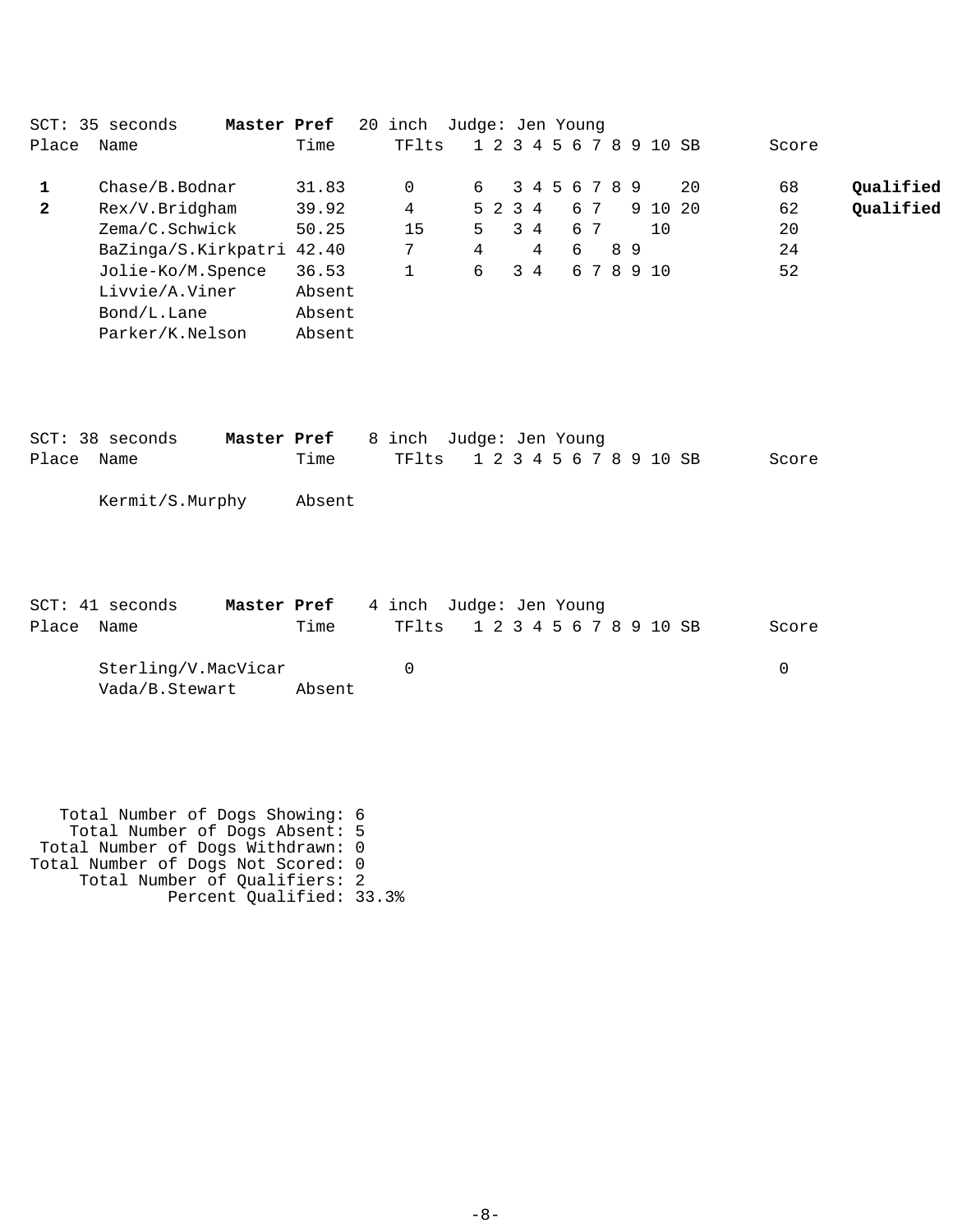# **Saturday, May 7, 2022 American Belgian Malinois Club Premier Standard**

|            | MCT: 60 seconds                             |        | Premier Standard 24 inch Judge: Jen Young |                  |                                     |     |             |           |
|------------|---------------------------------------------|--------|-------------------------------------------|------------------|-------------------------------------|-----|-------------|-----------|
| Place Name |                                             | Time   |                                           | RFlts WCFlts E/F |                                     |     | Score Top25 |           |
|            | Presto/S.McKeever 48.23<br>Bodie/J.Leitzsch | Absent | $\cap$ and $\cap$                         |                  | $\begin{matrix} 0 & 0 \end{matrix}$ | 100 |             | Qualified |

|              | MCT: 55 seconds  | Premier Standard | 20 | inch     | Judge: Jen Young |          |       |       |           |
|--------------|------------------|------------------|----|----------|------------------|----------|-------|-------|-----------|
| Place        | Name             | Time             |    | RFlts    | WCFlts           | E/F      | Score | Top25 |           |
|              | Nova/C.Derby     | 35.13            |    | $\Omega$ | $\Omega$         | $\Omega$ | 100   | Yes   | Oualified |
| $\mathbf{2}$ | Etta/J.McDermott | 36.64            |    | 0        | 0                |          | 100   | Yes   | Qualified |
| 3            | Aspen/N.Young    | 43.19            |    | $\Omega$ | $\Omega$         | $\Omega$ | 100   |       | Qualified |
| 4            | Bali/L.Halpin    | 48.61            |    | $\Omega$ | $\Omega$         | $\Omega$ | 100   |       | Qualified |
|              | Nox/K.Short      | No Time          |    | 2        | $\Omega$         |          | Elim  |       |           |
|              | Puma/B.Barker    | 48.13            |    | 0        |                  |          | Elim  |       |           |
|              | HiJinks/V.Drerup | No Time          |    |          | 3                |          | Elim  |       |           |
|              | Mick/D.McAtee    | 41.69            |    | 0        | 0                |          | Elim  |       |           |
|              | Tauro/W.Moon     | Absent           |    |          |                  |          |       |       |           |
|              | Maddie/R.Sharpe  | Absent           |    |          |                  |          |       |       |           |
|              | Sini/P.Perkins   | Absent           |    |          |                  |          |       |       |           |

|              | MCT: 60 seconds             | Premier Standard | 16 inch | Judge: Jen Young |                |       |       |           |
|--------------|-----------------------------|------------------|---------|------------------|----------------|-------|-------|-----------|
| Place        | Name                        | Time             | RFlts   | WCFlts           | E/F            | Score | Top25 |           |
|              | Zipper/D.Mims               | 36.37            | 0       | 0                | 0              | 100   | Yes   | Qualified |
| $\mathbf{2}$ | Abbey/S.Kothur              | 45.44            | 0       | $\Omega$         | $\Omega$       | 100   | Yes   | Qualified |
| 3            | Gus/A.Gandy                 | 50.03            | 0       | $\Omega$         | 0              | 100   |       | Qualified |
|              | Miku/M.Oullette             | No Time          | 2       |                  |                | Elim  |       |           |
|              | Senna/E.Barshack            | 37.27            |         | 2                |                | Elim  |       |           |
|              | Charlie Bear/M.Hans No Time |                  | 0       | $\Omega$         | 2              | Elim  |       |           |
|              | Autumn/J.Barber             | No Time          |         | 2.               | $\mathfrak{D}$ | Elim  |       |           |
|              | Swag/J.Murphy               | 44.19            | 0       |                  | $\Omega$       | Elim  |       |           |
|              | Sterling/V.MacVicar 46.79   |                  |         | 2                | 0              | Elim  |       |           |
|              |                             |                  |         |                  |                |       |       |           |

|            | MCT: 65 seconds        | Premier Standard 12 inch Judge: Jen Young |                   |                  |                                     |             |     |           |
|------------|------------------------|-------------------------------------------|-------------------|------------------|-------------------------------------|-------------|-----|-----------|
| Place Name |                        | Time                                      |                   | RFlts WCFlts E/F |                                     | Score Top25 |     |           |
|            | Obi Wan/E.Dobber 39.41 |                                           | $\cap$ and $\cap$ |                  | $\begin{matrix} 0 & 0 \end{matrix}$ | 100         | Yes | Qualified |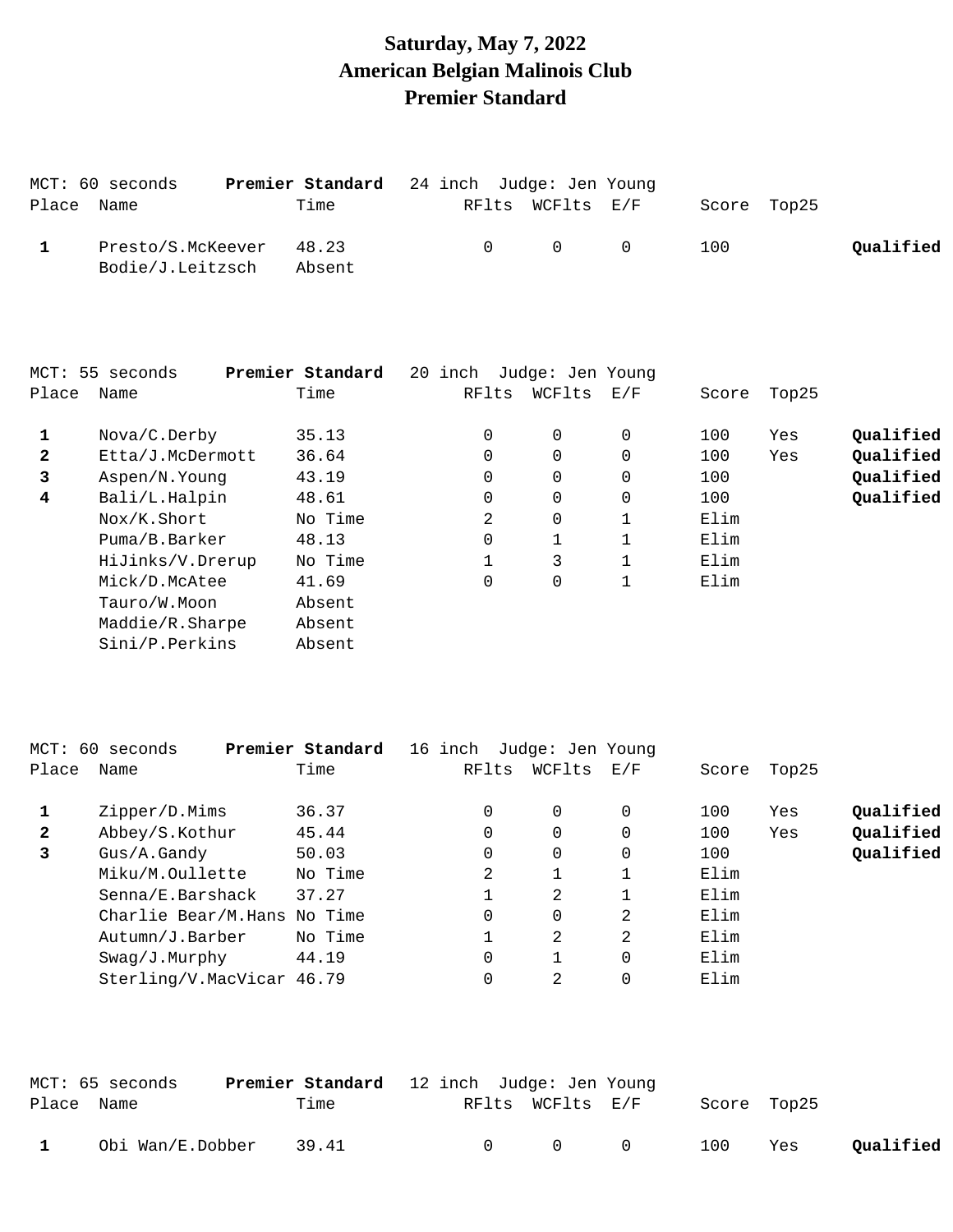|   | Dylan/M.Mosher     | 44.14 |  | 100  | Yes | Qualified |
|---|--------------------|-------|--|------|-----|-----------|
|   | Spiffy/S.Price     | 44.93 |  | 100  |     | Qualified |
| 4 | Lexie/C.Campbell   | 49.11 |  | 100  |     | Qualified |
|   | Marney/E.Benson    | 57.86 |  | Elim |     |           |
|   | Madeleine/P.Vojtas | 46.24 |  | Elim |     |           |
|   | Reba/M.Calderone   | 54.50 |  | 100  |     | Oualified |

|            | MCT: 65 seconds | Premier Standard |        | 8 inch Judge: Jen Young |       |             |
|------------|-----------------|------------------|--------|-------------------------|-------|-------------|
| Place Name |                 | Time             |        | RFlts WCFlts E/F        |       | Score Top25 |
|            | Buzz/B.Dumbaugh | No Time          | $\cap$ | $1 \quad 1$             | Filim |             |

 Total Number of Dogs Showing: 26 Total Number of Dogs Absent: 4 Total Number of Dogs Withdrawn: 0 Total Number of Dogs Not Scored: 0 Total Number of Qualifiers: 13 Percent Qualified: 50.0%

|              | MCT: 65 seconds           | Premier Standard Pref |       | 20 inch Judge: Jen Young |             |     |           |
|--------------|---------------------------|-----------------------|-------|--------------------------|-------------|-----|-----------|
| Place        | Name                      | Time                  | RFlts | WCFlts E/F               | Score Top25 |     |           |
|              | Chase/B.Bodnar            | 47.82                 |       | $\Omega$                 | 100         | Yes | Qualified |
| $\mathbf{2}$ | Rex/V.Bridgham            | 64.21                 |       | $\Omega$                 | 100         |     | Qualified |
|              | Slash/J.Bauder Heid 40.10 |                       |       |                          | Elim        |     |           |
|              | BaZinga/S.Kirkpatri 57.18 |                       |       |                          | Elim        |     |           |

| MCT: 60 seconds   |         |                                                      |          |          |                                                           |                  |           |
|-------------------|---------|------------------------------------------------------|----------|----------|-----------------------------------------------------------|------------------|-----------|
| Name              | Time    | RFlts                                                | WCFlts   |          | Score                                                     | Top25            |           |
| Desi/D.Dubow      | 49.87   | 0                                                    | $\Omega$ | $\Omega$ | 100                                                       | Yes              | Qualified |
| Bear/J.Conner     | 46.13   | 0                                                    | 0        |          | Elim                                                      |                  |           |
| Phil/K.Dreese     | No Time |                                                      | 0        |          | Elim                                                      |                  |           |
|                   |         |                                                      |          | 2        | Elim                                                      |                  |           |
| Dazzle/J.Valloze  | 50.90   | 0                                                    | 2        |          | Elim                                                      |                  |           |
| Ravin/J.Conner    | 42.97   |                                                      |          | 4        | Elim                                                      |                  |           |
| Sapphire/J.Durgin | 68.69   | 0                                                    | 0        | 0        | Elim                                                      |                  |           |
| Kota/J.Durgin     | Absent  |                                                      |          |          |                                                           |                  |           |
|                   |         | Premier Standard Pref<br>LuccaME/D.McKnight- No Time |          | 16 inch  | $\mathop{\rm E{}}\nolimits$ / $\mathop{\rm F{}}\nolimits$ | Judge: Jen Young |           |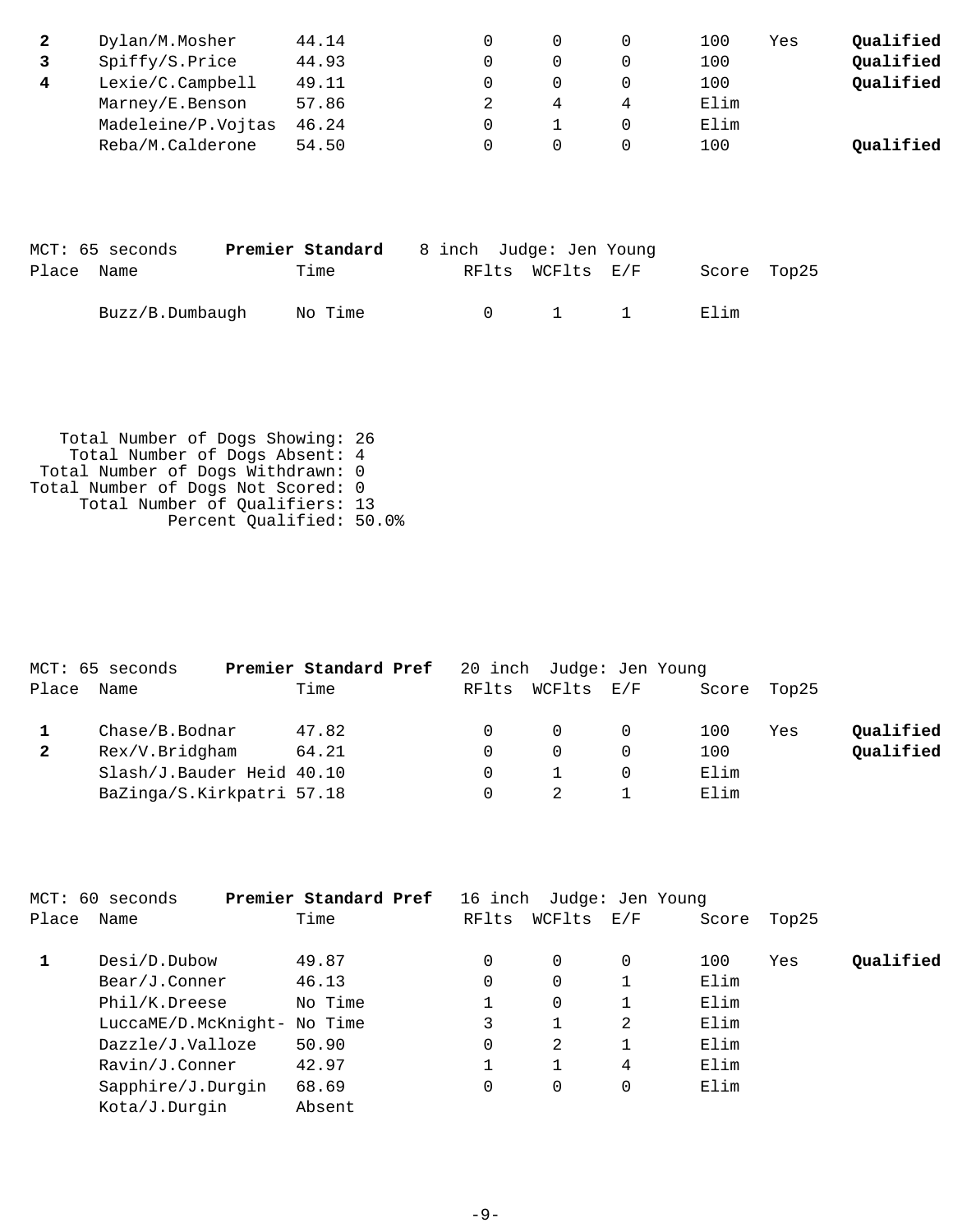|       | MCT: 65 seconds                                                           | Premier Standard Pref |               | 12 inch Judge: Jen Young |              |              |       |
|-------|---------------------------------------------------------------------------|-----------------------|---------------|--------------------------|--------------|--------------|-------|
| Place | Name                                                                      | Time                  | RFlts         |                          | WCFlts E/F   | Score        | Top25 |
|       | Vera/A.Gandy                                                              | No Time               | 2             | 1                        | $\mathbf{1}$ | Elim         |       |
|       | MCT: 70 seconds                                                           | Premier Standard Pref |               | 8 inch Judge: Jen Young  |              |              |       |
| Place | Name                                                                      | Time                  | RFlts         |                          | WCFlts E/F   | Score        | Top25 |
|       | Kermit/S.Murphy 45.03<br>Wheeler/M.Daigle-Wa No Time<br>Ditty/D.McFarlane | Absent                | 0<br>$\Omega$ | 0<br>$\mathbf{1}$        | 1            | Elim<br>Elim |       |

 Total Number of Dogs Showing: 14 Total Number of Dogs Absent: 2 Total Number of Dogs Withdrawn: 0 Total Number of Dogs Not Scored: 0 Total Number of Qualifiers: 3 Percent Qualified: 21.4%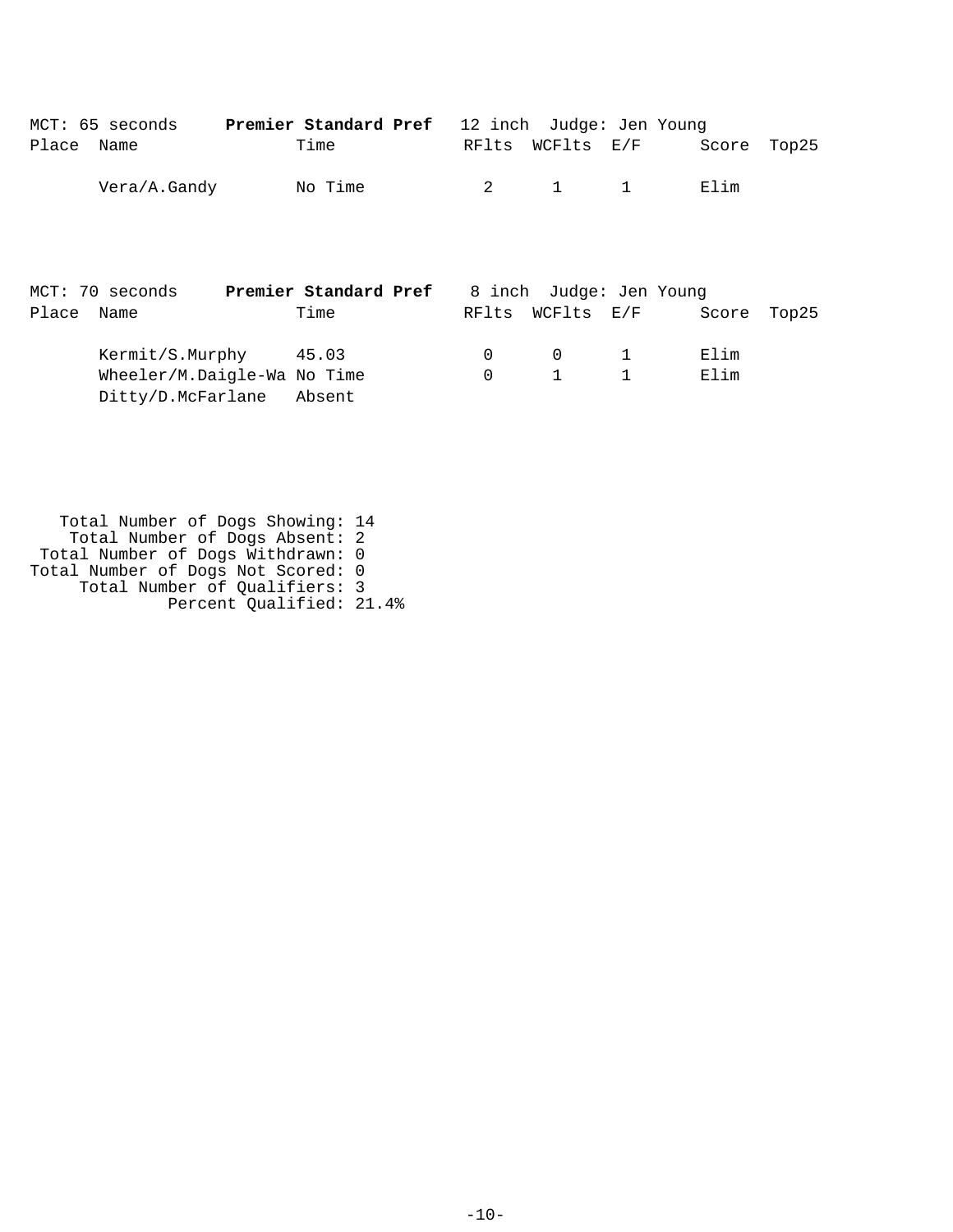## **Saturday, May 7, 2022 American Belgian Malinois Club Master/Excellent Standard**

|            | Distance: 192 yards SCT: 67 seconds |         |          | Excellent |                | 20 inch Judge: Jen Young       |   |       |           |
|------------|-------------------------------------|---------|----------|-----------|----------------|--------------------------------|---|-------|-----------|
| Place Name |                                     | Time    |          |           |                | TFlts RFlts WCFlts TblFlts E/F |   | Score |           |
| 1          | Della/C.Pelz                        | 53.00   | $\Omega$ | $\Omega$  | 0              | 0                              | 0 | 100   | Oualified |
|            | Kiwi/E.Manubens                     | No Time |          | 0         | $\overline{0}$ | 0                              |   | Elim  |           |
|            | Carson/N.Grossman                   | No Time |          | 0         |                | 0                              |   | Elim  |           |
|            | Hanna/V.Corley                      | 72.74   | 15       | 3         |                | 0                              |   | Elim  |           |
|            | Dare/P.Presser                      | 53.63   | $\Omega$ | 2         | $\Omega$       | 0                              |   | Elim  |           |
|            | Ms. Tank/C.Schwick                  | No Time |          |           | $\Omega$       | 0                              |   | Elim  |           |
|            | Cane/B.McBride                      | 64.13   | $\Omega$ |           |                | 0                              | 3 | Elim  |           |
|            | Boom Boom/J.Hughes                  | No Time |          | $\Omega$  |                | 0                              |   | Elim  |           |
|            | Quinn/L.Callahan                    | No Time |          |           | 0              | 0                              |   | Elim  |           |
|            | Tommy/E.Trueman                     | No Time |          | 2         | 2              | 0                              |   | Elim  |           |
|            | Kit/L.Perry                         | No Time |          |           | 2              | $\Omega$                       |   | Elim  |           |
|            | Petty/J.Bauder Heid No Time         |         |          | $\Omega$  | $\mathbf{1}$   | $\Omega$                       |   | Elim  |           |
|            | LuccaME/D.McKnight- No Time         |         |          | 4         | $\mathbf{1}$   | $\Omega$                       |   | Elim  |           |
|            | Vesper/L.Lane                       | Absent  |          |           |                |                                |   |       |           |
|            | Kira/R.Grinsell                     | AIS     |          |           |                |                                |   |       |           |

|            | Distance: 192 yards SCT: 67 seconds |                 |  |                                         | <b>Excellent</b> 24 inch Choice Judge: Jen Young |
|------------|-------------------------------------|-----------------|--|-----------------------------------------|--------------------------------------------------|
| Place Name |                                     | Time            |  | TFlts RFlts WCFlts TblFlts E/F          | Score                                            |
|            | Glen/J.Waqner<br>Lewie/M.Lewin      | 46.33<br>Absent |  | $0 \qquad 2 \qquad 0 \qquad 0 \qquad 1$ | Elim                                             |

|       | Distance: 192 yards SCT: 71 seconds |  |         |          |                   |                                | <b>Excellent</b> 24 inch Judge: Jen Young |       |
|-------|-------------------------------------|--|---------|----------|-------------------|--------------------------------|-------------------------------------------|-------|
| Place | Name                                |  | Time    |          |                   | TFlts RFlts WCFlts TblFlts E/F |                                           | Score |
|       | Bodie/J.Leitzsch                    |  | 42.20   | $\Omega$ | $\Omega$ $\Omega$ |                                |                                           | Elim  |
|       | Race/B.Perkins                      |  | No Time |          | $\bigcap$         | $\cap$                         |                                           | Elim  |
|       | Cami/M.Lewin                        |  | Absent  |          |                   |                                |                                           |       |

|              | Distance: 185 yards SCT: 70 seconds                                        |      |  |                                | <b>Excellent</b> 16 inch Judge: Jen Young |       |           |
|--------------|----------------------------------------------------------------------------|------|--|--------------------------------|-------------------------------------------|-------|-----------|
| Place Name   |                                                                            | Time |  | TFlts RFlts WCFlts TblFlts E/F |                                           | Score |           |
| $\mathbf{1}$ | $\text{Test/C.Youngblood} \quad 53.62 \qquad 0 \qquad 0 \qquad 0 \qquad 0$ |      |  |                                |                                           | 100   | Qualified |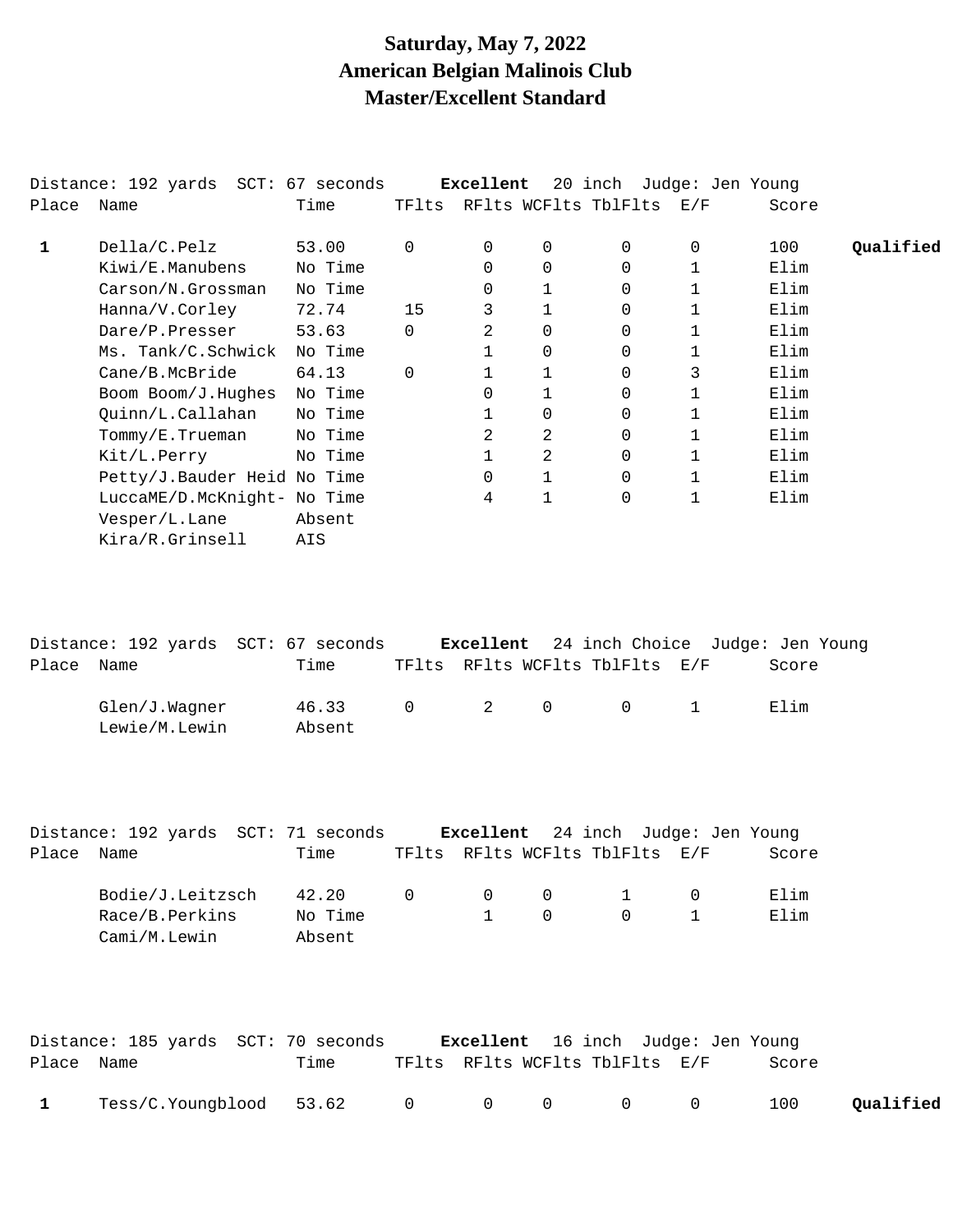| Gidget/B.McBride 48.36 |  |  | 1 1 0 2 | Elim |
|------------------------|--|--|---------|------|
| Moxie/L.McKenzie 51.76 |  |  |         | Elim |

|       | Distance: 178 yards SCT: 71 seconds |         |          |          |                                | <b>Excellent</b> 12 inch Judge: Jen Young |       |
|-------|-------------------------------------|---------|----------|----------|--------------------------------|-------------------------------------------|-------|
| Place | Name                                | Time    |          |          | TFlts RFlts WCFlts TblFlts E/F |                                           | Score |
|       | Mica/T.Reel                         | No Time | $\Omega$ | $\Omega$ | $\Omega$                       | $\sim$ 1                                  | Elim  |
|       | Marney/E.Benson                     | No Time |          | $\cap$   | $\Omega$                       |                                           | Elim  |
|       | Bella/D.Mason                       | Absent  |          |          |                                |                                           |       |

|       | Distance: 178 yards SCT: 76 seconds |       |           |   |                                | <b>Excellent</b> 8 inch Judge: Jen Young |       |
|-------|-------------------------------------|-------|-----------|---|--------------------------------|------------------------------------------|-------|
| Place | Name                                | Time  |           |   | TFlts RFlts WCFlts TblFlts E/F |                                          | Score |
|       | Abbey/E.Bradley                     | 72.17 | $\bigcap$ |   | 2 1                            |                                          | Elim  |
|       | Geni/J.Culhane                      | 69.51 |           |   | $\sim$ 1                       |                                          | Elim  |
|       | Spencer/M.Sherwood No Time          |       |           | 4 |                                |                                          | Elim  |

| Total Number of Dogs Showing: 24   |  |
|------------------------------------|--|
| Total Number of Dogs Absent: 4     |  |
| Total Number of Dogs Withdrawn: 1  |  |
| Total Number of Dogs Not Scored: 0 |  |
| Total Number of Qualifiers: 2      |  |
| Percent Qualified: 8.3%            |  |

|              | Distance: 192 yards SCT: 67 seconds |         |          | Master   | 20 inch  | Judge: Jen Young     |          |       |           |
|--------------|-------------------------------------|---------|----------|----------|----------|----------------------|----------|-------|-----------|
| Place        | Name                                | Time    | TFlts    |          |          | RFlts WCFlts TblFlts | E/F      | Score |           |
|              | Nova/C.Derby                        | 36.77   | $\Omega$ | $\Omega$ | $\Omega$ | $\Omega$             | $\Omega$ | 100   | Qualified |
| $\mathbf{2}$ | Etta/J.McDermott                    | 36.98   | 0        | $\Omega$ | 0        | $\Omega$             | 0        | 100   | Qualified |
| 3            | Mick/D.McAtee                       | 38.78   | 0        | 0        | 0        | 0                    | 0        | 100   | Qualified |
| 4            | Twist/R.Modder                      | 39.62   | $\Omega$ | $\Omega$ | $\Omega$ | 0                    | 0        | 100   | Qualified |
|              | Kali/R.Grinsell                     | No Time |          | 0        | $\Omega$ | $\Omega$             |          | Elim  |           |
|              | Aura/D.Mlatecek                     | No Time |          |          | 0        | 0                    |          | Elim  |           |
|              | Bliss/N.Lane                        | No Time |          |          | 0        | 0                    |          | Elim  |           |
|              | Nox/K.Short                         | No Time |          |          | $\Omega$ | $\Omega$             |          | Elim  |           |
|              | Lily/M.Wagner                       | 36.08   | $\Omega$ | $\Omega$ | $\Omega$ | 0                    |          | Elim  |           |
|              | Lacy/I.Dauer                        | 41.35   | $\Omega$ | 0        | 0        | 0                    |          | Elim  |           |
|              | HiJinks/V.Drerup                    | No Time |          | 0        |          | 0                    |          | Elim  |           |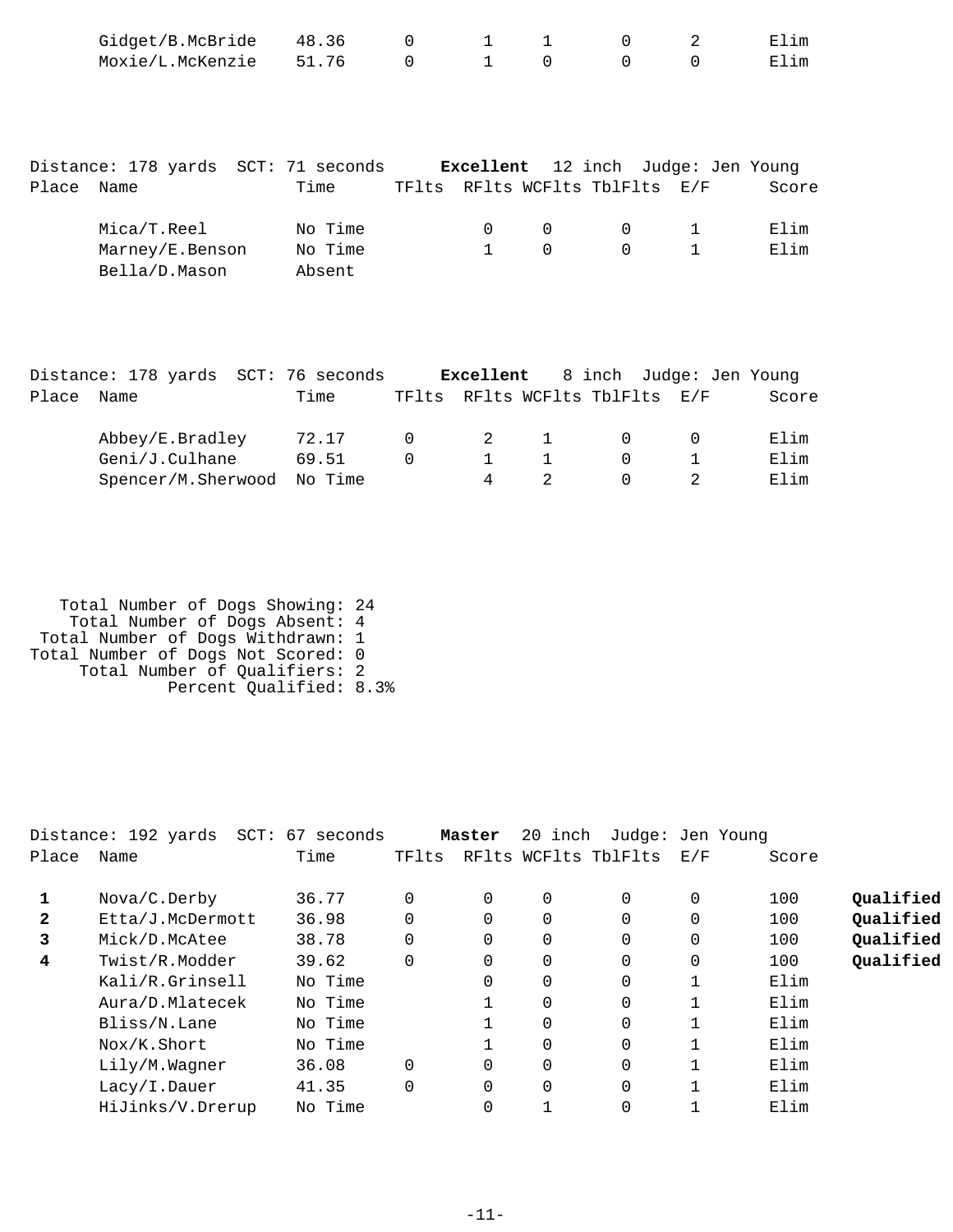| Maddie/R.Sharpe     | No Time |             | 0            | 1        | $\Omega$    | 3            | Elim |           |
|---------------------|---------|-------------|--------------|----------|-------------|--------------|------|-----------|
| Pippa/N.DePetris    | 62.11   | $\mathbf 0$ | $\mathbf{1}$ | 1        | $\Omega$    | $\mathbf{1}$ | Elim |           |
| Maverick/J.Messersm | 45.24   | $\Omega$    | $\mathbf{1}$ | 1        | $\Omega$    | $\mathbf{1}$ | Elim |           |
| Jet/P.Campbell      | 45.12   | $\Omega$    | $\Omega$     | 1        | $\Omega$    | 0            | Elim |           |
| K/T.Kulb            | 43.96   | $\Omega$    | $\Omega$     | $\Omega$ | 0           | 1            | Elim |           |
| Ziva/W.Yu           | No Time |             | $\Omega$     | 1        | $\Omega$    | 1            | Elim |           |
| Kaden/C.Kaiser      | No Time |             | 2            | 0        | 0           | $\mathbf{1}$ | Elim |           |
| D.O.G./M.Barnes     | 45.07   | 0           | 0            | 0        | 0           | 0            | 100  | Qualified |
| Ravyn/F.Jones       | 40.08   | $\mathbf 0$ | 0            | 0        | 0           | 0            | 100  | Qualified |
| Puma/B.Barker       | 42.22   | $\Omega$    | 0            | 0        | 0           | 0            | 100  | Qualified |
| Drake/D.Proe        | 41.55   | $\mathbf 0$ | $\Omega$     | 0        | $\Omega$    | 0            | 100  | Qualified |
| Chase/L.McKenzie    | 46.18   | $\Omega$    | $\Omega$     | 0        | 0           | 0            | 100  | Qualified |
| Gemma/S.Hyde        | 43.70   | $\mathbf 0$ | 0            | 0        | $\mathbf 0$ | 0            | 100  | Qualified |
| Sini/P.Perkins      | 48.11   | $\Omega$    | 0            | 0        | $\mathbf 0$ | 0            | 100  | Qualified |
| Tony/J.Hughes       | 55.62   | $\mathbf 0$ | $\Omega$     | 0        | 0           | 0            | 100  | Qualified |
| Looxx/J.Hamilton    | AIS     |             |              |          |             |              |      |           |
| Aspen/N.Young       | 43.14   | $\Omega$    | $\Omega$     | 0        | $\Omega$    | 0            | 100  | Qualified |
| Aspen/A.Fluty       | 48.35   | $\Omega$    | $\Omega$     | 0        | $\Omega$    | $\Omega$     | 100  | Qualified |
| Briar/H.Buck        | 42.44   | $\Omega$    | $\Omega$     | 0        | 0           | 0            | 100  | Qualified |
| Gia/D.Berry         | 47.30   | $\mathbf 0$ | 0            | 0        | $\mathbf 0$ | 0            | 100  | Qualified |
| Sailor/S.Shaw       | 48.13   | 0           | 0            | 0        | $\mathbf 0$ | 0            | 100  | Qualified |
| Joey/J.Russo        | 41.92   | $\mathbf 0$ | 0            | 0        | 0           | 0            | 100  | Qualified |
| Sundance/L.Hudak    | 48.87   | $\Omega$    | $\Omega$     | 0        | 0           | 0            | 100  | Qualified |
| Magi/M.Barnes       | 44.70   | $\Omega$    | $\Omega$     | 0        | $\Omega$    | 0            | 100  | Qualified |
| Echo/F.Jones        | 44.79   | $\Omega$    | $\Omega$     | 0        | 0           | 0            | 100  | Qualified |
| Bali/L.Halpin       | 44.95   | 0           | $\Omega$     | 0        | 0           | 0            | 100  | Qualified |
|                     |         |             |              |          |             |              |      |           |

|              | Distance: 192 yards SCT: 71 seconds |        |          | Master   | 24 inch |                      | Judge: Jen Young |       |           |
|--------------|-------------------------------------|--------|----------|----------|---------|----------------------|------------------|-------|-----------|
| Place        | Name                                | Time   | TFlts    |          |         | RFlts WCFlts TblFlts | E/F              | Score |           |
|              |                                     |        |          |          |         |                      |                  |       |           |
|              | Nolan/B.Kennedy                     | 40.03  | $\Omega$ | $\Omega$ | 0       | 0                    | 0                | 100   | Oualified |
| $\mathbf{2}$ | Rip/H.Horn                          | 42.10  | $\Omega$ |          | 0       | $\Omega$             | 0                | 100   | Oualified |
| 3            | Presto/S.McKeever                   | 44.27  | $\Omega$ | 0        | 0       | 0                    | 0                | 100   | Oualified |
| 4            | Vira/J.Brettschneid 50.16           |        | $\Omega$ | $\Omega$ | 0       | $\Omega$             | 0                | 100   | Qualified |
|              | Markus/P.Mueller                    | 51.70  | $\Omega$ |          | 2       | $\Omega$             |                  | Elim  |           |
|              | Reagan/N.DiGiuseppe 43.23           |        | $\Omega$ |          |         | $\Omega$             |                  | Elim  |           |
|              | $Text/N$ . Innes                    | 61.72  | $\Omega$ |          |         | $\Omega$             | $\Omega$         | Elim  |           |
|              | Willow/C.Witt                       | 52.90  | $\Omega$ |          | 0       | $\Omega$             | $\Omega$         | Elim  |           |
|              | Slash/J.Bauder Heid 41.16           |        | $\Omega$ | $\Omega$ | 0       | $\Omega$             |                  | Elim  |           |
|              | Bisous/S.Keim                       | Absent |          |          |         |                      |                  |       |           |
|              |                                     |        |          |          |         |                      |                  |       |           |

|              | Distance: 185 yards SCT: 70 seconds |                 |                |  | <b>Master</b> 16 inch Judge: Jen Young |       |           |
|--------------|-------------------------------------|-----------------|----------------|--|----------------------------------------|-------|-----------|
| Place Name   |                                     | Time            |                |  | TFlts RFlts WCFlts TblFlts E/F         | Score |           |
|              | Parker/S.Jans                       | 33.41           | $\overline{0}$ |  | $0\qquad 0\qquad 0\qquad 0$            | 100   | Oualified |
| $\mathbf{2}$ | Senna/E.Barshack                    | 38.66 0 0 0 0 0 |                |  |                                        | 100   | Oualified |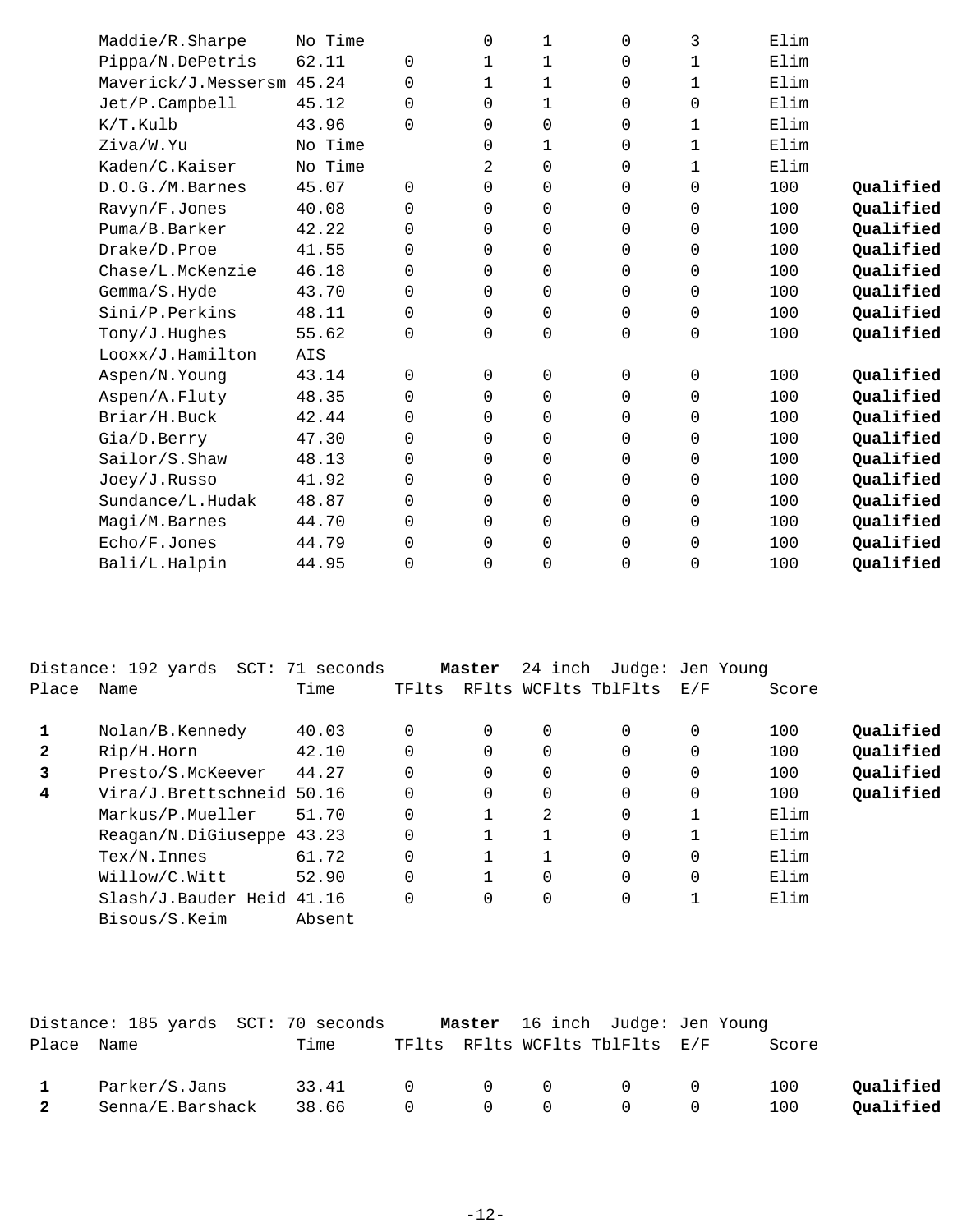| 3 | Lyric/C.Glover            | 38.90   |          | $\Omega$ | $\Omega$ | $\Omega$ | $\Omega$    | 100  | Qualified |
|---|---------------------------|---------|----------|----------|----------|----------|-------------|------|-----------|
| 4 | Max/M.Mosher              | 39.05   | $\Omega$ | 0        | $\Omega$ | $\Omega$ | $\Omega$    | 100  | Qualified |
|   | Megan/D.Hengsteler        | No Time |          |          | $\Omega$ | 0        |             | Elim |           |
|   | Zipper/D.Mims             | 42.59   | $\Omega$ | 2        |          | 0        |             | Elim |           |
|   | Autumn/J.Barber           | No Time |          | 0        | $\Omega$ | 0        |             | Elim |           |
|   | Kyze/D.Shevitski          | 50.49   | $\Omega$ |          | $\Omega$ | 0        | $\Omega$    | Elim |           |
|   | Piper/C.Youngblood        | 78.11   | 24       | 2        |          | 0        |             | Elim |           |
|   | Genevieve/P.Vojtas        | No Time |          | $\Omega$ | $\Omega$ | 0        |             | Elim |           |
|   | Surf/C.Glover             | 38.70   | $\Omega$ |          |          | 0        |             | Elim |           |
|   | Sterling/V.MacVicar 42.96 |         |          | 0        |          | $\Omega$ | 0           | Elim |           |
|   | Souffle/P.Vojtas          | 63.36   | 0        | $\Omega$ | $\Omega$ | 0        | 0           | 100  | Qualified |
|   | Sal/S.Jans                | 66.31   | $\Omega$ | $\Omega$ | $\Omega$ | 0        | $\Omega$    | 100  | Qualified |
|   | Charlie Bear/M.Hans       | 43.88   | $\Omega$ | $\Omega$ | $\Omega$ | $\Omega$ | $\mathbf 0$ | 100  | Qualified |
|   | Gus/A.Gandy               | 55.80   | $\Omega$ | $\Omega$ | $\Omega$ | $\Omega$ | $\Omega$    | 100  | Qualified |
|   | Virgil/B.Dumbaugh         | 43.07   |          | 0        | $\Omega$ | 0        | $\Omega$    | 100  | Qualified |
|   | Cooper/L.Clark            | 50.16   |          | 0        | $\Omega$ | 0        | $\Omega$    | 100  | Qualified |
|   | Abbey/S.Kothur            | 44.23   | 0        | $\Omega$ | $\Omega$ | $\Omega$ | $\Omega$    | 100  | Qualified |
|   | $Swaq/J$ . Murphy         | 44.49   |          | 0        | 0        | 0        | $\Omega$    | 100  | Qualified |
|   |                           |         |          |          |          |          |             |      |           |

|              | Distance: 178 yards<br>SCT: | 71 seconds |          | Master   | 12 inch        | Judge: Jen Young     |             |       |           |
|--------------|-----------------------------|------------|----------|----------|----------------|----------------------|-------------|-------|-----------|
| Place        | Name                        | Time       | TFlts    |          |                | RFlts WCFlts TblFlts | E/F         | Score |           |
|              | Dylan/M.Mosher              | 35.73      | $\Omega$ | $\Omega$ | $\overline{0}$ | $\Omega$             | 0           | 100   | Qualified |
| $\mathbf{2}$ | Ernie/N.Pagan               | 41.13      | $\Omega$ | $\Omega$ | $\overline{0}$ | $\Omega$             | $\mathbf 0$ | 100   | Qualified |
| 3            | Captain Jack/J.Baud 44.91   |            | $\Omega$ | $\Omega$ | $\Omega$       | $\Omega$             | $\Omega$    | 100   | Qualified |
| 4            | Reba/M.Calderone            | 50.20      | $\Omega$ | $\Omega$ | $\overline{0}$ | $\Omega$             | $\mathbf 0$ | 100   | Qualified |
|              | Riley/C.Ruth                | No Time    |          |          | $\overline{0}$ | $\Omega$             | 1           | Elim  |           |
|              | Obi Wan/E.Dobber            | 39.73      | $\Omega$ | 0        | $\overline{0}$ | 0                    | 1           | Elim  |           |
|              | Spiffy/S.Price              | 43.82      | $\Omega$ | $\Omega$ | $\overline{0}$ | $\Omega$             |             | Elim  |           |
|              | Frankie/K.McClunq           | 44.79      | 0        |          | $\overline{0}$ | $\Omega$             | $\mathbf 0$ | Elim  |           |
|              | Lexie/C.Campbell            | 56.61      | $\Omega$ |          | $\overline{0}$ | $\Omega$             | 0           | Elim  |           |
|              | Madeleine/P.Vojtas          | 42.94      | 0        |          | $\overline{0}$ | $\Omega$             | $\mathbf 0$ | Elim  |           |
|              | Rikki/S.Jans                | 34.33      | $\Omega$ | $\Omega$ | $\mathbf{1}$   | $\Omega$             | $\Omega$    | Elim  |           |
|              | Jolie/R.Goudreau            | 56.43      | 0        | 0        | 0              | 0                    | 0           | 100   | Oualified |

|              | Distance: 178 yards<br>$SCT$ : | 76 seconds |       | Master   | 8 inch | Judge: Jen Young     |          |       |           |
|--------------|--------------------------------|------------|-------|----------|--------|----------------------|----------|-------|-----------|
| Place        | Name                           | Time       | TFlts |          |        | RFlts WCFlts TblFlts | E/F      | Score |           |
|              | Bindi/R.Stille                 | 45.12      |       |          |        |                      | 0        | 100   | Qualified |
| $\mathbf{2}$ | Desmond/B.Kennedy              | 45.35      |       | 0        |        | $\Omega$             | 0        | 100   | Qualified |
| 3            | Winston/T.Crumpler             | 47.38      |       | $\Omega$ |        | $\Omega$             | 0        | 100   | Qualified |
| 4            | Libby/L.Clark                  | 55.59      |       | 0        |        | $\Omega$             | 0        | 100   | Qualified |
|              | Buzz/B.Dumbaugh                | 41.55      |       | 0        |        |                      | 0        | Elim  |           |
|              | Shaylee/S.Marr                 | 59.38      |       |          |        |                      | $\Omega$ | 100   | Oualified |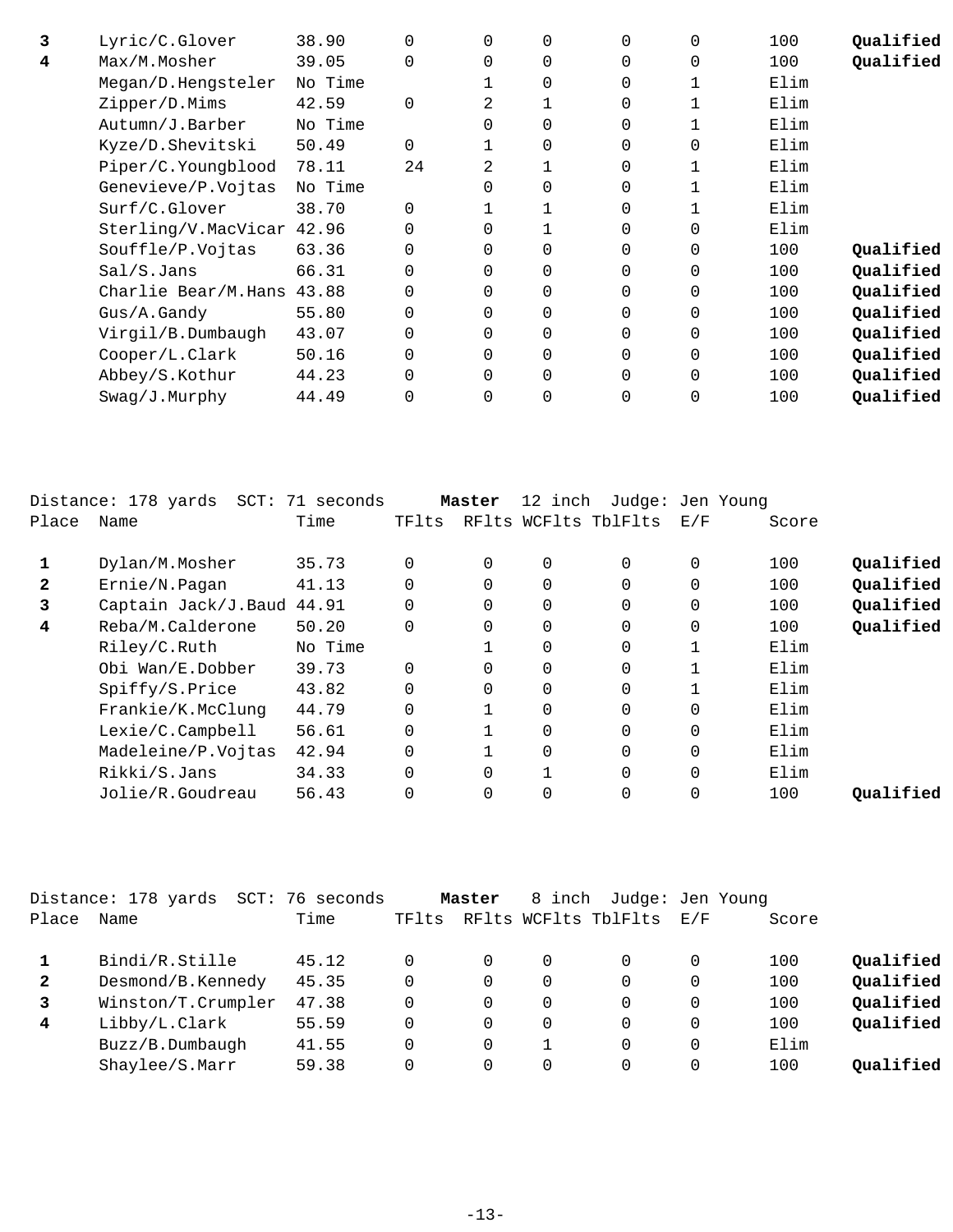Total Number of Dogs Showing: 83 Total Number of Dogs Absent: 1 Total Number of Dogs Withdrawn: 1 Total Number of Dogs Not Scored: 0 Total Number of Qualifiers: 48 Percent Qualified: 57.8%

|       | Distance: 192 yards SCT: 76 seconds |  |         |          |          |          |                          | <b>Excellent Pref</b> 20 inch Judge: Jen Young |
|-------|-------------------------------------|--|---------|----------|----------|----------|--------------------------|------------------------------------------------|
| Place | Name                                |  | Time    | TFlts    |          |          | RFlts WCFlts TblFlts E/F | Score                                          |
|       | Jolly/K.Ednie                       |  | 54.77   | 0        | $\Omega$ | $\Omega$ |                          | Elim                                           |
|       | Lilly/K.Remington                   |  | 68.17   | $\Omega$ | 4        |          | 0                        | Elim                                           |
|       | Jamie/M.Lemole                      |  | No Time |          |          |          | 0                        | Elim                                           |
|       | Scorch/J.Jordan                     |  | 49.91   | 0        |          |          | 0                        | Elim                                           |
|       | Bond/L.Lane                         |  | Absent  |          |          |          |                          |                                                |

|            | Distance: 192 yards SCT: 72 seconds |                 |  |                                                 | <b>Excellent Pref</b> 16 inch Judge: Jen Young |
|------------|-------------------------------------|-----------------|--|-------------------------------------------------|------------------------------------------------|
| Place Name |                                     | Time            |  | TFlts RFlts WCFlts TblFlts E/F                  | Score                                          |
|            | Ravin/J.Conner<br>Kota/J.Durgin     | 50.88<br>Absent |  | $\begin{matrix} 0 & 1 & 0 & 0 & 0 \end{matrix}$ | Elim                                           |

|       | Distance: 178 yards SCT: 81 seconds |       |                |          |          |                                        | <b>Excellent Pref</b> 4 inch Judge: Jen Young |
|-------|-------------------------------------|-------|----------------|----------|----------|----------------------------------------|-----------------------------------------------|
| Place | Name                                | Time  |                |          |          | TFlts RFlts WCFlts TblFlts E/F         | Score                                         |
|       | Vada/B.Stewart                      | 54.58 | $\overline{0}$ | $\sim$ 1 | $\Omega$ | $\begin{array}{ccc} 0 & 2 \end{array}$ | Elim                                          |
|       | Tom Thumb/K.Remingt No Time         |       |                |          | 5        |                                        | Elim                                          |
|       | Rhiannon/J.Culhane No Time          |       |                |          |          | $\Omega$                               | Elim                                          |

 Total Number of Dogs Showing: 8 Total Number of Dogs Absent: 2 Total Number of Dogs Withdrawn: 0 Total Number of Dogs Not Scored: 0 Total Number of Qualifiers: 0 Percent Qualified: 0.0%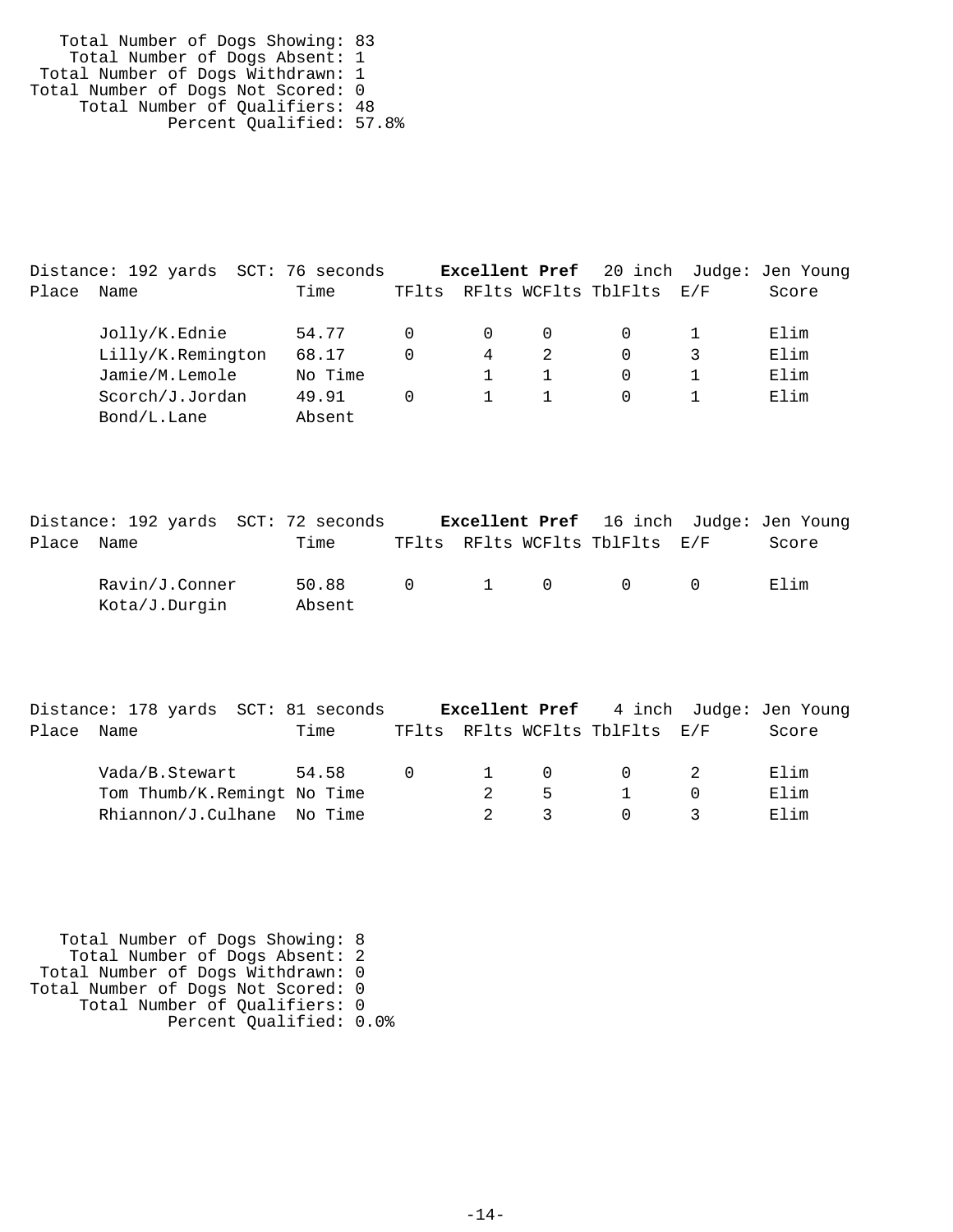|              | Distance: 192 yards<br>SCT: | 76 seconds |          | Master Pref |                | 20 inch              |             | Judge: Jen Young |           |
|--------------|-----------------------------|------------|----------|-------------|----------------|----------------------|-------------|------------------|-----------|
| Place        | Name                        | Time       | TFlts    |             |                | RFlts WCFlts TblFlts | E/F         | Score            |           |
| 1            | Boss 429/M.Timken           | 43.95      | $\Omega$ | $\Omega$    | $\overline{0}$ | $\Omega$             | $\Omega$    | 100              | Qualified |
| $\mathbf{2}$ | Chase/B.Bodnar              | 45.61      | $\Omega$ | $\Omega$    | $\overline{0}$ | $\Omega$             | 0           | 100              | Qualified |
| 3            | Change/J.Bair               | 53.82      | $\Omega$ | 0           | $\mathbf 0$    | $\Omega$             | 0           | 100              | Qualified |
| 4            | Jack/L.Jeffers              | 56.24      | $\Omega$ | 0           | $\mathbf 0$    | $\Omega$             | 0           | 100              | Qualified |
|              | Guinness/S.Marr             | No Time    |          | 0           |                | $\Omega$             | $\mathbf 1$ | Elim             |           |
|              | Fudge/M.Lemole              | No Time    |          | 2           | $\mathbf 0$    | $\Omega$             | 1           | Elim             |           |
|              | Jolie-Ko/M.Spence           | No Time    |          |             |                | $\Omega$             |             | Elim             |           |
|              | Electra/J.Marco             | 51.76      | $\Omega$ |             | $\mathbf 0$    | $\Omega$             | 0           | Elim             |           |
|              | Beau-Beau/S.Pfeffer         | 75.68      | $\Omega$ |             | 1              | 0                    | 1           | Elim             |           |
|              | Mojo/L.Wetherell            | Absent     |          |             |                |                      |             |                  |           |
|              | Parker/K.Nelson             | Absent     |          |             |                |                      |             |                  |           |
|              | Rex/V.Bridgham              | 57.07      | 0        | 0           | $\mathbf 0$    | $\mathbf 0$          | $\mathbf 0$ | 100              | Qualified |
|              | Spyder/B.Bates              | Absent     |          |             |                |                      |             |                  |           |
|              | Tempe/P.Liu                 | 60.82      | $\Omega$ | $\Omega$    | $\mathbf 0$    | $\Omega$             | $\mathbf 0$ | 100              | Qualified |
|              | BaZinga/S.Kirkpatri         | 58.08      | 0        | 0           | $\mathbf 0$    | 0                    | 0           | 100              | Qualified |
|              |                             |            |          |             |                |                      |             |                  |           |

|              | Distance: 192 yards SCT: 72 seconds |        |       | Master Pref |             | 16 inch              |              | Judge: Jen Young |           |
|--------------|-------------------------------------|--------|-------|-------------|-------------|----------------------|--------------|------------------|-----------|
| Place        | Name                                | Time   | TFlts |             |             | RFlts WCFlts TblFlts | E/F          | Score            |           |
|              |                                     |        |       |             |             |                      |              |                  |           |
|              | Ninja/D.Mlatecek                    | 38.75  |       | $\Omega$    | 0           | $\Omega$             | $\mathbf{0}$ | 100              | Oualified |
| $\mathbf{2}$ | Kick/J.Ednie                        | 42.99  |       | $\Omega$    | $\Omega$    | 0                    | $\mathbf{0}$ | 100              | Qualified |
| 3            | Desi/D.Dubow                        | 49.15  |       | 0           | 0           | 0                    | 0            | 100              | Oualified |
| 4            | Peaches/N.DePetris                  | 54.52  |       | $\Omega$    | $\Omega$    | $\Omega$             | $\mathbf{0}$ | 100              | Qualified |
|              | Katie/T.Priz                        | 70.56  |       |             | $\mathbf 0$ | 0                    | $\mathbf{0}$ | Elim             |           |
|              | Journey/D.Calivas                   | 47.71  |       | 0           |             | 0                    |              | Elim             |           |
|              | Splash/M.Yenter                     | 44.10  |       | 0           | 0           | 0                    |              | Elim             |           |
|              | Evie/P.Liu                          | 44.58  |       | $\Omega$    | $\Omega$    | 0                    |              | Elim             |           |
|              | Hope/S.Rosensteel                   | 57.53  |       | $\Omega$    | $\Omega$    | 0                    |              | Elim             |           |
|              | Sapphire/J.Durgin                   | 70.27  |       |             |             | 0                    | 1            | Elim             |           |
|              | Bear/J.Conner                       | Absent |       |             |             |                      |              |                  |           |

|       | Distance: 185 yards  SCT: 75 seconds                |                           |                          |                             |                                 | <b>Master Pref</b> 12 inch Judge: Jen Young        |  |                     |           |
|-------|-----------------------------------------------------|---------------------------|--------------------------|-----------------------------|---------------------------------|----------------------------------------------------|--|---------------------|-----------|
| Place | Name                                                | Time                      |                          |                             |                                 | TFlts RFlts WCFlts TblFlts E/F                     |  | Score               |           |
|       | Dallas/J.Gorbas<br>Frankie/M.Hansen<br>Vera/A.Gandy | 65.44<br>No Time<br>58.95 | $\overline{0}$<br>$\cap$ | $\bigcap$<br>$\overline{2}$ | $\begin{matrix}0&0\end{matrix}$ | $\begin{matrix}0&0\end{matrix}$<br>$\Omega$<br>(1) |  | 100<br>Elim<br>Elim | Qualified |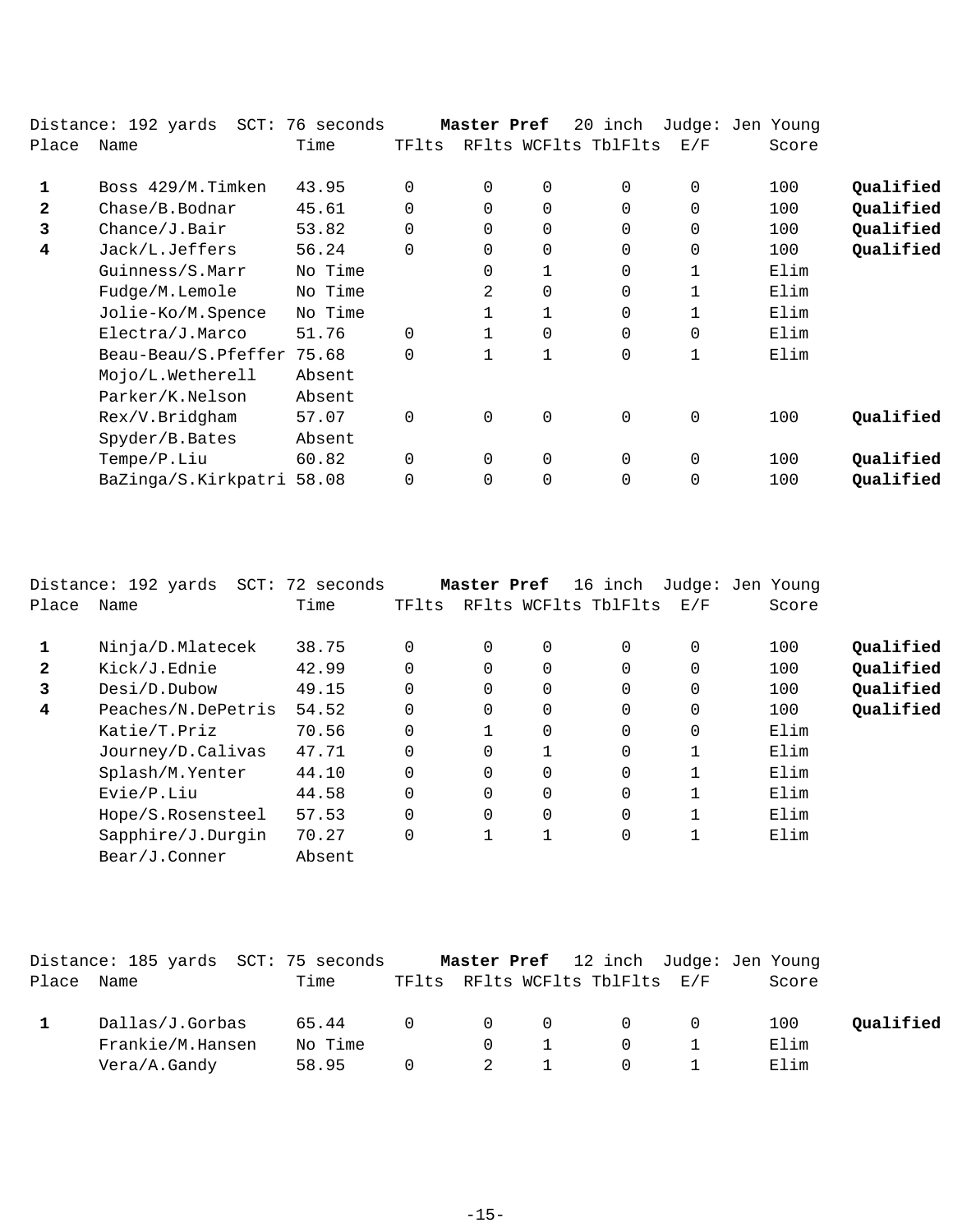|              | Distance: 178 yards       | SCT: 76 seconds |       | Master Pref |   | 8 inch               |          | Judge: Jen Young |           |
|--------------|---------------------------|-----------------|-------|-------------|---|----------------------|----------|------------------|-----------|
| Place        | Name                      | Time            | TFlts |             |   | RFlts WCFlts TblFlts | F. / F   | Score            |           |
|              | Bella/E.Bradley           | 40.02           |       | 0           | 0 |                      | $\Omega$ | 100              | Qualified |
| $\mathbf{2}$ | Breeze/J.Barber           | 46.73           |       | 0           | 0 |                      | $\Omega$ | 100              | Qualified |
| 3            | Wheeler/M.Daigle-Wa 47.41 |                 |       | 0           | 0 |                      | $\Omega$ | 100              | Qualified |
| 4            | Coco/K.Bennett            | 51.74           |       | 0           | 0 |                      | $\Omega$ | 100              | Qualified |
|              | Kermit/S.Murphy           | No Time         |       | $\Omega$    |   |                      | 2        | Elim             |           |
|              | Ditty/D.McFarlane         | Absent          |       |             |   |                      |          |                  |           |

|                         | Distance: 178 yards SCT: 81 seconds |       |  |                                                                 | Master Pref 4 inch Judge: Jen Young |           |
|-------------------------|-------------------------------------|-------|--|-----------------------------------------------------------------|-------------------------------------|-----------|
| Place Name              |                                     | Time  |  | TFlts RFlts WCFlts TblFlts E/F                                  | Score                               |           |
| $\mathbf{1}$            | Willow/C.Ponzo                      | 59.12 |  | $0\qquad \qquad 0\qquad \qquad 0\qquad \qquad 0\qquad \qquad 0$ | 100                                 | Qualified |
| $\overline{\mathbf{2}}$ | Coco/R.Stille                       | 71.71 |  | $0\qquad \qquad 0\qquad \qquad 0\qquad \qquad 0\qquad \qquad 0$ | 100                                 | Qualified |

| Total Number of Dogs Showing: 32   |  |
|------------------------------------|--|
| Total Number of Dogs Absent: 5     |  |
| Total Number of Dogs Withdrawn: 0  |  |
| Total Number of Dogs Not Scored: 0 |  |
| Total Number of Qualifiers: 18     |  |
| Percent Qualified: 56.3%           |  |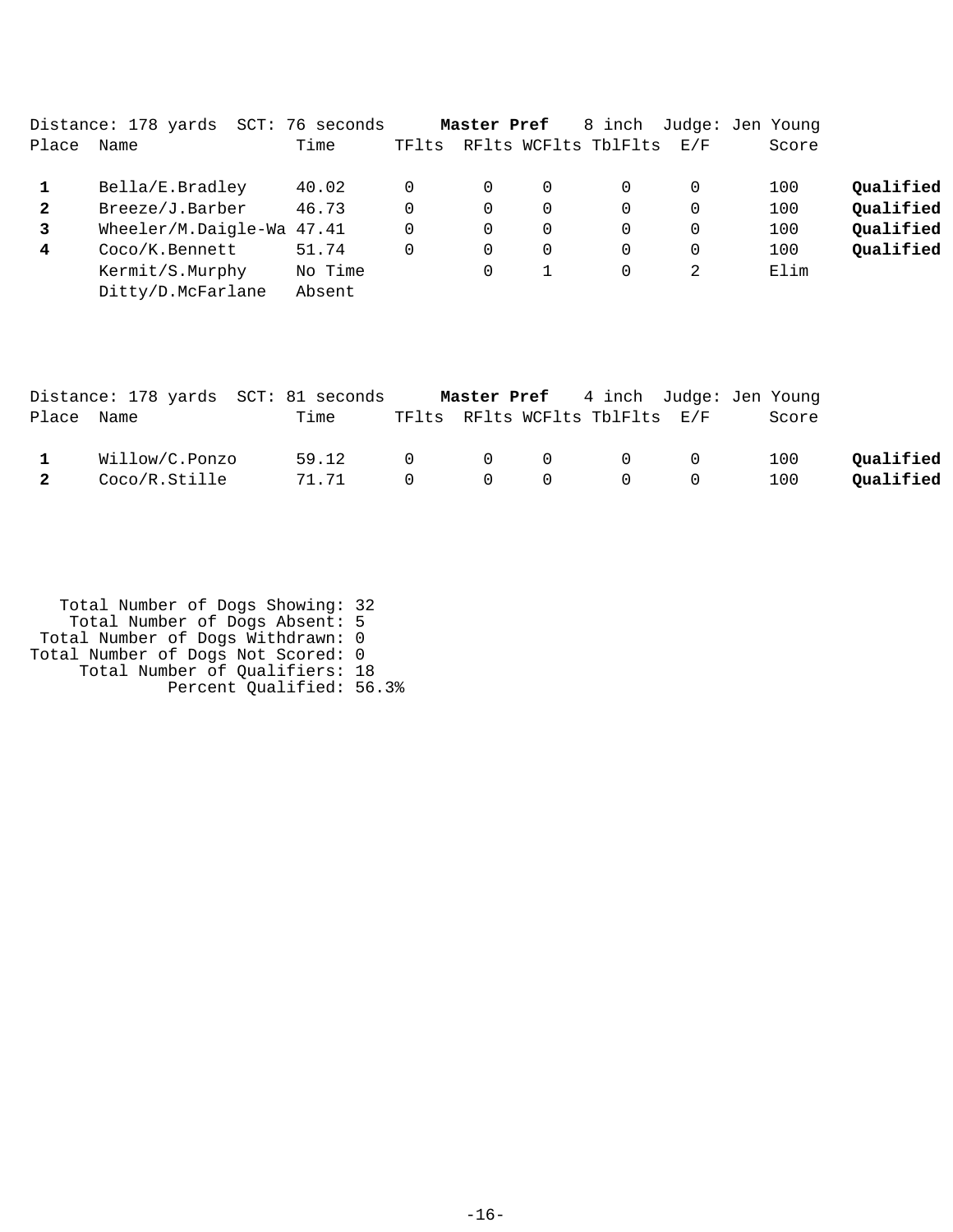#### **Saturday, May 7, 2022 American Belgian Malinois Club Open Standard**

|                         | Distance: 187 yards SCT: 78 seconds |         |          | Open           |                |                                | 24 inch Judge: Jen Young      |       |           |
|-------------------------|-------------------------------------|---------|----------|----------------|----------------|--------------------------------|-------------------------------|-------|-----------|
| Place Name              |                                     | Time    |          |                |                | TFlts RFlts WCFlts TblFlts E/F |                               | Score |           |
| $\mathbf{1}$            | Trudy/P.Liu                         | 60.06   | 0        | $\mathbf 1$    | $\mathbf{1}$   | $\mathsf{O}$                   | $\mathsf{O}$                  | 90    | Qualified |
|                         | POW!/J.McDermott                    | No Time |          | 5              | $\overline{2}$ | $\mathbf 0$                    | 3                             | Elim  |           |
|                         | Leo/D.Roll                          | 69.85   | $\Omega$ | $\overline{2}$ | $\mathbf{1}$   | $\Omega$                       | $\mathbf{1}$                  | Elim  |           |
|                         | Distance: 187 yards SCT: 76 seconds |         |          | Open           |                |                                | 20 inch Judge: Jen Young      |       |           |
| Place Name              |                                     | Time    |          |                |                | TFlts RFlts WCFlts TblFlts E/F |                               | Score |           |
| 1                       | Rio/L.Proe                          | 56.02   | 0        | 0              | 0              | $\mathbf 0$                    | 0                             | 100   | Qualified |
| $\mathbf{2}$            | NV/J.Hughes                         | 76.13   | 0        | 0              | $\mathbf 0$    | $\mathbf 0$                    | 0                             | 100   | Qualified |
| $\overline{\mathbf{3}}$ | Zest/N.Lane                         | 49.85   | $\Omega$ | $\mathbf 1$    | $\Omega$       | $\mathbf 0$                    | 0                             | 95    | Qualified |
| $\overline{\mathbf{4}}$ | Hazy/P.Campbell                     | 54.25   | $\Omega$ | $\mathbf{1}$   | $\Omega$       | $\Omega$                       | 0                             | 95    | Qualified |
|                         | Juno/J.Bair                         | 63.51   | $\Omega$ | 2              | $\Omega$       | $\Omega$                       | 1                             | Elim  |           |
|                         | Willow/C.Shreve                     | 58.24   | 0        | $\mathbf{1}$   | $\mathbf{1}$   | $\Omega$                       | $\Omega$                      | 90    | Qualified |
|                         | Distance: 183 yards SCT: 78 seconds |         |          |                |                |                                | Open 16 inch Judge: Jen Young |       |           |
| Place Name              |                                     | Time    |          |                |                | TFlts RFlts WCFlts TblFlts E/F |                               | Score |           |
|                         | Pete/C.Dostal                       | 61.39   | 0        | 3              | $\mathbf{1}$   | 0                              | $\overline{a}$                | Elim  |           |
|                         | Maddie/E.Mann                       | 58.60   | 0        | $\overline{4}$ | 0              | 0                              | $\mathsf 0$                   | Elim  |           |
|                         | Miku/M.Oullette                     | 51.44   | $\Omega$ | $\mathbf{1}$   | $\mathbf{1}$   | $\Omega$                       | $\mathbf{1}$                  | Elim  |           |
|                         | Distance: 178 yards SCT: 81 seconds |         |          | Open           |                |                                | 12 inch Judge: Jen Young      |       |           |
| Place                   | Name                                | Time    |          |                |                | TFlts RFlts WCFlts TblFlts E/F |                               | Score |           |
|                         | Rave/J.Valloze                      | 101.26  | 40       | 8              | $\mathbf{1}$   | $\mathbf{1}$                   | 3                             | Elim  |           |

Kate/E.Bradley 52.28 0 3 1 0 2 Elim

 Total Number of Dogs Showing: 14 Total Number of Dogs Absent: 0 Total Number of Dogs Withdrawn: 0 Total Number of Dogs Not Scored: 0 Total Number of Qualifiers: 6 Percent Qualified: 42.9%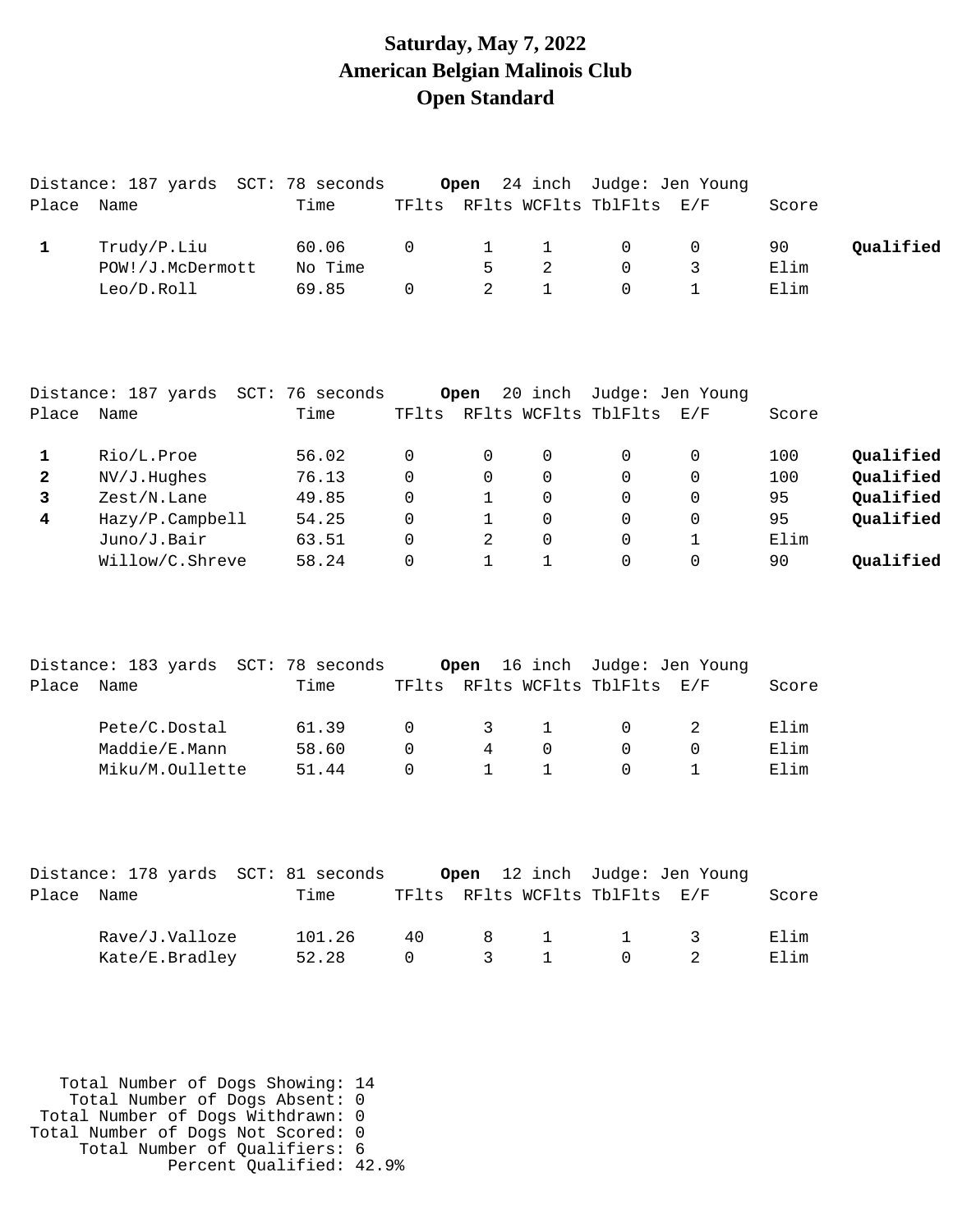|       | Distance: 187 yards SCT: 83 seconds |         |          |               |            | Open Pref 20 inch Judge: Jen Young |       |  |
|-------|-------------------------------------|---------|----------|---------------|------------|------------------------------------|-------|--|
| Place | Name                                | Time    |          |               |            | TFlts RFlts WCFlts TblFlts E/F     | Score |  |
|       |                                     |         |          |               |            |                                    |       |  |
|       | Hiro/M.Oullette                     | No Time |          |               | $\sim$ 3 1 | $\cup$                             | Elim  |  |
|       | Kai/Y.Okazato                       | 52.29   | $\Omega$ |               | $\cap$     |                                    | Elim  |  |
|       | Emmitt/J.Poulton                    | 77.87   | $\Omega$ | $\mathcal{S}$ |            |                                    | Elim  |  |
|       |                                     |         |          |               |            |                                    |       |  |

|            | Distance: 187 yards SCT: 81 seconds |         |        |               | Open Pref 16 inch Judge: Jen Young |                |       |           |
|------------|-------------------------------------|---------|--------|---------------|------------------------------------|----------------|-------|-----------|
| Place Name |                                     | Time    |        |               | TFlts RFlts WCFlts TblFlts E/F     |                | Score |           |
|            | Pipa/V.Biehl                        | 57.58   |        |               | $0 \qquad 1 \qquad 0 \qquad 1$     | $\overline{0}$ | 90    | Oualified |
|            | Daisy/T.Aunapu                      | 80.53   | $\cap$ | $\mathcal{R}$ |                                    |                | Elim  |           |
|            | Ian/M.Lemole                        | No Time |        |               |                                    |                | Elim  |           |

|            | Distance: 183 yards SCT: 83 seconds | Open Pref 12 inch Judge: Jen Young |  |       |
|------------|-------------------------------------|------------------------------------|--|-------|
| Place Name | Time                                | TFlts RFlts WCFlts TblFlts E/F     |  | Score |

| Beauty/J.Gryck   | Absent |
|------------------|--------|
| Baylor/L.Barrett | Absent |

 Total Number of Dogs Showing: 6 Total Number of Dogs Absent: 2 Total Number of Dogs Withdrawn: 0 Total Number of Dogs Not Scored: 0 Total Number of Qualifiers: 1 Percent Qualified: 16.7%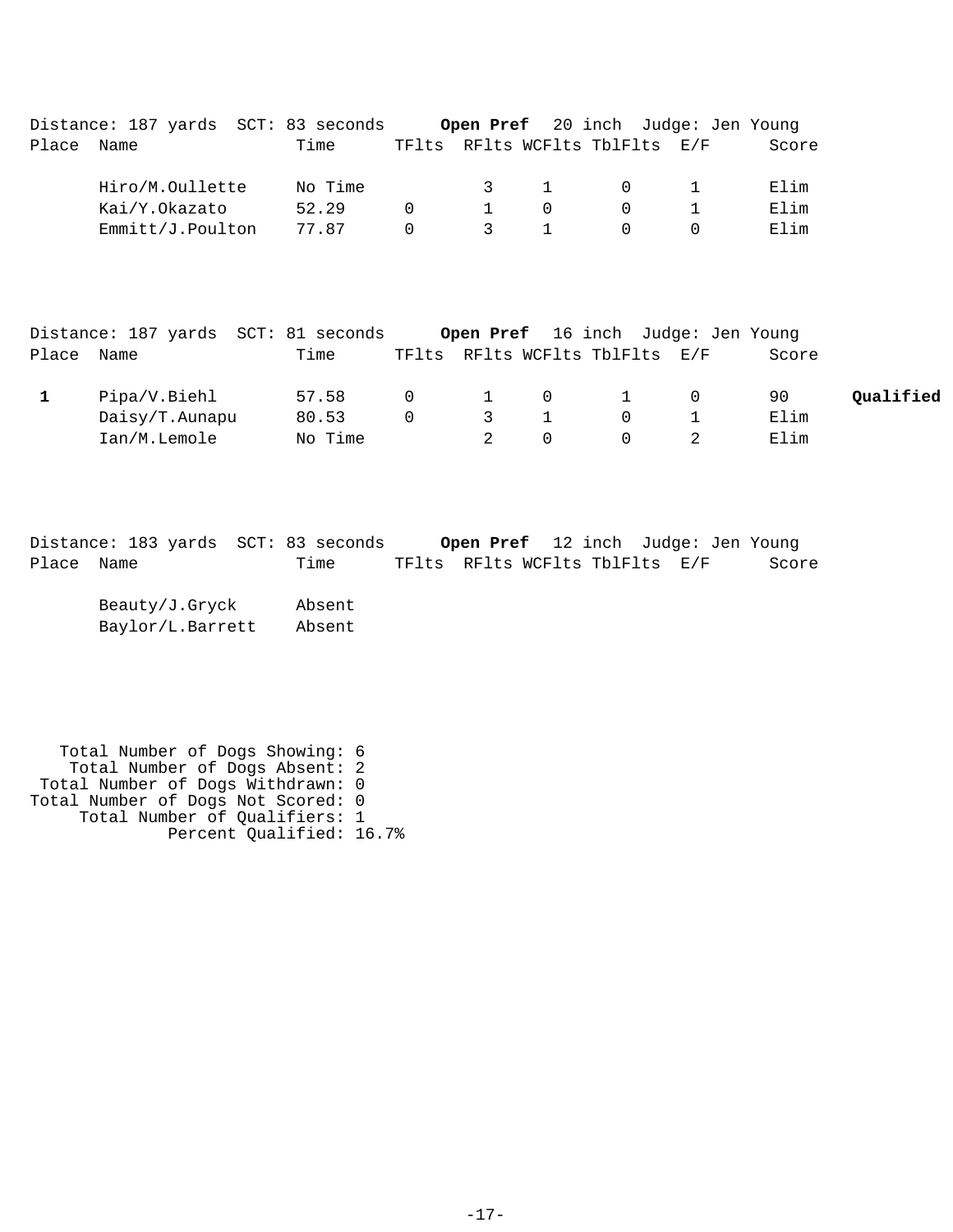#### **Saturday, May 7, 2022 American Belgian Malinois Club Novice Standard**

Distance: 147 yards SCT: 70 seconds **Novice A** 24 inch Choice Judge: Jen Young

| Place        | Name                                                                                                                                                                                                      | Time    | TFlts          |              |              | RFlts WCFlts TblFlts                                                | E/F          | Score |           |
|--------------|-----------------------------------------------------------------------------------------------------------------------------------------------------------------------------------------------------------|---------|----------------|--------------|--------------|---------------------------------------------------------------------|--------------|-------|-----------|
|              | Nala/N.Kolley                                                                                                                                                                                             | Absent  |                |              |              |                                                                     |              |       |           |
|              |                                                                                                                                                                                                           |         |                |              |              |                                                                     |              |       |           |
| Place Name   | Distance: 147 yards SCT: 70 seconds                                                                                                                                                                       | Time    |                |              |              | Novice A 20 inch Judge: Jen Young<br>TFlts RFlts WCFlts TblFlts E/F |              | Score |           |
| $\mathbf{1}$ | Lila Moon/C.Ahearn 43.49                                                                                                                                                                                  |         | 0              | 0            | 0            | 0                                                                   | 0            | 100   | Qualified |
|              | Lupa/C.Ahearn                                                                                                                                                                                             | 31.09   | $\mathbf 0$    | $\mathbf 0$  | $\mathbf{1}$ | $\mathbf{1}$                                                        | $\mathbf{1}$ | Elim  |           |
|              | Rip/B.Pendley                                                                                                                                                                                             | No Time |                | $\mathbf{1}$ | $\Omega$     | $\Omega$                                                            | $\mathbf{1}$ | Elim  |           |
|              |                                                                                                                                                                                                           |         |                |              |              |                                                                     |              |       |           |
|              | Distance: 143 yards SCT: 82 seconds Novice A 8 inch Judge: Jen Young                                                                                                                                      |         |                |              |              |                                                                     |              |       |           |
| Place Name   |                                                                                                                                                                                                           | Time    |                |              |              | TFlts RFlts WCFlts TblFlts E/F                                      |              | Score |           |
|              | Tessa/K.Santiago                                                                                                                                                                                          | 85.45   | 3 <sup>7</sup> | $\mathbf{1}$ | $\mathsf{O}$ | $\mathbf 0$                                                         | $\mathbf{1}$ | Elim  |           |
|              | Total Number of Dogs Showing: 4<br>Total Number of Dogs Absent: 1<br>Total Number of Dogs Withdrawn: 0<br>Total Number of Dogs Not Scored: 0<br>Total Number of Qualifiers: 1<br>Percent Qualified: 25.0% |         |                |              |              |                                                                     |              |       |           |
| Place Name   | Distance: 147 yards SCT: 72 seconds                                                                                                                                                                       | Time    |                | Novice B     |              | 24 inch Judge: Jen Young<br>TFlts RFlts WCFlts TblFlts E/F          |              | Score |           |
| $\mathbf 1$  | Elle/A.Viner                                                                                                                                                                                              | 61.36   | 0              | 1            | 1            | 0                                                                   | 0            | 90    | Qualified |
|              | Rainbow/M.Timken                                                                                                                                                                                          | 58.86   | $\Omega$       | $\Omega$     | $\Omega$     | 0                                                                   | $\mathbf{1}$ | Elim  |           |
|              | Kodiak/J.Marco                                                                                                                                                                                            | Absent  |                |              |              |                                                                     |              |       |           |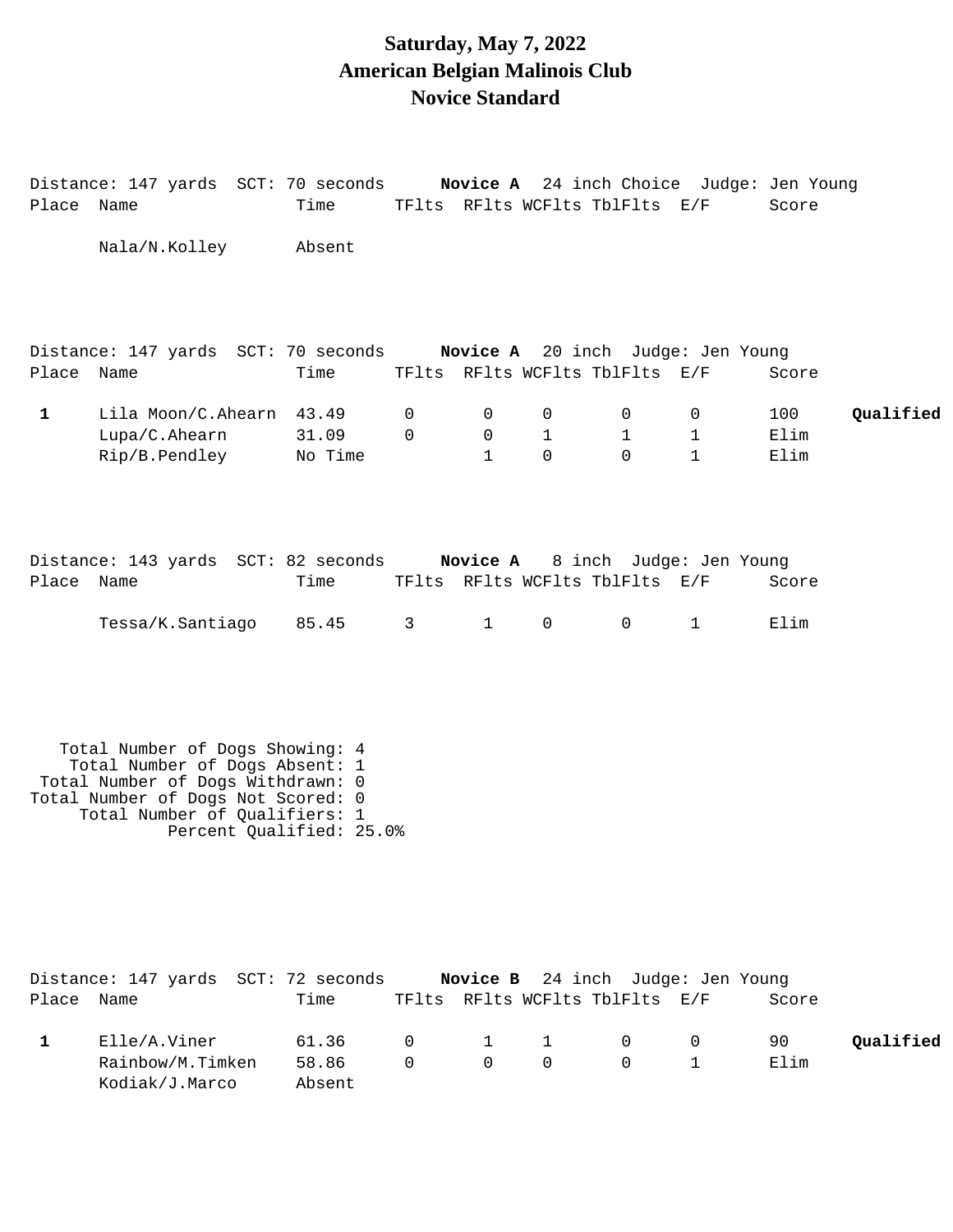|       | Distance: 147 yards SCT: | 70 seconds |          | Novice B |             | 20 inch Judge: Jen Young |                             |       |           |
|-------|--------------------------|------------|----------|----------|-------------|--------------------------|-----------------------------|-------|-----------|
| Place | Name                     | Time       | TFlts    |          |             | RFlts WCFlts TblFlts     | $\mathrm{E}$ / $\mathrm{F}$ | Score |           |
|       | Spice/M.Pogue            | 35.74      | $\Omega$ | 0        | $\mathbf 0$ | $\Omega$                 | 0                           | 100   | Qualified |
|       | Tauro/W.Moon             | 31.15      | 0        | 0        | 0           |                          |                             | Elim  |           |
|       | Terra/V.Rutledge         | 40.95      | 0        | 0        | $\mathbf 0$ | 0                        |                             | Elim  |           |
|       | Flare/S.Zang             | 73.26      | 3        | 3        | 0           | 0                        | 2                           | Elim  |           |
|       | Marley/S.McLarnon        | 59.94      | $\Omega$ | 2        | 0           |                          |                             | Elim  |           |
|       | Jaeda/P.McClain          | Absent     |          |          |             |                          |                             |       |           |
|       | CC/K.Hanraham            | Absent     |          |          |             |                          |                             |       |           |
|       | Huxley/P.McClain         | Absent     |          |          |             |                          |                             |       |           |
|       |                          |            |          |          |             |                          |                             |       |           |

|            | Distance: 145 yards SCT: 72 seconds |       |                |  | <b>Novice B</b> 16 inch Judge: Jen Young |       |
|------------|-------------------------------------|-------|----------------|--|------------------------------------------|-------|
| Place Name |                                     | Time  |                |  | TFlts RFlts WCFlts TblFlts E/F           | Score |
|            | Remy/L.Clark                        | 77.48 | 5 <sup>1</sup> |  | 2 3 0                                    | Elim  |

|            | Distance: 143 yards SCT: 77 seconds                                    |      |  | <b>Novice B</b> 12 inch Judge: Jen Young |       |
|------------|------------------------------------------------------------------------|------|--|------------------------------------------|-------|
| Place Name |                                                                        | Time |  | TFlts RFlts WCFlts TblFlts E/F           | Score |
|            | Tribe/T.Van Deusen 63.79        0         5      1          0        1 |      |  |                                          | Elim  |

 Total Number of Dogs Showing: 9 Total Number of Dogs Absent: 4 Total Number of Dogs Withdrawn: 0 Total Number of Dogs Not Scored: 0 Total Number of Qualifiers: 2 Percent Qualified: 22.2%

|            |                              | Distance: 147 yards SCT: 77 seconds |  | <b>Novice Pref</b> 20 inch Judge: Jen Young |  |       |
|------------|------------------------------|-------------------------------------|--|---------------------------------------------|--|-------|
| Place Name |                              | Time                                |  | TFlts RFlts WCFlts TblFlts E/F              |  | Score |
|            | Link/C.Kelly<br>Leo/R.Sharpe | 48.37 0 1 1 0 1<br>Absent           |  |                                             |  | Filim |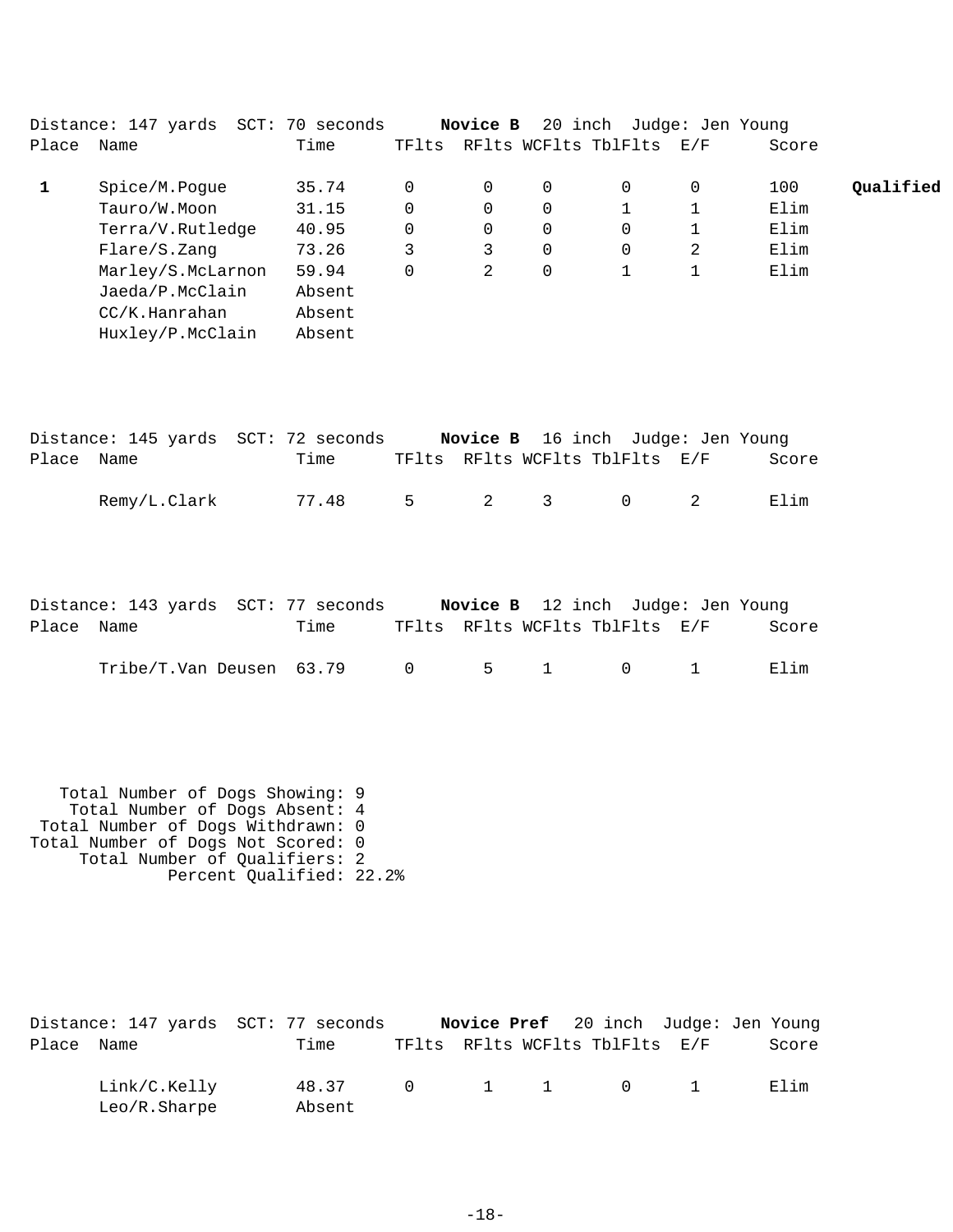Maleki/A.Bussolati Absent Livvie/A.Viner Absent

|            | Distance: 147 yards SCT: 75 seconds |                           |  | <b>Novice Pref</b> 16 inch Judge: Jen Young |  |       |           |
|------------|-------------------------------------|---------------------------|--|---------------------------------------------|--|-------|-----------|
| Place Name |                                     | Time                      |  | TFlts RFlts WCFlts TblFlts E/F              |  | Score |           |
|            | Arya/M.Throm<br>JoJo/N.Westbrook    | 56.31 0 1 0 0 0<br>Absent |  |                                             |  | 95    | Oualified |

|            | Distance: 145 yards SCT: 77 seconds |                           |  | <b>Novice Pref</b> 12 inch Judge: Jen Young |  |       |
|------------|-------------------------------------|---------------------------|--|---------------------------------------------|--|-------|
| Place Name |                                     | Time                      |  | TFlts RFlts WCFlts TblFlts E/F              |  | Score |
|            | Rebel/J.Gorbas<br>Splash/B.Obrien   | 59.68 0 2 3 2 2<br>Absent |  |                                             |  | Elim  |

|            |                  | Distance: 143 yards SCT: 82 seconds |  |                                | <b>Novice Pref</b> 8 inch Judge: Jen Young |           |
|------------|------------------|-------------------------------------|--|--------------------------------|--------------------------------------------|-----------|
| Place Name |                  | Time                                |  | TFlts RFlts WCFlts TblFlts E/F | Score                                      |           |
|            | 1 Riva/M.Padgett | 41.47 0 0 0 0 0                     |  |                                | 100                                        | Qualified |

 Total Number of Dogs Showing: 4 Total Number of Dogs Absent: 5 Total Number of Dogs Withdrawn: 0 Total Number of Dogs Not Scored: 0 Total Number of Qualifiers: 2 Percent Qualified: 50.0%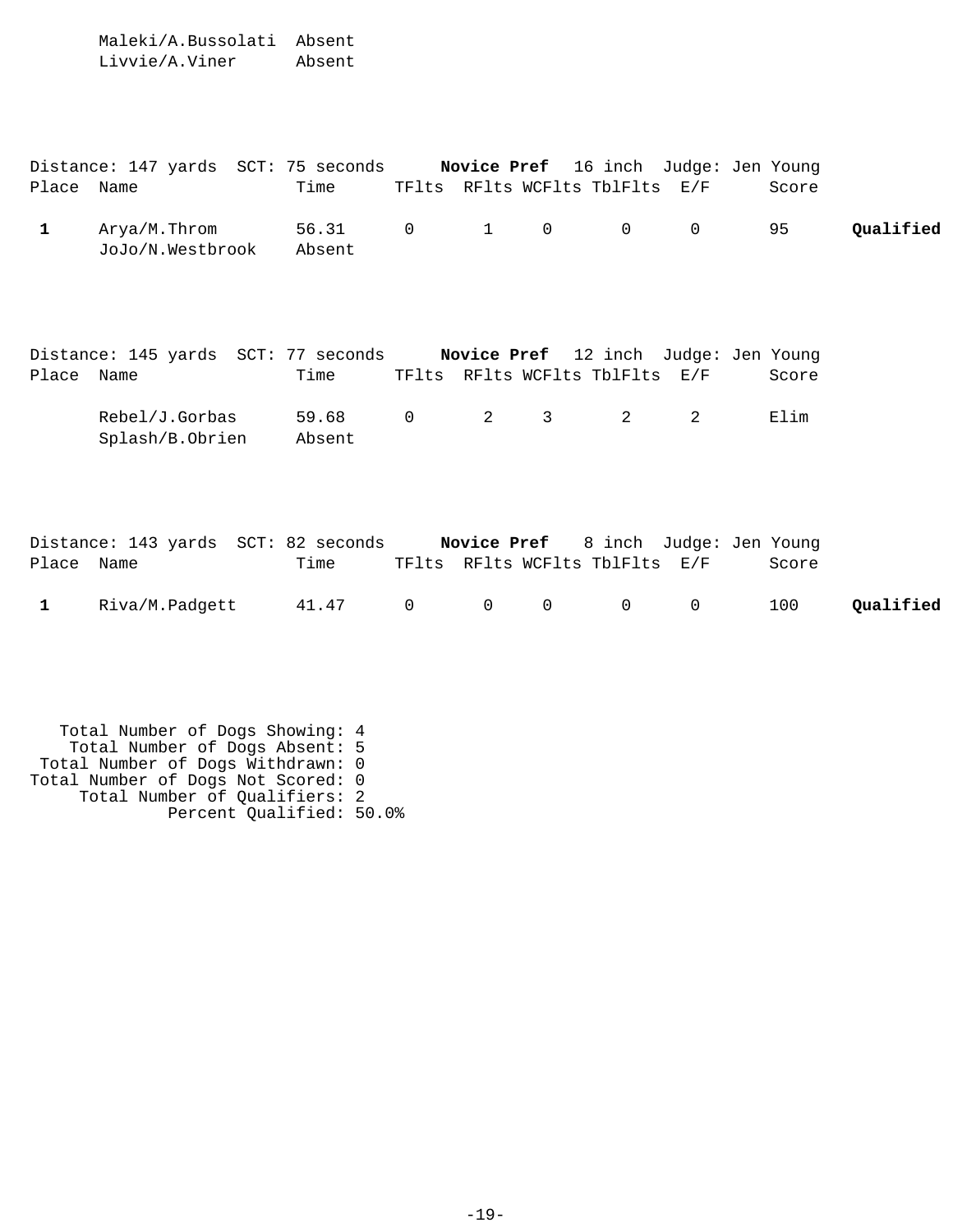## **Saturday, May 7, 2022 American Belgian Malinois Club Time 2 Beat**

| Place | MCT: 50 seconds<br>Name | Time 2 Beat<br>Time |         | 24 inch Choice | Judge: Cindy Deak<br>WCFlts | E/F         | Points |           |
|-------|-------------------------|---------------------|---------|----------------|-----------------------------|-------------|--------|-----------|
|       | Nala/N.Kolley           | Absent              |         |                |                             |             |        |           |
|       |                         |                     |         |                |                             |             |        |           |
|       | MCT: 50 seconds         | Time 2 Beat         | 24 inch |                | Judge: Cindy Deak           |             |        |           |
| Place | Name                    | Time                |         |                | WCFlts                      | E/F         | Points |           |
| 1     | Nolan/B.Kennedy         | 33.72               |         |                | 0                           | 0           | 10     | Qualified |
|       | Presto/S.McKeever       | 37.77               |         |                | $\mathbf 0$                 | $\mathbf 0$ | 9      | Qualified |
|       | Bodie/J.Leitzsch        | No Time             |         |                | 0                           | 3           | Elim   |           |
|       | Bisous/S.Keim           | Absent              |         |                |                             |             |        |           |

|       | MCT: 50 seconds<br>Time 2 Beat | 20 inch | Judge: Cindy Deak |              |                 |  |
|-------|--------------------------------|---------|-------------------|--------------|-----------------|--|
| Place | Name                           | Time    | WCFlts            | E/F          | Points          |  |
|       |                                |         |                   |              |                 |  |
| 1     | Etta/J.McDermott               | 30.61   | 0                 | $\mathbf 0$  | Qualified<br>10 |  |
|       | Kit/L.Perry                    | 32.03   | 0                 | $\mathbf 0$  | Qualified<br>9  |  |
|       | Briar/H.Buck                   | 33.48   | 0                 | 0            | 9<br>Qualified  |  |
|       | Quinn/L.Callahan               | 33.60   | 0                 | 0            | Qualified<br>9  |  |
|       | NV/J.Hughes                    | No Time | 1                 | 1            | Elim            |  |
|       | Kiwi/E.Manubens                | 37.68   | 1                 | $\mathbf 0$  | Elim            |  |
|       | Dare/P.Presser                 | 35.55   | 0                 | 1            | Elim            |  |
|       | Tauro/W.Moon                   | 34.18   | 1                 | 2            | Elim            |  |
|       | Terra/V.Rutledge               | No Time | 0                 | 2            | Elim            |  |
|       | CC/K.Hanraham                  | No Time | 4                 | 3            | Elim            |  |
|       | Marley/S.McLarnon              | No Time | 0                 | $\mathbf 1$  | Elim            |  |
|       | Aura/D.Mlatecek                | No Time | 0                 | 1            | Elim            |  |
|       | Boom Boom/J.Hughes             | No Time | 0                 | 2            | Elim            |  |
|       | Chase/L.McKenzie               | 48.11   | 1                 | $\mathbf 0$  | Elim            |  |
|       | Twist/R.Modder                 | 35.89   | $\mathbf{1}$      | $\mathbf{1}$ | Elim            |  |
|       | Sini/P.Perkins                 | 41.45   | 1                 | 0            | Elim            |  |
|       | Ziva/W.Yu                      | 27.69   | 0                 | 1            | Elim            |  |
|       | LuccaME/D.McKnight-            | No Time | 1                 | 3            | Elim            |  |
|       | Maddie/R.Sharpe                | No Time | 0                 | 3            | Elim            |  |
|       | Nate/P.Presser                 | 39.83   | 1                 | 1            | Elim            |  |
|       | Kitt/L.Patterson               | Absent  |                   |              |                 |  |
|       | Vesper/L.Lane                  | Absent  |                   |              |                 |  |
|       | K/T.Kulb                       | 37.12   | 0                 | $\Omega$     | Qualified<br>7  |  |
|       |                                |         |                   |              |                 |  |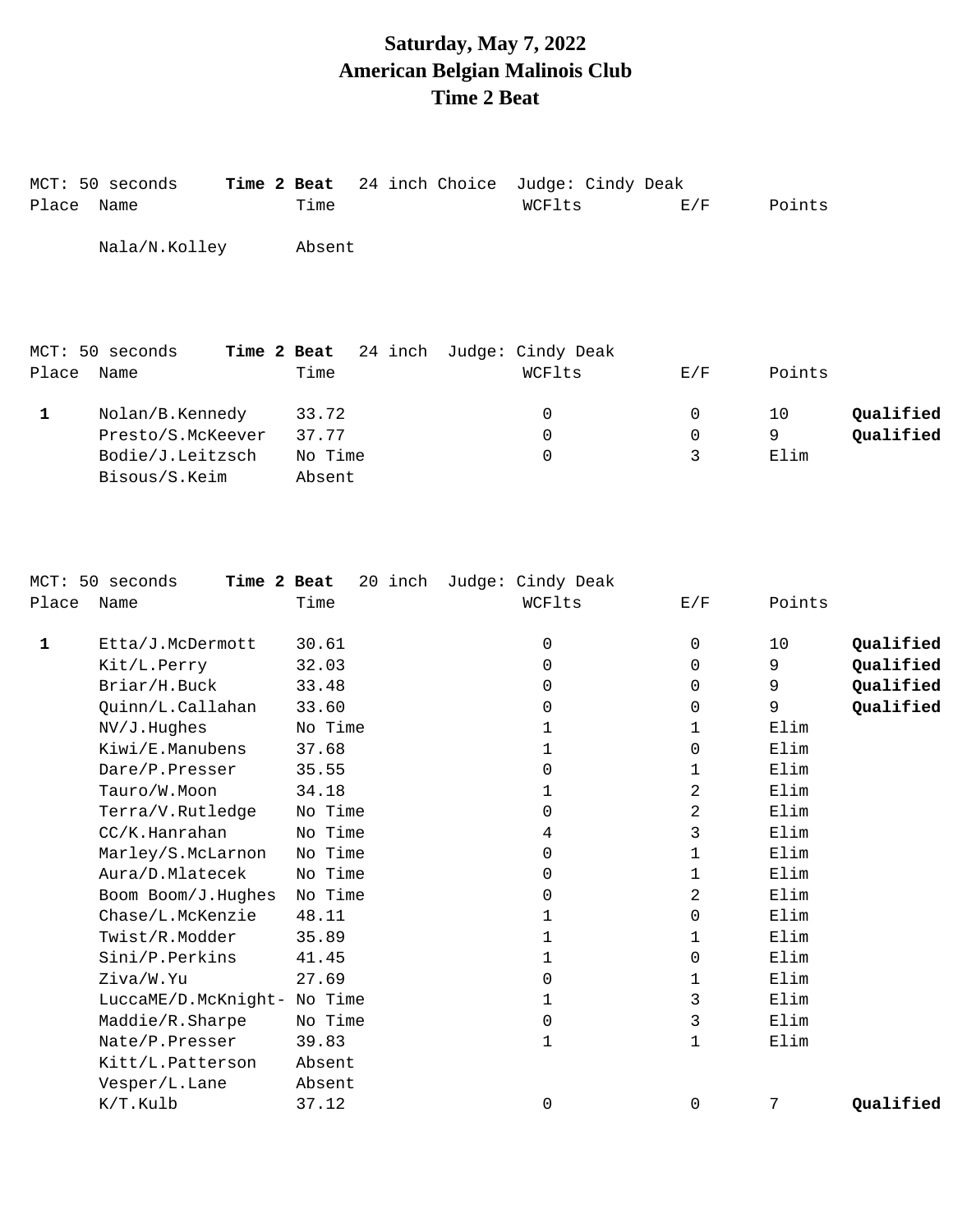| Kira/R.Grinsell |       |  |           |
|-----------------|-------|--|-----------|
| Tony/J.Hughes   | 41.84 |  | Qualified |

|       | MCT: 55 seconds<br>Time 2 Beat | 16 inch | Judge: Cindy Deak |     |                 |
|-------|--------------------------------|---------|-------------------|-----|-----------------|
| Place | Name                           | Time    | WCFlts            | E/F | Points          |
|       | Autumn/J.Barber                | 36.68   | 0                 | 0   | Qualified<br>10 |
|       | Kyze/D.Shevitski               | 37.42   | 0                 | 0   | Qualified<br>9  |
|       | Swag/J.Murphy                  | 38.77   | 0                 |     | Qualified<br>9  |
|       | Gidget/B.McBride               | 42.14   | $\mathbf 0$       | 0   | Qualified<br>8  |
|       | Miku/M.Oullette                | 53.45   |                   | 0   | Elim            |
|       | Zipper/D.Mims                  | 29.68   | 0                 |     | Elim            |
|       | Virgil/B.Dumbaugh              | Absent  |                   |     |                 |

|       | MCT: 60 seconds  | Time 2 Beat | 12 inch Judge: Cindy Deak |     |        |           |
|-------|------------------|-------------|---------------------------|-----|--------|-----------|
| Place | Name             | Time        | WCFlts                    | E/F | Points |           |
|       | Ernie/N.Pagan    | 36.54       | 0                         | 0   | 10     | Oualified |
|       | Jolie/R.Goudreau | 47.21       | 0                         | 0   | 7      | Qualified |
|       | Marney/E.Benson  | 43.20       | 2                         | 4   | Elim   |           |
|       | Riley/C.Ruth     | 32.23       | 0                         |     | Elim   |           |
|       | Obi Wan/E.Dobber | No Time     | 0                         |     | Elim   |           |
|       | Lexie/C.Campbell | 45.09       |                           | 0   | Elim   |           |

|       | MCT: 60 seconds  | Time 2 Beat | 8 inch Judge: Cindy Deak |     |                 |
|-------|------------------|-------------|--------------------------|-----|-----------------|
| Place | Name             | Time        | WCFlts                   | E/F | Points          |
|       | Buzz/B.Dumbaugh  | 34.80       | $\Omega$                 | 0   | Qualified<br>10 |
|       | Tessa/K.Santiago | No Time     | U.                       |     | Elim            |

 Total Number of Dogs Showing: 39 Total Number of Dogs Absent: 5 Total Number of Dogs Withdrawn: 1 Total Number of Dogs Not Scored: 0 Total Number of Qualifiers: 15 Percent Qualified: 38.5%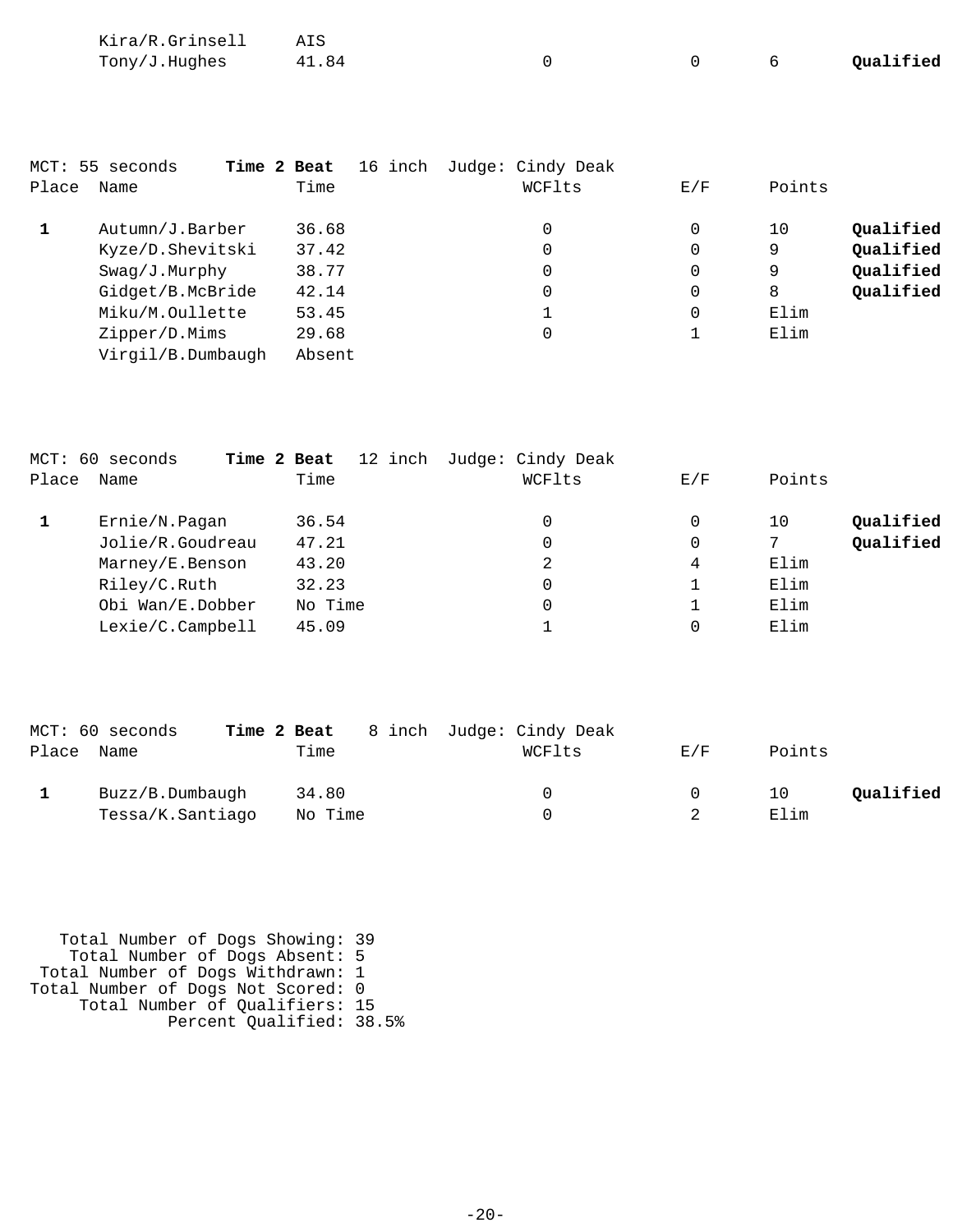|       | MCT: 50 seconds             | Time 2 Beat Pref | 20 inch Judge: Cindy Deak |     |                 |  |
|-------|-----------------------------|------------------|---------------------------|-----|-----------------|--|
| Place | Name                        | Time             | WCFlts                    | E/F | Points          |  |
|       | Guinness/S.Marr             | 44.33            | 0                         | 0   | Qualified<br>10 |  |
|       | Rex/V.Bridgham              | 49.68            | 0                         | 0   | Qualified<br>8  |  |
|       | Leo/R.Sharpe                | 37.04            | 0                         | 2   | Elim            |  |
|       | Emmitt/J.Poulton            | No Time          | 0                         |     | Elim            |  |
|       | BaZinga/S.Kirkpatri No Time |                  | 0                         | 2   | Elim            |  |
|       | Mojo/L.Wetherell            | Absent           |                           |     |                 |  |

|       | MCT: 55 seconds   | Time 2 Beat Pref 16 inch | Judge: Cindy Deak |     |        |           |
|-------|-------------------|--------------------------|-------------------|-----|--------|-----------|
| Place | Name              | Time                     | WCFlts            | E/F | Points |           |
|       | Pipa/V.Biehl      | 41.12                    | 0                 |     | 10     | Qualified |
|       | Katie/T.Priz      | 53.50                    | 0                 | 0   |        | Qualified |
|       | Daisy/T.Aunapu    | No Time                  | 0                 |     | Elim   |           |
|       | Bear/J.Conner     | 41.25                    |                   |     | Elim   |           |
|       | Sapphire/J.Durgin | No Time                  | 0                 |     | Elim   |           |
|       | Kota/J.Durgin     | Absent                   |                   |     |        |           |

|              | MCT: 60 seconds |       | Time 2 Beat Pref 12 inch Judge: Cindy Deak |     |        |           |
|--------------|-----------------|-------|--------------------------------------------|-----|--------|-----------|
| Place Name   |                 | Time  | WCFlts                                     | E/F | Points |           |
| $\mathbf{1}$ | Splash/B.Obrien | 48.38 |                                            | - 0 | 10     | Qualified |

|            | MCT: 60 seconds |         | Time 2 Beat Pref 8 inch Judge: Cindy Deak |              |        |
|------------|-----------------|---------|-------------------------------------------|--------------|--------|
| Place Name |                 | Time    | WCFlts                                    | <b>E</b> ./F | Points |
|            | Kermit/S.Murphy | No Time | $\cap$                                    |              | Elim   |

 Total Number of Dogs Showing: 12 Total Number of Dogs Absent: 2 Total Number of Dogs Withdrawn: 0 Total Number of Dogs Not Scored: 0 Total Number of Qualifiers: 5 Percent Qualified: 41.7%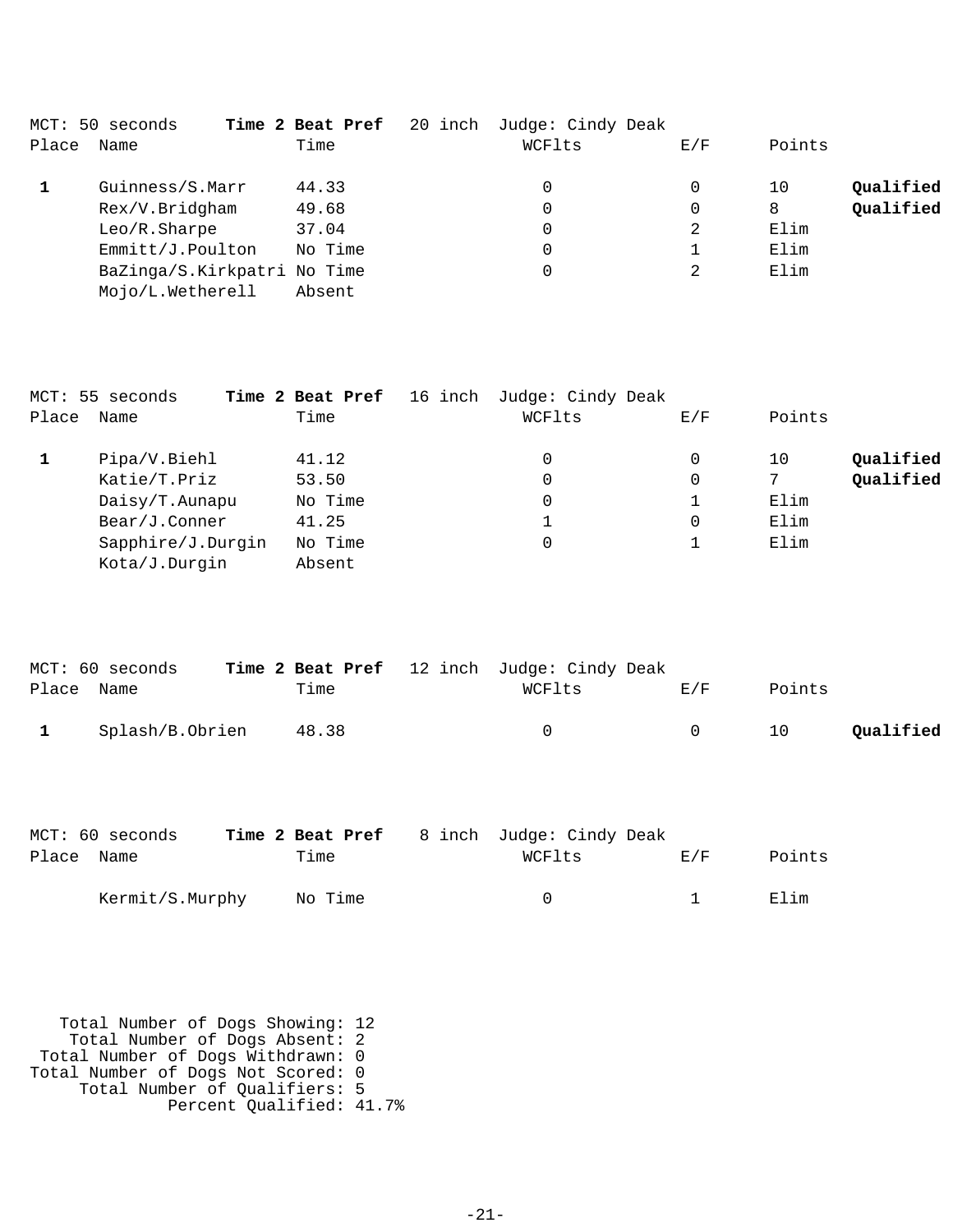### **Saturday, May 7, 2022 American Belgian Malinois Club Novice JWW**

|              |                    | Distance: 124 yards SCT: 41 seconds |             |   |             |                                | <b>Novice A</b> 24 inch Choice Judge: Cindy Deak |       |           |
|--------------|--------------------|-------------------------------------|-------------|---|-------------|--------------------------------|--------------------------------------------------|-------|-----------|
| Place        | Name               | Time                                |             |   |             | TFlts RFlts WCFlts TblFlts E/F |                                                  | Score |           |
|              | Nala/N.Kolley      | Absent                              |             |   |             |                                |                                                  |       |           |
|              |                    | Distance: 124 yards SCT: 41 seconds |             |   |             |                                | <b>Novice A</b> 20 inch Judge: Cindy Deak        |       |           |
| Place        | Name               | Time                                |             |   |             | TFlts RFlts WCFlts TblFlts E/F |                                                  | Score |           |
| 1            | Lila Moon/C.Ahearn | 28.35                               | $\mathbf 0$ |   | 0           | 0                              | 0                                                | 95    | Qualified |
| $\mathbf{2}$ | Milagro/S.Pease    | 29.88                               | $\mathbf 0$ |   | $\Omega$    | $\Omega$                       | $\Omega$                                         | 95    | Oualified |
|              | Lupa/C.Ahearn      | 26.35                               | $\mathbf 0$ |   | $\mathbf 1$ | 0                              | 2                                                | Elim  |           |
|              | Rip/B.Pendley      | 36.34                               | $\mathbf 0$ | 3 | 1           | $\Omega$                       | $\Omega$                                         | Elim  |           |

| Total Number of Dogs Showing: 4    |  |
|------------------------------------|--|
| Total Number of Dogs Absent: 1     |  |
| Total Number of Dogs Withdrawn: 0  |  |
| Total Number of Dogs Not Scored: 0 |  |
| Total Number of Oualifiers: 2      |  |
| Percent Qualified: 50.0%           |  |

|              | Distance: 124 yards SCT: 44 seconds |         |          |               |     | Novice B 24 inch Judge: Cindy Deak |              |       |           |
|--------------|-------------------------------------|---------|----------|---------------|-----|------------------------------------|--------------|-------|-----------|
| Place        | Name                                | Time    |          |               |     | TFlts RFlts WCFlts TblFlts E/F     |              | Score |           |
|              | Elle/A.Viner                        | 25.27   | $\Omega$ | $\Omega$      | - 0 | $\Omega$                           |              | 100   | Oualified |
| $\mathbf{2}$ | Rainbow/M.Timken                    | 28.89   | $\Omega$ | $\Omega$      | - 0 | $\Omega$                           |              | 100   | Oualified |
|              | Leo/D.Rol1                          | No Time |          |               |     | $\Omega$                           |              | Elim  |           |
|              | Kodiak/J.Marco                      | 38.19   |          | $\mathcal{S}$ |     | $\Omega$                           | <sub>6</sub> | Elim  |           |

|            | Distance: 124 yards SCT: 41 seconds |       |        |  |                                | <b>Novice B</b> 20 inch Judge: Cindy Deak |       |
|------------|-------------------------------------|-------|--------|--|--------------------------------|-------------------------------------------|-------|
| Place Name |                                     | Time  |        |  | TFlts RFlts WCFlts TblFlts E/F |                                           | Score |
|            | Tauro/W.Moon                        | 16.98 | $\cap$ |  | $0 \qquad 0 \qquad 0 \qquad 1$ |                                           | Elim  |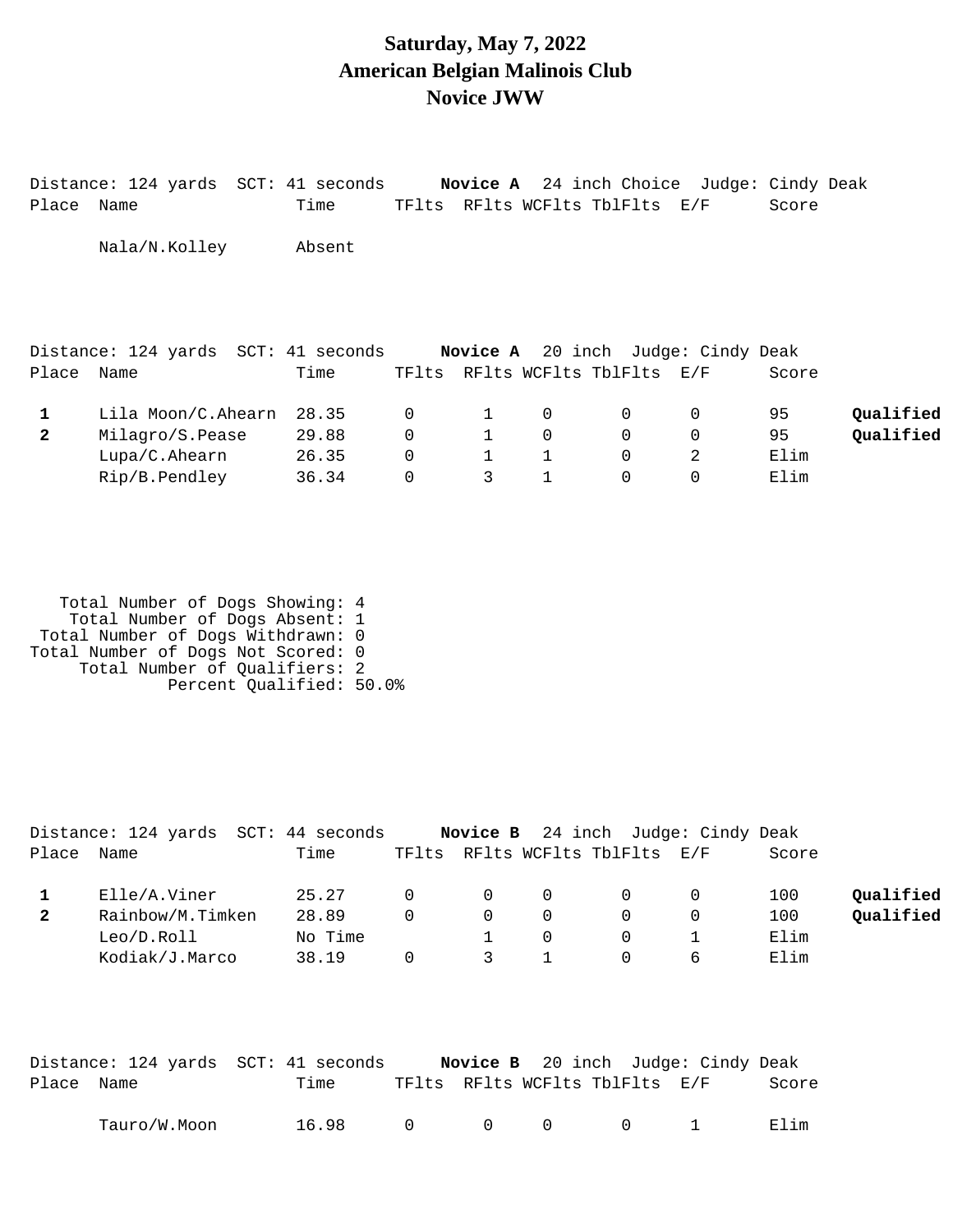|              | $GT/T$ . Lee                                                                  | 21.68   | 0           | 0              | 1                              | 0            | 2                        | Elim  |           |
|--------------|-------------------------------------------------------------------------------|---------|-------------|----------------|--------------------------------|--------------|--------------------------|-------|-----------|
|              | Terra/V.Rutledge                                                              | 22.85   | 0           | 2              | $\Omega$                       | 0            | 1                        | Elim  |           |
|              | CC/K.Hanrahan                                                                 | 41.88   | 0           | $\overline{4}$ | $\mathbf 0$                    | 0            | 1                        | Elim  |           |
|              | Spice/M.Pogue                                                                 | 24.79   | 0           | 0              | $\mathbf{1}$                   | 0            | $\mathbf 1$              | Elim  |           |
|              | Flare/S.Zang                                                                  | No Time |             | 1              | $\Omega$                       | 0            | $\mathbf 1$              | Elim  |           |
|              | Marley/S.McLarnon No Time                                                     |         |             | 2              | 0                              | 0            | 1                        | Elim  |           |
|              | Zest/N.Lane                                                                   | No Time |             | 3              | $\mathbf{1}$                   | 0            | $\mathbf 1$              | Elim  |           |
|              | LuccaME/D.McKnight- No Time                                                   |         |             | 3              | $\mathbf{1}$                   | 0            | $\mathbf{1}$             | Elim  |           |
|              | Jaeda/P.McClain                                                               | Absent  |             |                |                                |              |                          |       |           |
|              | Huxley/P.McClain                                                              | Absent  |             |                |                                |              |                          |       |           |
|              |                                                                               |         |             |                |                                |              |                          |       |           |
|              |                                                                               |         |             |                |                                |              |                          |       |           |
|              |                                                                               |         |             |                |                                |              |                          |       |           |
|              | Distance: 123 yards SCT: 45 seconds <b>Novice B</b> 16 inch Judge: Cindy Deak |         |             |                |                                |              |                          |       |           |
| Place Name   |                                                                               | Time    |             |                | TFlts RFlts WCFlts TblFlts E/F |              |                          | Score |           |
|              | Remy/L.Clark                                                                  | No Time |             | $\mathbf{1}$   | $\mathbf{1}$                   | $\mathsf{O}$ | $\mathbf 1$              | Elim  |           |
|              |                                                                               |         |             |                |                                |              |                          |       |           |
|              |                                                                               |         |             |                |                                |              |                          |       |           |
|              |                                                                               |         |             |                |                                |              |                          |       |           |
|              |                                                                               |         |             |                |                                |              |                          |       |           |
|              | Distance: 122 yards SCT: 49 seconds <b>Novice B</b> 12 inch Judge: Cindy Deak |         |             |                |                                |              |                          |       |           |
| Place Name   |                                                                               | Time    |             |                | TFlts RFlts WCFlts TblFlts E/F |              |                          | Score |           |
| $\mathbf{1}$ | Tribe/T.Van Deusen 24.37                                                      |         | $\mathbf 0$ | $\mathbf 0$    | $\mathsf{O}$                   | $\mathsf{O}$ | 0                        | 100   | Qualified |
|              |                                                                               |         |             |                |                                |              |                          |       |           |
|              |                                                                               |         |             |                |                                |              |                          |       |           |
|              |                                                                               |         |             |                |                                |              |                          |       |           |
|              |                                                                               |         |             |                |                                |              |                          |       |           |
| Place Name   | Distance: 122 yards  SCT: 53 seconds                                          | Time    |             | Novice B       | TFlts RFlts WCFlts TblFlts E/F |              | 8 inch Judge: Cindy Deak | Score |           |
|              |                                                                               |         |             |                |                                |              |                          |       |           |
|              | Tuya/C.Borwick                                                                | Absent  |             |                |                                |              |                          |       |           |
|              |                                                                               |         |             |                |                                |              |                          |       |           |
|              |                                                                               |         |             |                |                                |              |                          |       |           |
|              |                                                                               |         |             |                |                                |              |                          |       |           |
|              |                                                                               |         |             |                |                                |              |                          |       |           |
|              |                                                                               |         |             |                |                                |              |                          |       |           |
|              | Total Number of Dogs Showing: 15<br>Total Number of Dogs Absent: 3            |         |             |                |                                |              |                          |       |           |
|              | Total Number of Dogs Withdrawn: 0                                             |         |             |                |                                |              |                          |       |           |
|              | Total Number of Dogs Not Scored: 0                                            |         |             |                |                                |              |                          |       |           |
|              | Total Number of Qualifiers: 3<br>Percent Qualified: 20.0%                     |         |             |                |                                |              |                          |       |           |
|              |                                                                               |         |             |                |                                |              |                          |       |           |
|              |                                                                               |         |             |                |                                |              |                          |       |           |

|            |                | Distance: 124 yards  SCT: 49 seconds |  |                                | <b>Novice Pref</b> 20 inch Judge: Cindy Deak |           |
|------------|----------------|--------------------------------------|--|--------------------------------|----------------------------------------------|-----------|
| Place Name |                | Time                                 |  | TFlts RFlts WCFlts TblFlts E/F | Score                                        |           |
|            | 1 Link/C.Kelly | 41.84 0 2 0 0 0 90                   |  |                                |                                              | Qualified |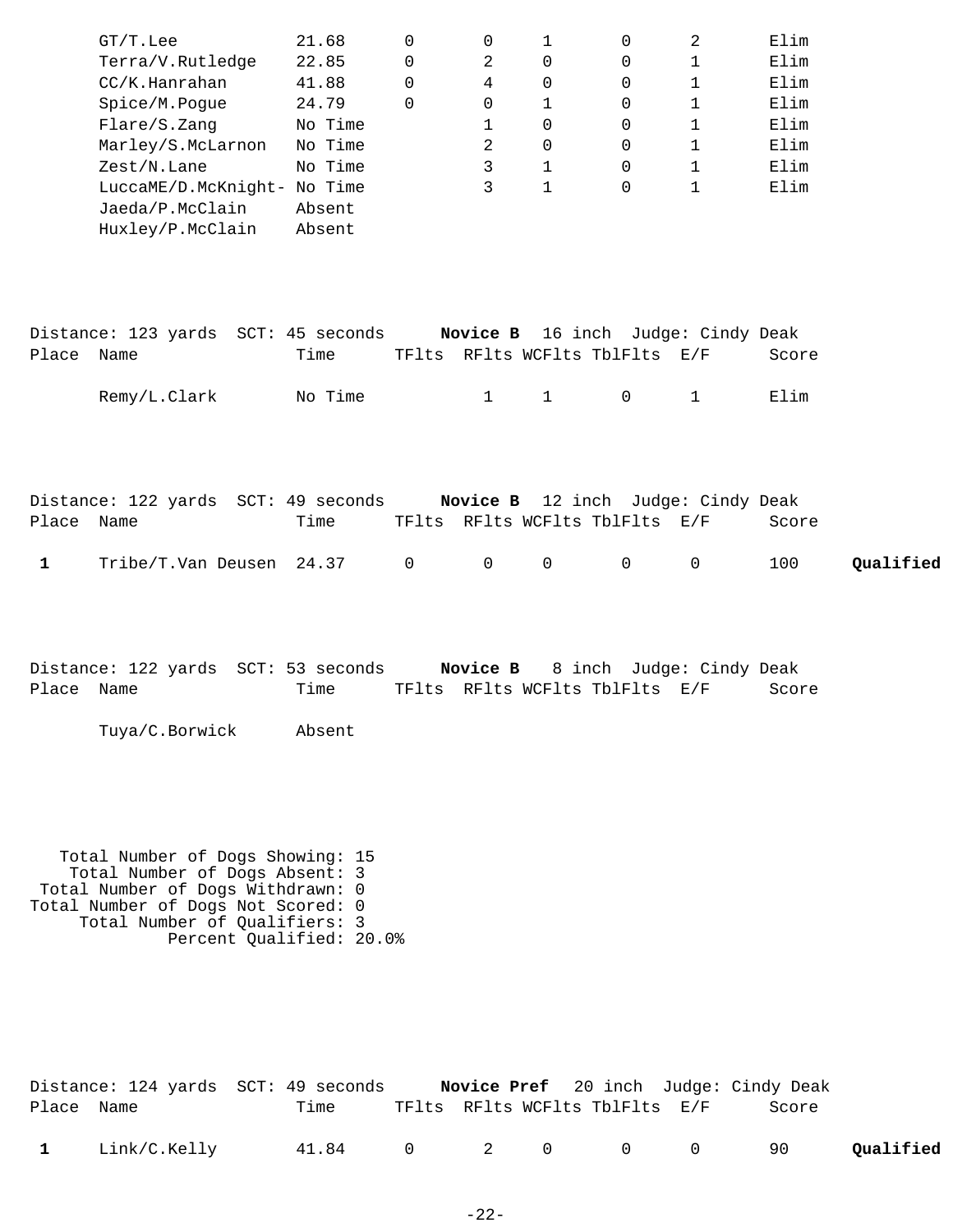|            | Leo/R.Sharpe<br>Hiro/M.Oullette 36.45<br>Maleki/A.Bussolati Absent | 21.10  | 0<br>$\mathbf 0$ | $\mathbf 0$<br>3 <sup>7</sup> | 0<br>$\mathbf{1}$ | 0<br>$\mathsf{O}$              | 2<br>$\mathbf{1}$ | Elim<br>Elim                                   |
|------------|--------------------------------------------------------------------|--------|------------------|-------------------------------|-------------------|--------------------------------|-------------------|------------------------------------------------|
| Place Name | Distance: 123 yards SCT: 50 seconds                                | Time   |                  |                               |                   | TFlts RFlts WCFlts TblFlts E/F |                   | Novice Pref 12 inch Judge: Cindy Deak<br>Score |
|            | Baylor/L.Barrett                                                   | Absent |                  |                               |                   |                                |                   |                                                |
|            |                                                                    |        |                  |                               |                   |                                |                   |                                                |

|              |                | Distance: 122 yards SCT: 54 seconds |  |                                | <b>Novice Pref</b> 8 inch Judge: Cindy Deak |           |
|--------------|----------------|-------------------------------------|--|--------------------------------|---------------------------------------------|-----------|
| Place Name   |                | Time                                |  | TFlts RFlts WCFlts TblFlts E/F | Score                                       |           |
| $\mathbf{1}$ | Riva/M.Padgett | 36.95 0 2 0 0 0                     |  |                                | 90.                                         | Qualified |

 Total Number of Dogs Showing: 4 Total Number of Dogs Absent: 2 Total Number of Dogs Withdrawn: 0 Total Number of Dogs Not Scored: 0 Total Number of Qualifiers: 2 Percent Qualified: 50.0%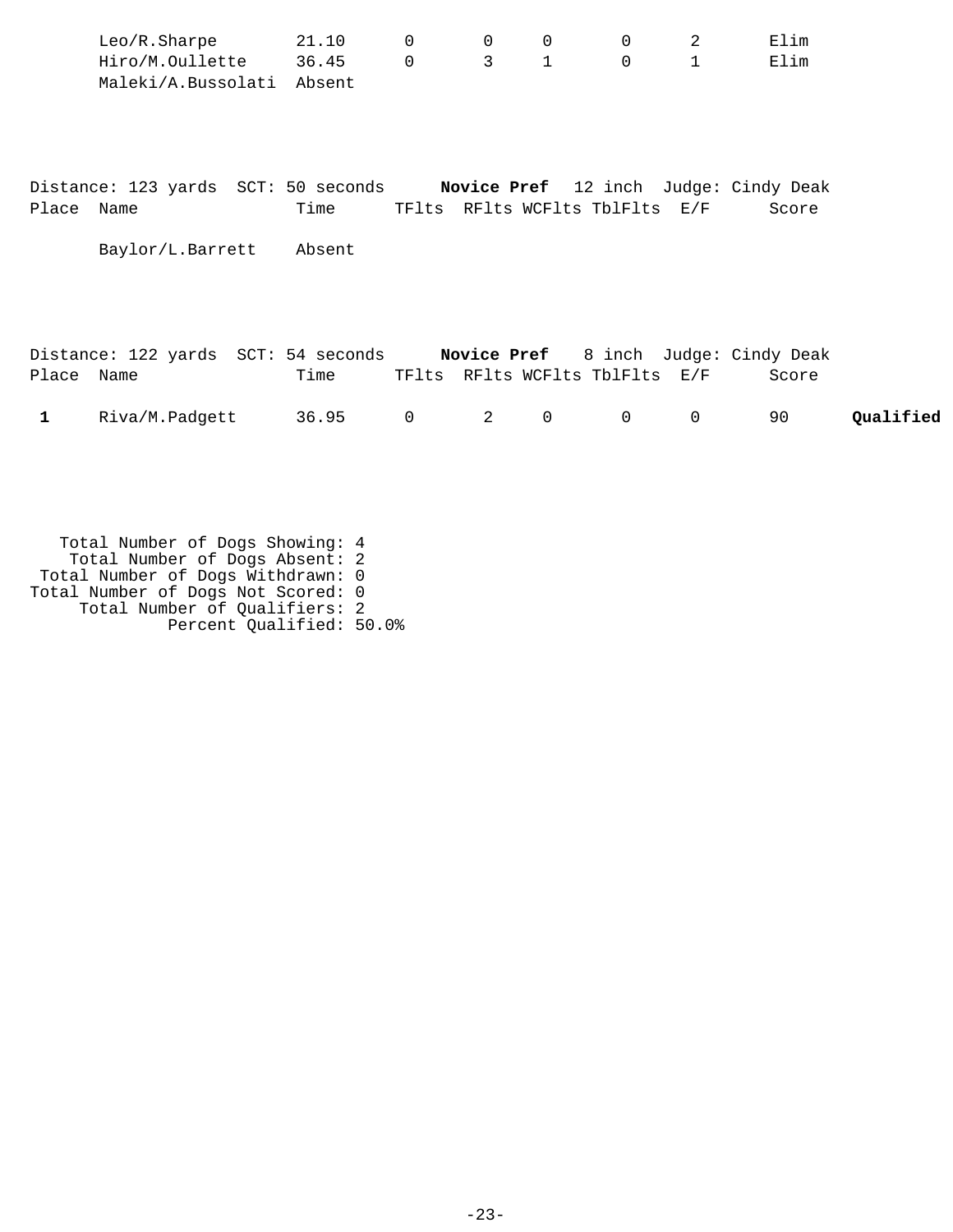### **Saturday, May 7, 2022 American Belgian Malinois Club Open JWW**

|              | Distance: 141 yards SCT: 43 seconds                                |         |              | Open           |                     |                                | 24 inch Judge: Cindy Deak                      |       |           |
|--------------|--------------------------------------------------------------------|---------|--------------|----------------|---------------------|--------------------------------|------------------------------------------------|-------|-----------|
| Place Name   |                                                                    | Time    |              |                |                     | TFlts RFlts WCFlts TblFlts E/F |                                                | Score |           |
|              | Trudy/P.Liu                                                        | 21.78   | $\mathsf{O}$ | 0              | $\mathsf{O}$        | 0                              | 1                                              | Elim  |           |
|              | POW!/J.McDermott                                                   | 39.76   | $\mathbf 0$  | $\overline{2}$ | $\mathbf{1}$        | $\Omega$                       | $\mathbf{1}$                                   | Elim  |           |
|              |                                                                    |         |              |                |                     |                                |                                                |       |           |
|              | Distance: 141 yards SCT: 40 seconds                                |         |              | Open           |                     |                                | 20 inch Judge: Cindy Deak                      |       |           |
| Place Name   |                                                                    | Time    |              |                |                     | TFlts RFlts WCFlts TblFlts E/F |                                                | Score |           |
|              | Rio/L.Proe                                                         | No Time |              | 2              | $\mathbf 0$         | 0                              | $\mathbf 1$                                    | Elim  |           |
|              | Kitt/L.Patterson                                                   | 43.64   | 6            | $\overline{4}$ | 3                   | 0                              | 3                                              | Elim  |           |
|              | Dare/P.Presser                                                     | 19.16   | $\mathsf{O}$ | 0              | $\mathsf{O}$        | $\mathbf 0$                    | $\overline{2}$                                 | Elim  |           |
|              | Machu/D.Mims                                                       | 29.53   | 0            | 2              | 0                   | 0                              | $\mathsf{O}$                                   | Elim  |           |
|              | Tommy/E.Trueman                                                    | 53.85   | 26           | $\overline{2}$ | 2                   | 0                              | 0                                              | Elim  |           |
|              | Xochi/N.Scott                                                      | Absent  |              |                |                     |                                |                                                |       |           |
|              | Kaia/N.Scott                                                       | Absent  |              |                |                     |                                |                                                |       |           |
| Place        | Distance: 138 yards SCT: 42 seconds<br>Name                        | Time    |              | Open           |                     | TFlts RFlts WCFlts TblFlts     | 16 inch Judge: Cindy Deak<br>$\rm E$ / $\rm F$ | Score |           |
| $\mathbf{1}$ | Tess/C.Youngblood                                                  | 28.84   | 0            | $\mathbf{1}$   | $\mathsf{O}\xspace$ | 0                              | 0                                              | 95    | Qualified |
| $\mathbf{2}$ | Miku/M.Oullette                                                    | 29.74   | 0            | $\mathbf{1}$   | $\mathbf 0$         | $\mathbf 0$                    | 0                                              | 95    | Qualified |
|              | Pete/C.Dostal                                                      | 50.02   | 16           | $\mathbf{1}$   | 0                   | $\mathbf 0$                    | $\mathbf 0$                                    | 79    |           |
|              | Moxie/L.McKenzie                                                   | No Time |              | 3              | $\mathbf 0$         | 0                              | 1                                              | Elim  |           |
|              | Distance: 135 yards SCT: 45 seconds Open 12 inch Judge: Cindy Deak |         |              |                |                     |                                |                                                |       |           |
| Place Name   |                                                                    | Time    |              |                |                     | TFlts RFlts WCFlts TblFlts E/F |                                                | Score |           |
|              | Kate/E.Bradley                                                     | 53.45   | 16           | $\mathbf{1}$   | 0                   | 0                              | 1                                              | Elim  |           |
|              | Mica/T.Reel                                                        | No Time |              | $\overline{2}$ | $\overline{2}$      | $\Omega$                       | $\overline{2}$                                 | Elim  |           |
|              |                                                                    |         |              |                |                     |                                |                                                |       |           |
|              |                                                                    |         |              |                |                     |                                |                                                |       |           |
|              |                                                                    |         |              |                |                     |                                |                                                |       |           |

|            | Distance: 135 yards  SCT: 48 seconds |       |              |     |                                | <b>Open</b> 8 inch Judge: Cindy Deak |       |
|------------|--------------------------------------|-------|--------------|-----|--------------------------------|--------------------------------------|-------|
| Place Name |                                      | Time  |              |     | TFlts RFlts WCFlts TblFlts E/F |                                      | Score |
|            | Abbey/E.Bradley                      | 52.44 | $\mathsf{R}$ | 2 0 | $\cap$                         | $\cap$                               | Flim  |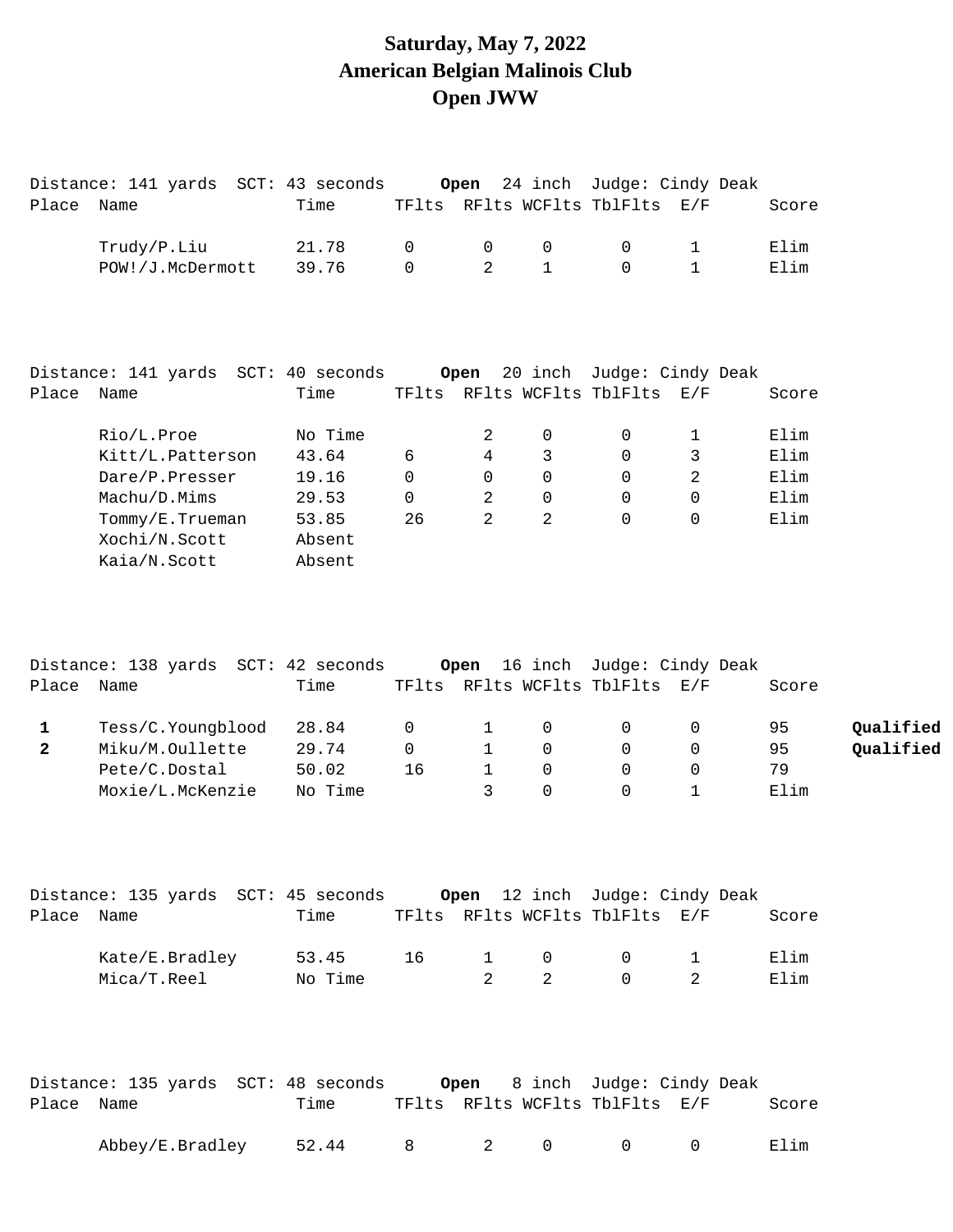Total Number of Dogs Showing: 14 Total Number of Dogs Absent: 2 Total Number of Dogs Withdrawn: 0 Total Number of Dogs Not Scored: 0 Total Number of Qualifiers: 2 Percent Qualified: 14.3%

|              | Distance: 141 yards | SCT: 48 seconds |          |   |   |                          | <b>Open Pref</b> 20 inch Judge: Cindy Deak |       |           |
|--------------|---------------------|-----------------|----------|---|---|--------------------------|--------------------------------------------|-------|-----------|
| Place        | Name                | Time            | TFlts    |   |   | RFlts WCFlts TblFlts E/F |                                            | Score |           |
|              | Jolly/K.Ednie       | 34.77           | $\Omega$ |   | 0 |                          |                                            | 95    | Qualified |
| $\mathbf{2}$ | Kai/Y.Okazato       | 34.80           | $\Omega$ |   | 0 | 0                        |                                            | 95    | Qualified |
|              | Emmitt/J.Poulton    | 53.66           | 10       | 4 | 0 | 0                        |                                            | Elim  |           |
|              | Lilly/K.Remington   | 51.25           | 6        | 4 |   | 0                        |                                            | Elim  |           |
|              | Scorch/J.Jordan     | 44.49           | 0        | 2 |   | 0                        |                                            | Elim  |           |
|              | Livvie/A.Viner      | Absent          |          |   |   |                          |                                            |       |           |

|       | Distance: 141 yards | SCT: 45 seconds |          |               | <b>Open Pref</b> 16 inch | Judge: Cindy Deak |       |
|-------|---------------------|-----------------|----------|---------------|--------------------------|-------------------|-------|
| Place | Name                | Time            | TFlts    |               | RFlts WCFlts TblFlts     | $\rm E$ / F       | Score |
|       | Pipa/V.Biehl        | 29.41           | $\Omega$ | $\Omega$      |                          |                   | Elim  |
|       | Daisy/T.Aunapu      | 46.97           | 2        |               |                          |                   | Elim  |
|       | Ravin/J.Conner      | 27.72           | $\Omega$ | $\Omega$      | 0                        |                   | Elim  |
|       | Arya/M.Throm        | 52.11           | 14       | $\mathcal{L}$ |                          |                   | Elim  |
|       | JoJo/N.Westbrook    | Absent          |          |               |                          |                   |       |

| TFlts RFlts WCFlts TblFlts E/F<br>Place Name<br>Time<br>Splash/B.Obrien<br>38.51<br>$0 \qquad 1 \qquad 0$<br>$\begin{array}{ccc} & & & & \text{if } & \mathbf{1} \ & & & & \mathbf{1} \ & & & & & \mathbf{1} \ & & & & & \mathbf{1} \ & & & & & \mathbf{1} \ & & & & & \mathbf{1} \ & & & & & \mathbf{1} \ & & & & & \mathbf{1} \ & & & & & \mathbf{1} \ & & & & & \mathbf{1} \ & & & & & \mathbf{1} \ & & & & & \mathbf{1} \ & & & & & \mathbf{1} \ & & & & & \mathbf{1} \ & & & & & \mathbf{1} \ & & & & & \mathbf{1} \ & & & & & \mathbf{1} \ & & & & &$ | Distance: 138 yards SCT: 47 seconds |        |  |  | <b>Open Pref</b> 12 inch Judge: Cindy Deak |  |
|-------------------------------------------------------------------------------------------------------------------------------------------------------------------------------------------------------------------------------------------------------------------------------------------------------------------------------------------------------------------------------------------------------------------------------------------------------------------------------------------------------------------------------------------------------------|-------------------------------------|--------|--|--|--------------------------------------------|--|
|                                                                                                                                                                                                                                                                                                                                                                                                                                                                                                                                                             |                                     |        |  |  | Score                                      |  |
|                                                                                                                                                                                                                                                                                                                                                                                                                                                                                                                                                             | Beauty/J.Gryck                      | Absent |  |  | Filim                                      |  |

 Total Number of Dogs Showing: 10 Total Number of Dogs Absent: 3 Total Number of Dogs Withdrawn: 0 Total Number of Dogs Not Scored: 0 Total Number of Qualifiers: 2 Percent Qualified: 20.0%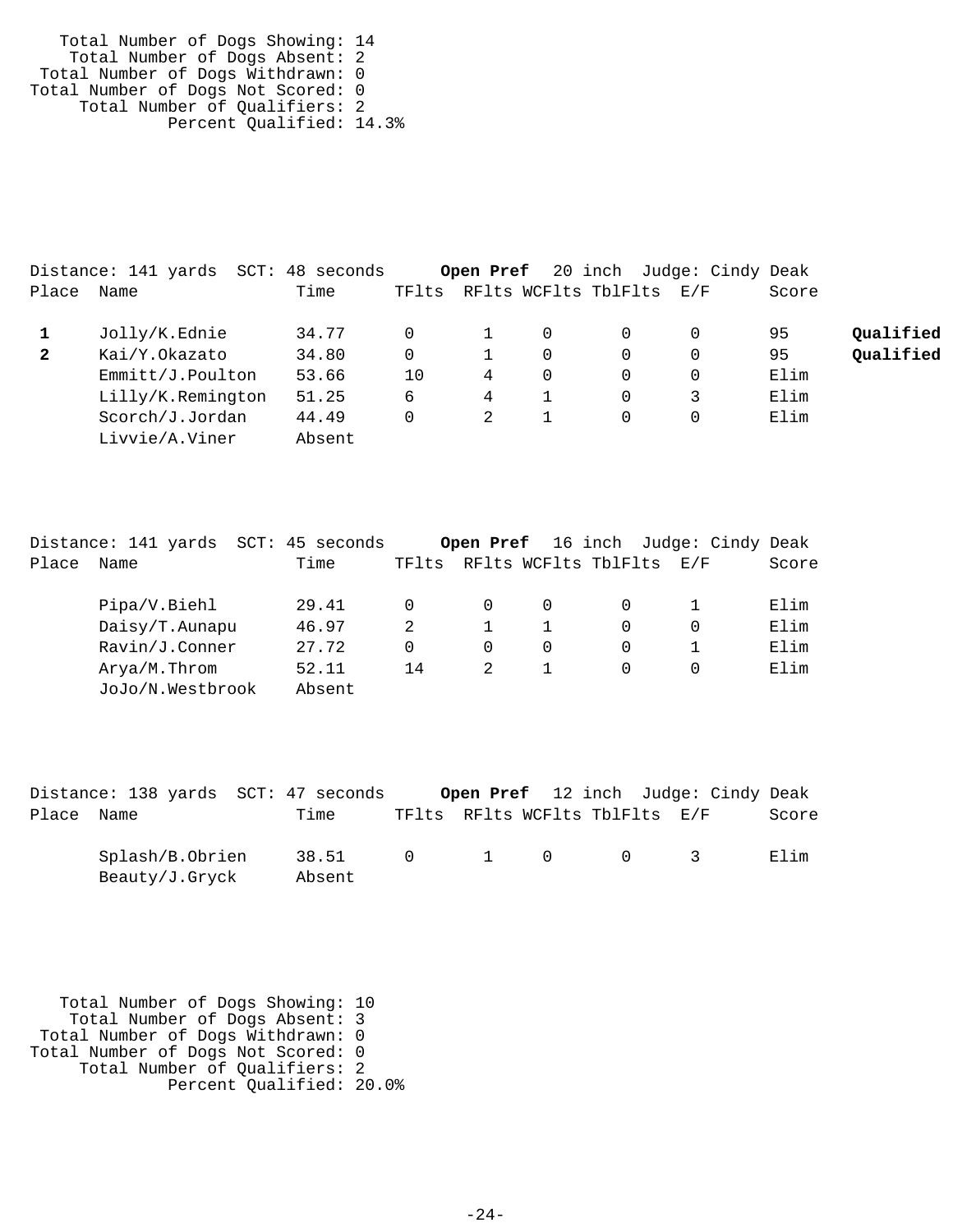# **Saturday, May 7, 2022 American Belgian Malinois Club Premier JWW**

|       | MCT: 46 seconds     | <b>Premier JWW</b> 24 inch Judge: Cindy Deak |          |            |       |       |
|-------|---------------------|----------------------------------------------|----------|------------|-------|-------|
| Place | Name                | Time                                         | RFlts    | WCFlts E/F | Score | Top25 |
|       | Bodie/J.Leitzsch    | 34.37                                        | $\Omega$ |            | Elim  |       |
|       | Rip/H.Horn          | 29.84                                        |          |            | Elim  |       |
|       | Presto/S.McKeever   | 40.38                                        | 3        | $\Omega$   | Elim  |       |
|       | Kepler-79/B. Thomas | Absent                                       |          |            |       |       |

|              | MCT: 42 seconds | Premier JWW | 20 inch |       | Judge: Cindy Deak |     |       |       |           |
|--------------|-----------------|-------------|---------|-------|-------------------|-----|-------|-------|-----------|
| Place        | Name            | Time        |         | RFlts | WCFlts            | E/F | Score | Top25 |           |
|              | Nox/K.Short     | 29.18       |         | 0     | $\Omega$          | 0   | 100   | Yes   | Qualified |
| $\mathbf{2}$ | Aspen/N.Young   | 38.82       |         | 0     | $\Omega$          | 0   | 100   |       | Qualified |
|              | Thief/T.Hanna   | 32.01       |         | 0     | 2                 |     | Elim  |       |           |
|              | Nate/P.Presser  | 32.49       |         |       | 0                 | 0   | Elim  |       |           |
|              | Nova/C.Derby    | 28.72       |         | 0     | 1                 | 2   | Elim  |       |           |
|              | Xochi/N.Scott   | Absent      |         |       |                   |     |       |       |           |
|              | Tauro/W.Moon    | Absent      |         |       |                   |     |       |       |           |
|              | Sini/P.Perkins  | Absent      |         |       |                   |     |       |       |           |
|              | Kaia/N.Scott    | Absent      |         |       |                   |     |       |       |           |

|              | MCT: 45 seconds<br>Premier JWW | 16 inch |       | Judge: Cindy Deak |     |       |       |           |
|--------------|--------------------------------|---------|-------|-------------------|-----|-------|-------|-----------|
| Place        | Name                           | Time    | RFlts | WCFlts            | E/F | Score | Top25 |           |
|              | Betelgeuse/B. Thomas 27.46     |         | 0     | 0                 |     | 100   | Yes   | Qualified |
| $\mathbf{2}$ | Gus/A.Gandy                    | 40.17   | 0     | 0                 |     | 100   | Yes   | Qualified |
|              | Miku/M.Oullette                | No Time | 5     | 3                 |     | Elim  |       |           |
|              | Zipper/D.Mims                  | 26.41   | 0     | $\Omega$          |     | Elim  |       |           |
|              | Charlie Bear/M.Hans No Time    |         |       | 0                 |     | Elim  |       |           |
|              | Abbey/S.Kothur                 | 41.40   |       | 3                 |     | Elim  |       |           |
|              | Parker/S.Jans                  | No Time | 0     |                   |     | Elim  |       |           |
|              |                                |         |       |                   |     |       |       |           |

|            | MCT: 48 seconds  | <b>Premier JWW</b> 12 inch Judge: Cindy Deak |       |  |                                            |             |  |
|------------|------------------|----------------------------------------------|-------|--|--------------------------------------------|-------------|--|
| Place Name |                  |                                              | Time  |  | RFlts WCFlts E/F                           | Score Top25 |  |
|            | Obi Wan/E.Dobber |                                              | 30.61 |  | $\begin{array}{ccc} 1 & 0 & 0 \end{array}$ | Elim        |  |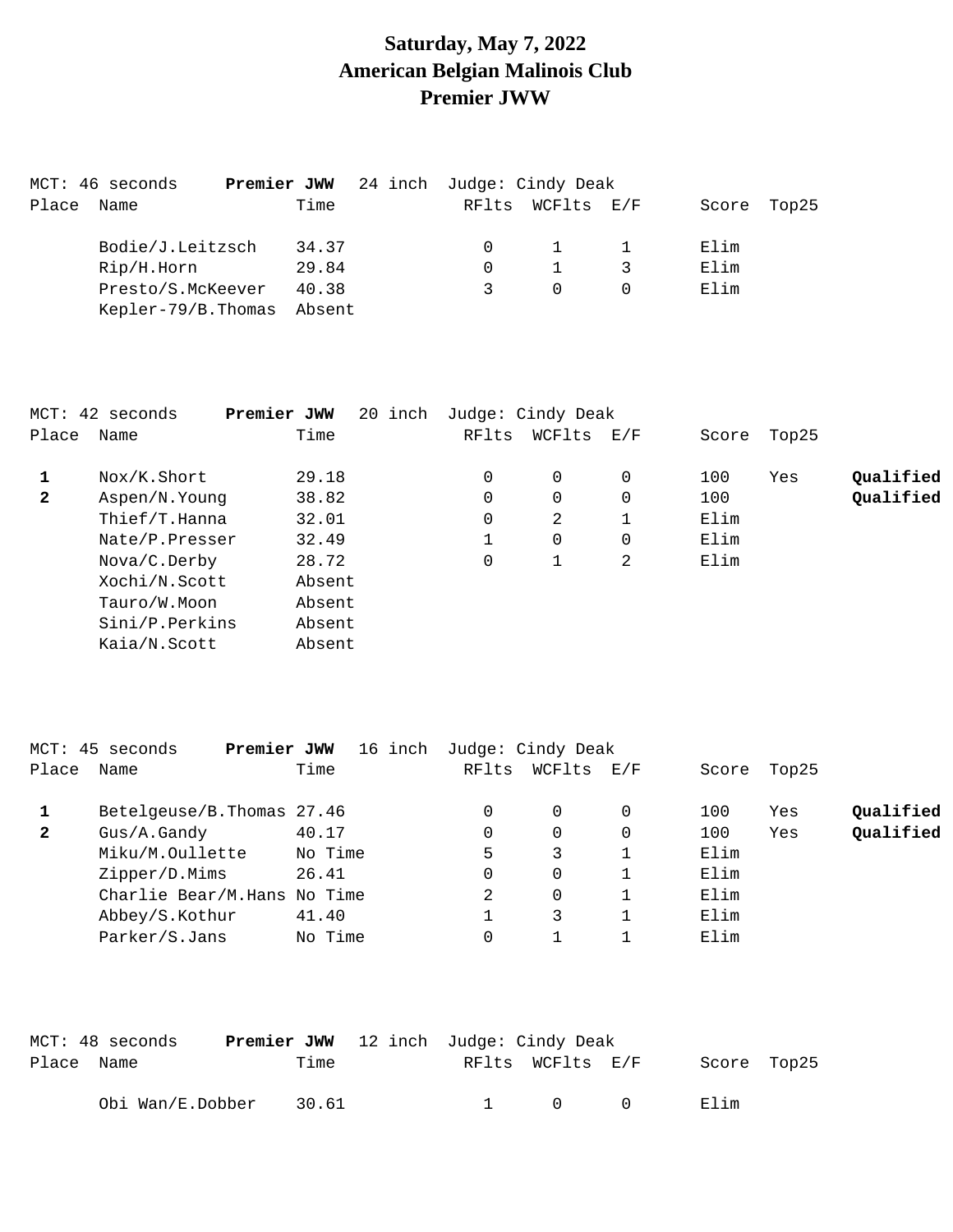| Marney/E.Benson | 50.56 |  |
|-----------------|-------|--|
|-----------------|-------|--|

 $2$  1 0 Elim

 Total Number of Dogs Showing: 17 Total Number of Dogs Absent: 5 Total Number of Dogs Withdrawn: 0 Total Number of Dogs Not Scored: 0 Total Number of Qualifiers: 4 Percent Qualified: 23.5%

|              | MCT: 51 seconds           | <b>Premier JWW Pref</b> 20 inch Judge: Cindy Deak |                  |             |     |           |
|--------------|---------------------------|---------------------------------------------------|------------------|-------------|-----|-----------|
| Place        | Name                      | Time                                              | RFlts WCFlts E/F | Score Top25 |     |           |
|              | Slash/J.Bauder Heid 29.55 |                                                   | $\overline{0}$   | 100         | Yes | Qualified |
| $\mathbf{2}$ | BaZinga/S.Kirkpatri 46.44 |                                                   | $\Omega$         | 100         |     | Qualified |
|              |                           |                                                   |                  |             |     |           |
|              | Rex/V.Bridgham            | 49.78                                             | $\Omega$         | 100         |     | Qualified |

|       | MCT: 47 seconds             | Premier JWW Pref | 16 inch Judge: Cindy Deak |          |     |       |       |
|-------|-----------------------------|------------------|---------------------------|----------|-----|-------|-------|
| Place | Name                        | Time             | RFlts                     | WCFlts   | E/F | Score | Top25 |
|       | Bear/J.Conner               | 36.92            | $\Omega$                  | $\Omega$ |     | Elim  |       |
|       | LuccaME/D.McKnight- No Time |                  | 2                         | 0        |     | Elim  |       |
|       | Design. Dubow               | 43.80            | 0                         |          | 0   | Elim  |       |
|       | Journey/D.Calivas           | 37.77            | 0                         |          | 0   | Elim  |       |
|       | Dazzle/J.Valloze            | 37.60            | 0                         |          |     | Elim  |       |
|       | Ravin/J.Conner              | 36.17            | 0                         | 2        |     | Elim  |       |
|       |                             |                  |                           |          |     |       |       |

| MCT: 50 seconds    | <b>Premier JWW Pref</b> 12 inch Judge: Cindy Deak |        |                   |     |             |           |
|--------------------|---------------------------------------------------|--------|-------------------|-----|-------------|-----------|
| Place Name         | Time                                              |        | RFlts WCFlts E/F  |     | Score Top25 |           |
| $Grape/B$ . Thomas | 28.30                                             | $\cap$ | $\Omega$ $\Omega$ | 100 | Yes         | Oualified |
| Vera/A.Gandy       | 44.55                                             | $\cap$ | $\bigcap$         | 100 |             | Qualified |

|            | MCT: 53 seconds           | Premier JWW Pref | 8 inch Judge: Cindy Deak |                  |           |     |             |           |
|------------|---------------------------|------------------|--------------------------|------------------|-----------|-----|-------------|-----------|
| Place Name |                           | Time             |                          | RFlts WCFlts E/F |           |     | Score Top25 |           |
|            | Wheeler/M.Daigle-Wa 44.17 |                  | $\cap$                   | $\bigcap$        | $\bigcap$ | 100 | Yes         | Qualified |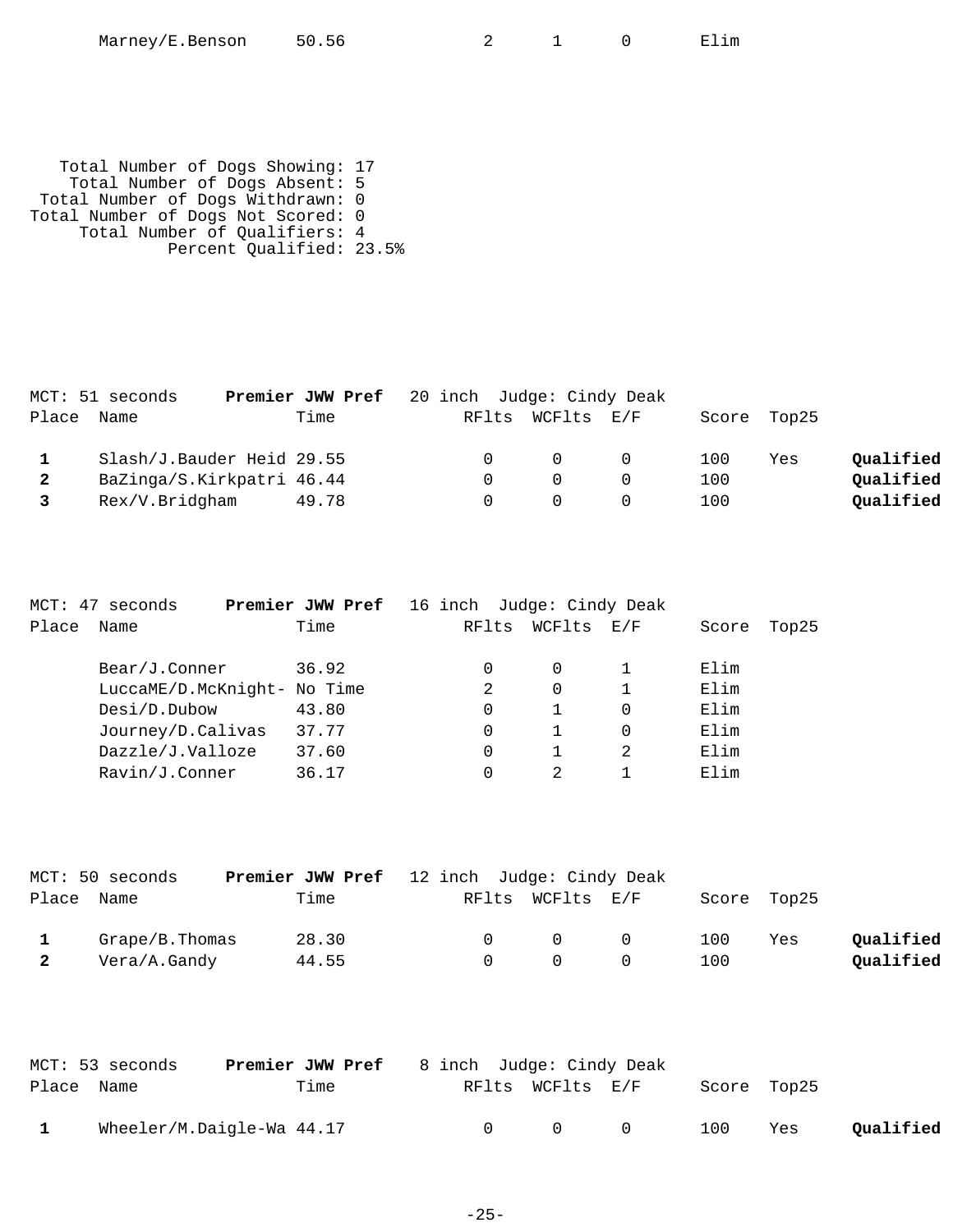| Kermit/S.Murphy          | 34.56 |  | Elim |
|--------------------------|-------|--|------|
| Ditty/D.McFarlane Absent |       |  |      |

 Total Number of Dogs Showing: 13 Total Number of Dogs Absent: 1 Total Number of Dogs Withdrawn: 0 Total Number of Dogs Not Scored: 0 Total Number of Qualifiers: 6 Percent Qualified: 46.2%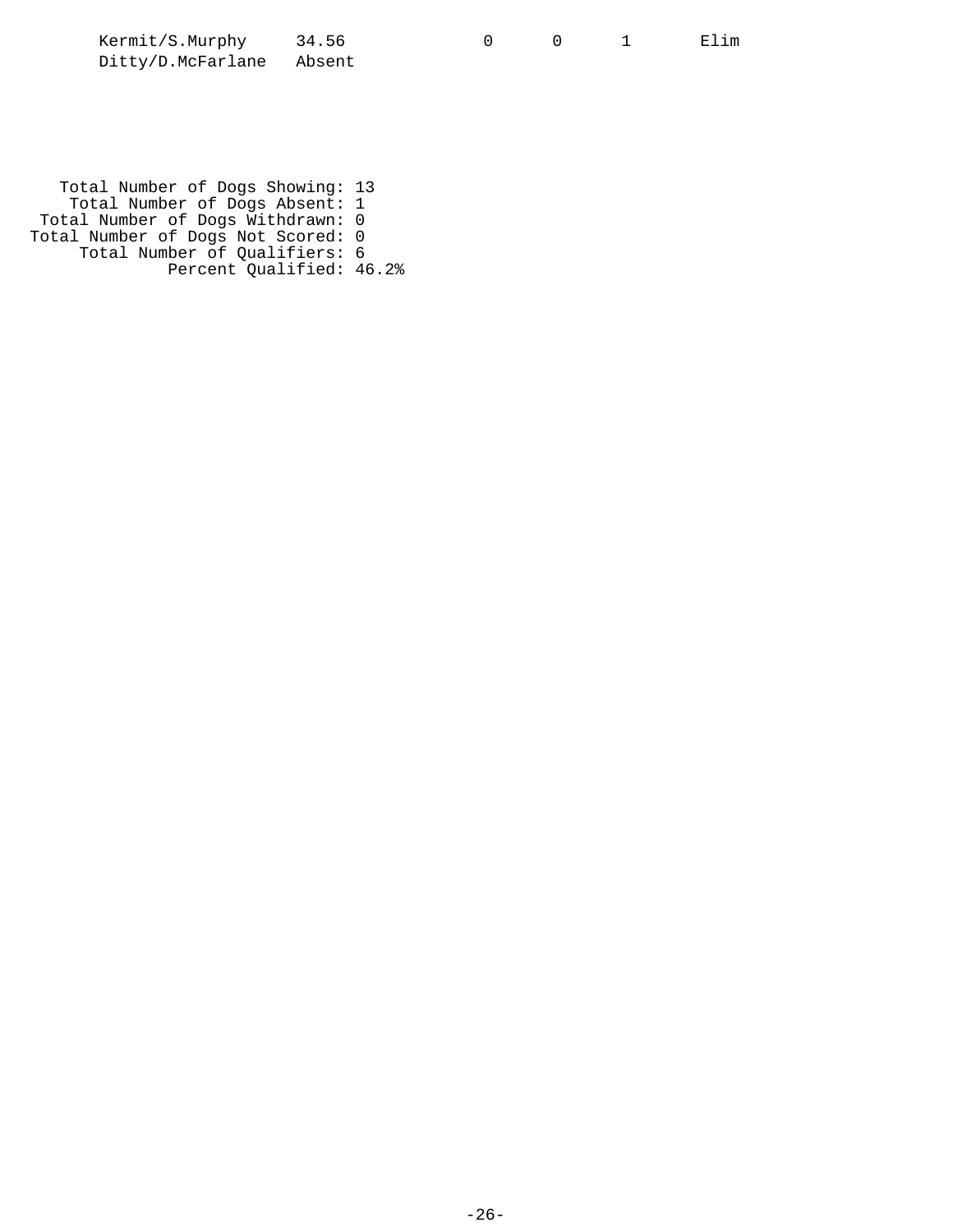## **Saturday, May 7, 2022 American Belgian Malinois Club Master/Excellent JWW**

|       | Distance: 163 yards          | SCT: 47 seconds |       | Excellent |          |                      | 16 inch Judge: Cindy Deak |       |
|-------|------------------------------|-----------------|-------|-----------|----------|----------------------|---------------------------|-------|
| Place | Name                         | Time            | TFlts |           |          | RFlts WCFlts TblFlts | E/F                       | Score |
|       | Betelgeuse/B. Thomas No Time |                 |       |           |          |                      |                           | Elim  |
|       | Gidget/B.McBride             | 36.87           |       | $\Omega$  |          |                      |                           | Elim  |
|       | Twister/N.Lane               | 37.81           | 0     |           |          |                      |                           | Elim  |
|       | Parker/S.Jans                | 24.48           |       | $\Omega$  | $\Omega$ |                      |                           | Elim  |
|       |                              |                 |       |           |          |                      |                           |       |

|       | Distance: 167 yards SCT: 45 seconds |         |          | Excellent |                |                      | 20 inch Judge: Cindy Deak |       |           |
|-------|-------------------------------------|---------|----------|-----------|----------------|----------------------|---------------------------|-------|-----------|
| Place | Name                                | Time    | TFlts    |           |                | RFlts WCFlts TblFlts | E/F                       | Score |           |
|       | Ms. Tank/C.Schwick                  | 44.40   | 0        | 0         | 0              | $\Omega$             | 0                         | 100   | Qualified |
|       | Willow/C.Shreve                     | 65.03   | 60       | 3         | $\Omega$       | 0                    | $\Omega$                  | Elim  |           |
|       | NV/J.Hughes                         | 53.98   | 24       |           | $\Omega$       | $\Omega$             | $\Omega$                  | Elim  |           |
|       | Kiwi/E.Manubens                     | No Time |          |           |                | $\Omega$             |                           | Elim  |           |
|       | Thief/T.Hanna                       | 28.49   | 0        |           | $\Omega$       | $\Omega$             | $\Omega$                  | Elim  |           |
|       | Hazy/P.Campbell                     | 36.37   | $\Omega$ |           | 0              | $\Omega$             | 0                         | Elim  |           |
|       | Hanna/V.Corley                      | No Time |          | 3         | $\mathbf{1}$   | $\Omega$             |                           | Elim  |           |
|       | Quinn/L.Callahan                    | 27.33   | $\Omega$ |           |                | $\Omega$             | 2                         | Elim  |           |
|       | Bliss/N.Lane                        | 30.06   | 0        | 0         |                | 0                    |                           | Elim  |           |
|       | Pippa/N.DePetris                    | 30.62   | 0        | $\Omega$  | $\Omega$       | $\Omega$             |                           | Elim  |           |
|       | Boom Boom/J.Hughes                  | 42.28   | $\Omega$ | $\Omega$  | $\Omega$       | $\Omega$             |                           | Elim  |           |
|       | Juno/J.Bair                         | 32.80   | 0        | 0         | $\overline{0}$ | $\Omega$             |                           | Elim  |           |
|       | Kira/R.Grinsell                     | AIS     |          |           |                |                      |                           |       |           |
|       |                                     |         |          |           |                |                      |                           |       |           |

|            | Distance: 167 yards SCT: 45 seconds |                 |  |                                                 | <b>Excellent</b> 24 inch Choice Judge: Cindy Deak |           |
|------------|-------------------------------------|-----------------|--|-------------------------------------------------|---------------------------------------------------|-----------|
| Place Name |                                     | Time            |  | TFlts RFlts WCFlts TblFlts E/F                  | Score                                             |           |
|            | Glen/J.Wagner<br>Lewie/M.Lewin      | 25.60<br>Absent |  | $\begin{matrix} 0 & 0 & 0 & 0 & 0 \end{matrix}$ | 100                                               | Oualified |

|              | Distance: 167 yards SCT: 47 seconds  |      |  |                                                    | <b>Excellent</b> 24 inch Judge: Cindy Deak |       |           |
|--------------|--------------------------------------|------|--|----------------------------------------------------|--------------------------------------------|-------|-----------|
| Place Name   |                                      | Time |  | TFlts RFlts WCFlts TblFlts E/F                     |                                            | Score |           |
| $\mathbf{1}$ | $Bodie/J.Leitzsch$ $24.42$ 0 0 0 0 0 |      |  |                                                    |                                            | 100   | Oualified |
| 2            | Kepler-79/B.Thomas $27.76$ 0 0 0     |      |  | $\begin{array}{ccc} & & & 0 & \quad & \end{array}$ |                                            | 100   | Qualified |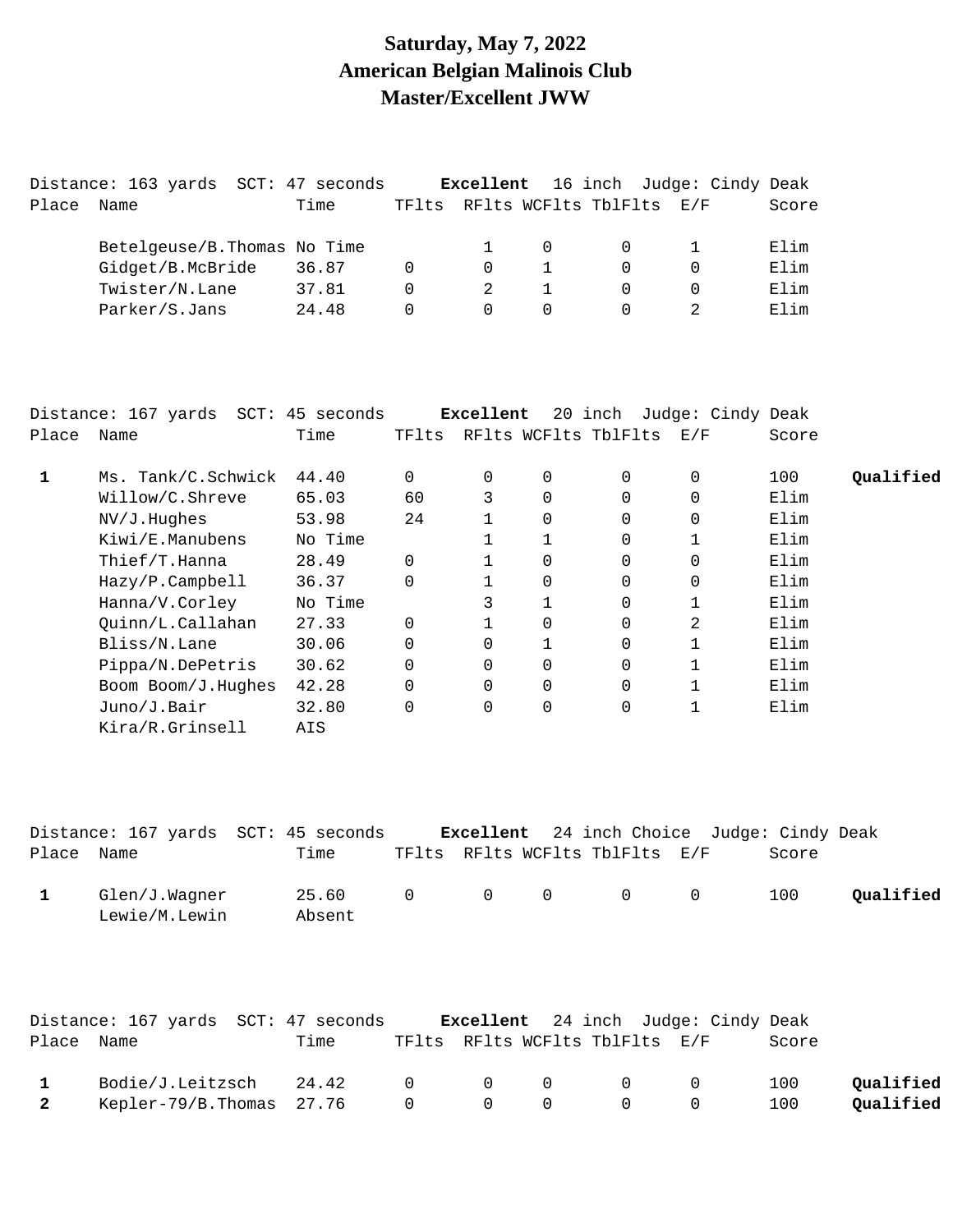|              | Race/B.Perkins<br>Bisous/S.Keim<br>Cami/M.Lewin    | 37.23<br>Absent<br>Absent | $\Omega$                | 3                              | $\Omega$                    | $\Omega$      | $\Omega$                                   | Elim        |           |
|--------------|----------------------------------------------------|---------------------------|-------------------------|--------------------------------|-----------------------------|---------------|--------------------------------------------|-------------|-----------|
| Place Name   | Distance: 158 yards SCT: 49 seconds                | Time                      |                         | TFlts RFlts WCFlts TblFlts E/F |                             |               | <b>Excellent</b> 12 inch Judge: Cindy Deak | Score       |           |
| $\mathbf{1}$ | Marney/E.Benson<br>Rave/J.Valloze<br>Bella/D.Mason | 38.00<br>44.48<br>Absent  | $\mathbf 0$<br>$\Omega$ | $\mathbf 0$<br>$\overline{4}$  | $\mathbf 0$<br>$\mathbf{1}$ | 0<br>$\Omega$ | 0<br>$\mathbf 1$                           | 100<br>Elim | Qualified |
|              | Distance: 158 yards SCT: 52 seconds                |                           |                         | Excellent                      |                             | 8 inch        | Judge: Cindy Deak                          |             |           |

| Place Name |                            | Time |  | TFlts RFlts WCFlts TblFlts E/F |      | Score |
|------------|----------------------------|------|--|--------------------------------|------|-------|
|            | Spencer/M.Sherwood No Time |      |  | 5 1 0 3                        | Elim |       |

 Total Number of Dogs Showing: 23 Total Number of Dogs Absent: 4 Total Number of Dogs Withdrawn: 1 Total Number of Dogs Not Scored: 0 Total Number of Qualifiers: 5 Percent Qualified: 21.7%

| Distance: 163 yards<br>$SCT$ : |       |                                         |          |          |          |                                 |       |                   |
|--------------------------------|-------|-----------------------------------------|----------|----------|----------|---------------------------------|-------|-------------------|
| Name                           | Time  | TFlts                                   |          |          |          | E/F                             | Score |                   |
| Senna/E.Barshack               | 27.34 |                                         | $\Omega$ | $\Omega$ | $\Omega$ | $\Omega$                        | 100   | Qualified         |
| Genevieve/P.Vojtas             | 27.40 |                                         | $\Omega$ | 0        | $\Omega$ | 0                               | 100   | Qualified         |
| Surf/C.Glover                  | 28.59 |                                         | $\Omega$ | 0        | 0        | $\Omega$                        | 100   | Qualified         |
| Autumn/J.Barber                | 29.83 |                                         | $\Omega$ | 0        | $\Omega$ | 0                               | 100   | Qualified         |
| Lyric/C.Glover                 | 35.19 |                                         |          |          | 0        | 0                               | Elim  |                   |
| Sal/S.Jans                     | 50.02 | 9                                       | $\Omega$ | 0        | $\Omega$ | $\Omega$                        | 91    |                   |
| Zipper/D.Mims                  | 35.38 |                                         | 2        | 0        | 0        | 0                               | Elim  |                   |
| Virgil/B.Dumbaugh              | 33.28 |                                         |          |          | $\Omega$ |                                 | Elim  |                   |
| Max/M.Mosher                   | 32.62 |                                         |          | 0        | $\Omega$ | 0                               | Elim  |                   |
| Piper/C.Youngblood             | 56.40 | 2.7                                     | 4        |          | $\Omega$ |                                 | Elim  |                   |
|                                |       |                                         | $\Omega$ |          | $\Omega$ |                                 | Elim  |                   |
| Megan/D.Hengsteler             | 39.38 |                                         | $\Omega$ | 0        | 0        | 0                               | 100   | Qualified         |
|                                |       | 47 seconds<br>Sterling/V.MacVicar 35.72 |          | Master   |          | 16 inch<br>RFlts WCFlts TblFlts |       | Judge: Cindy Deak |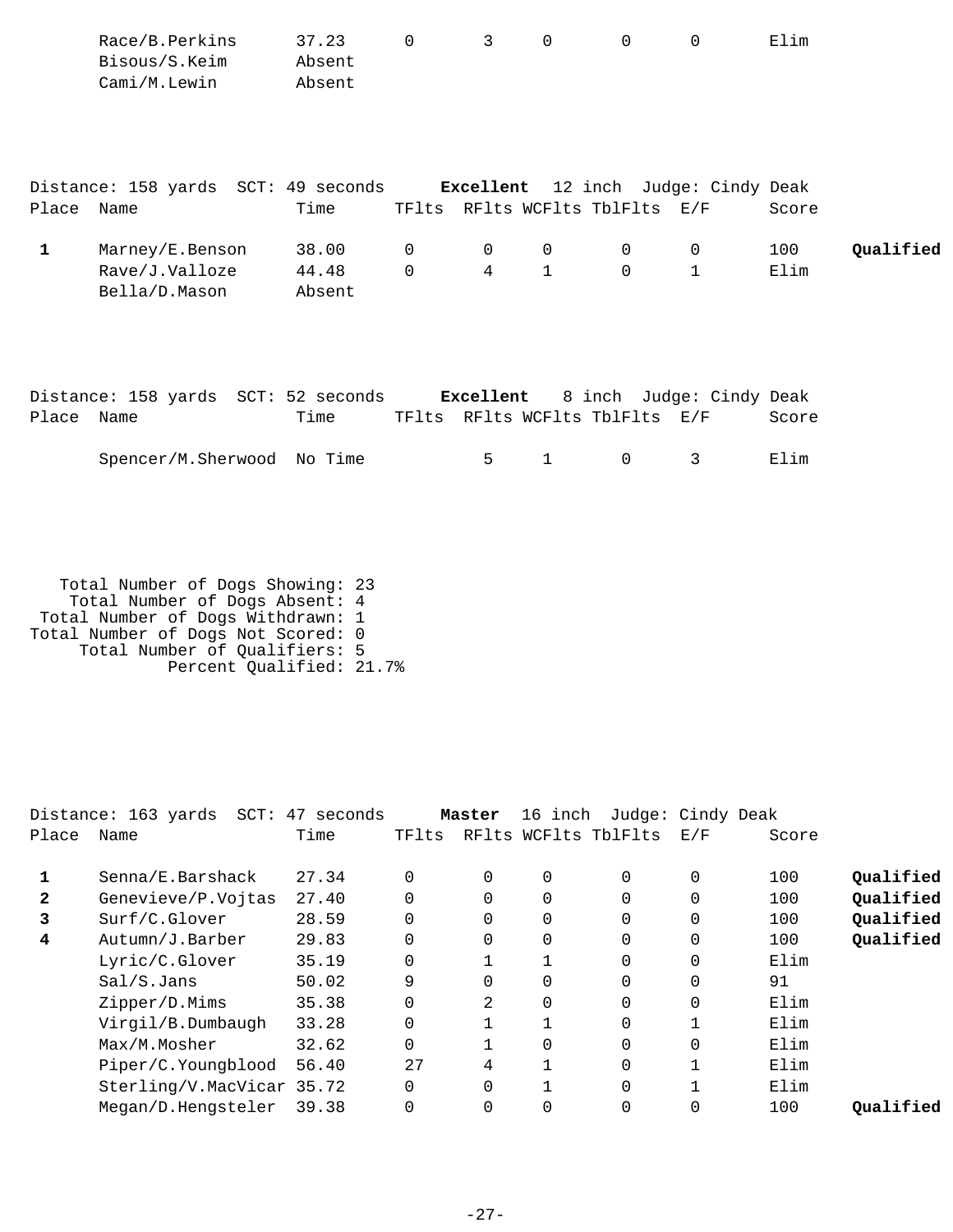| Souffle/P.Vojtas          | 44.68 |  |  |   | 100 | Qualified |
|---------------------------|-------|--|--|---|-----|-----------|
| Charlie Bear/M.Hans 32.28 |       |  |  |   | 100 | Qualified |
| Gus/A.Gandy               | 41.95 |  |  |   | 100 | Qualified |
| Cooper/L.Clark            | 38.31 |  |  |   | 100 | Qualified |
| Abbey/S.Kothur            | 32.09 |  |  |   | 100 | Qualified |
| Kyze/D.Shevitski          | 32.70 |  |  | 0 | 100 | Qualified |
| $Swaq/J$ . Murphy         | 30.21 |  |  |   | 100 | Qualified |
|                           |       |  |  |   |     |           |

|              | Distance: 167 yards SCT: 45 seconds |         |              | Master         | 20 inch              | Judge: Cindy Deak |             |       |           |
|--------------|-------------------------------------|---------|--------------|----------------|----------------------|-------------------|-------------|-------|-----------|
| Place        | Name                                | Time    | TFlts        |                | RFlts WCFlts TblFlts |                   | E/F         | Score |           |
| 1            | Nova/C.Derby                        | 26.42   | $\mathbf 0$  | 0              | 0                    | $\mathbf 0$       | 0           | 100   | Qualified |
| $\mathbf{2}$ | Kit/L.Perry                         | 27.14   | $\Omega$     | 0              | 0                    | 0                 | 0           | 100   | Qualified |
| 3            | Mick/D.McAtee                       | 27.18   | $\mathbf 0$  | $\mathbf 0$    | 0                    | 0                 | 0           | 100   | Qualified |
| 4            | Kali/R.Grinsell                     | 27.99   | $\mathbf 0$  | $\mathbf 0$    | 0                    | 0                 | 0           | 100   | Qualified |
|              | Cane/B.McBride                      | 43.37   | $\mathbf 0$  | 2              | 0                    | 0                 | 1           | Elim  |           |
|              | Aura/D.Mlatecek                     | 31.72   | 0            | 0              | 1                    | 0                 | 0           | Elim  |           |
|              | Petty/J.Bauder Heid 39.46           |         | 0            | $\mathbf 0$    | $\sqrt{2}$           | 0                 | 0           | Elim  |           |
|              | Nate/P.Presser                      | 32.88   | $\mathbf 0$  | $\overline{c}$ | $\mathsf 0$          | 0                 | 3           | Elim  |           |
|              | Sini/P.Perkins                      | 35.40   | $\mathbf 0$  | $\mathbf 1$    | 0                    | 0                 | 0           | Elim  |           |
|              | Nox/K.Short                         | 32.36   | 0            | 1              | 0                    | 0                 | 0           | Elim  |           |
|              | Puma/B.Barker                       | No Time |              | 1              | $\sqrt{2}$           | 0                 | 1           | Elim  |           |
|              | Gemma/S.Hyde                        | 41.91   | $\mathsf{O}$ | $\mathbf 0$    | $\mathbf{1}$         | 0                 | 0           | Elim  |           |
|              | Lily/M.Wagner                       | 25.76   | 0            | $\mathbf 0$    | 0                    | 0                 | 1           | Elim  |           |
|              | Lacy/I.Dauer                        | 31.71   | $\mathbf 0$  | $\mathbf 1$    | 0                    | 0                 | 1           | Elim  |           |
|              | HiJinks/V.Drerup                    | 36.10   | $\mathbf 0$  | $\mathbf{1}$   | 0                    | 0                 | 0           | Elim  |           |
|              | Etta/J.McDermott                    | 28.28   | $\mathbf 0$  | $\mathbf 0$    | 0                    | 0                 | 1           | Elim  |           |
|              | Aspen/A.Fluty                       | 38.84   | $\mathbf 0$  | 0              | $\mathbf 1$          | 0                 | 0           | Elim  |           |
|              | Maddie/R.Sharpe                     | 32.77   | $\mathbf 0$  | 2              | $\overline{2}$       | 0                 | 3           | Elim  |           |
|              | Jet/P.Campbell                      | 34.26   | $\mathbf 0$  | 1              | 0                    | 0                 | 0           | Elim  |           |
|              | K/T.Kulb                            | 35.98   | 0            | $\mathbf 1$    | 0                    | 0                 | 0           | Elim  |           |
|              | Ziva/W.Yu                           | No Time |              | $\mathbf 0$    | $\mathbf 1$          | 0                 | 1           | Elim  |           |
|              | Carson/N.Grossman                   | 31.91   | $\mathbf 0$  | 0              | 0                    | 0                 | 0           | 100   | Qualified |
|              | Della/C.Pelz                        | 33.46   | $\mathbf 0$  | $\mathbf 0$    | 0                    | 0                 | 0           | 100   | Qualified |
|              | Vesper/L.Lane                       | Absent  |              |                |                      |                   |             |       |           |
|              | D.O.G./M.Barnes                     | 31.20   | $\mathbf 0$  | 0              | 0                    | 0                 | 0           | 100   | Qualified |
|              | Ravyn/F.Jones                       | 31.68   | $\mathbf 0$  | 0              | 0                    | $\mathbf 0$       | 0           | 100   | Qualified |
|              | Drake/D.Proe                        | 43.00   | $\mathbf 0$  | $\Omega$       | 0                    | $\mathbf 0$       | 0           | 100   | Qualified |
|              | Chase/L.McKenzie                    | 39.24   | $\mathbf 0$  | $\mathbf 0$    | 0                    | 0                 | 0           | 100   | Qualified |
|              | Tony/J.Hughes                       | 35.64   | $\mathbf 0$  | $\mathbf 0$    | 0                    | 0                 | 0           | 100   | Qualified |
|              | Looxx/J.Hamilton                    | AIS     |              |                |                      |                   |             |       |           |
|              | Aspen/N.Young                       | 32.81   | $\Omega$     | $\Omega$       | $\Omega$             | $\Omega$          | 0           | 100   | Qualified |
|              | Twist/R.Modder                      | 30.14   | 0            | 0              | 0                    | 0                 | 0           | 100   | Qualified |
|              | Briar/H.Buck                        | 29.86   | 0            | 0              | $\mathsf 0$          | 0                 | $\mathsf 0$ | 100   | Qualified |
|              | Gia/D.Berry                         | 36.58   | 0            | $\Omega$       | 0                    | $\Omega$          | 0           | 100   | Qualified |
|              | Sailor/S.Shaw                       | 31.93   | 0            | $\Omega$       | 0                    | $\Omega$          | 0           | 100   | Qualified |
|              | Maverick/J.Messersm 34.55           |         | 0            | $\Omega$       | 0                    | $\Omega$          | 0           | 100   | Qualified |
|              | Joey/J.Russo                        | 33.94   | 0            | 0              | $\mathsf{O}\xspace$  | 0                 | 0           | 100   | Qualified |
|              | Sundance/L.Hudak                    | 36.07   | 0            | 0              | $\mathsf 0$          | 0                 | 0           | 100   | Qualified |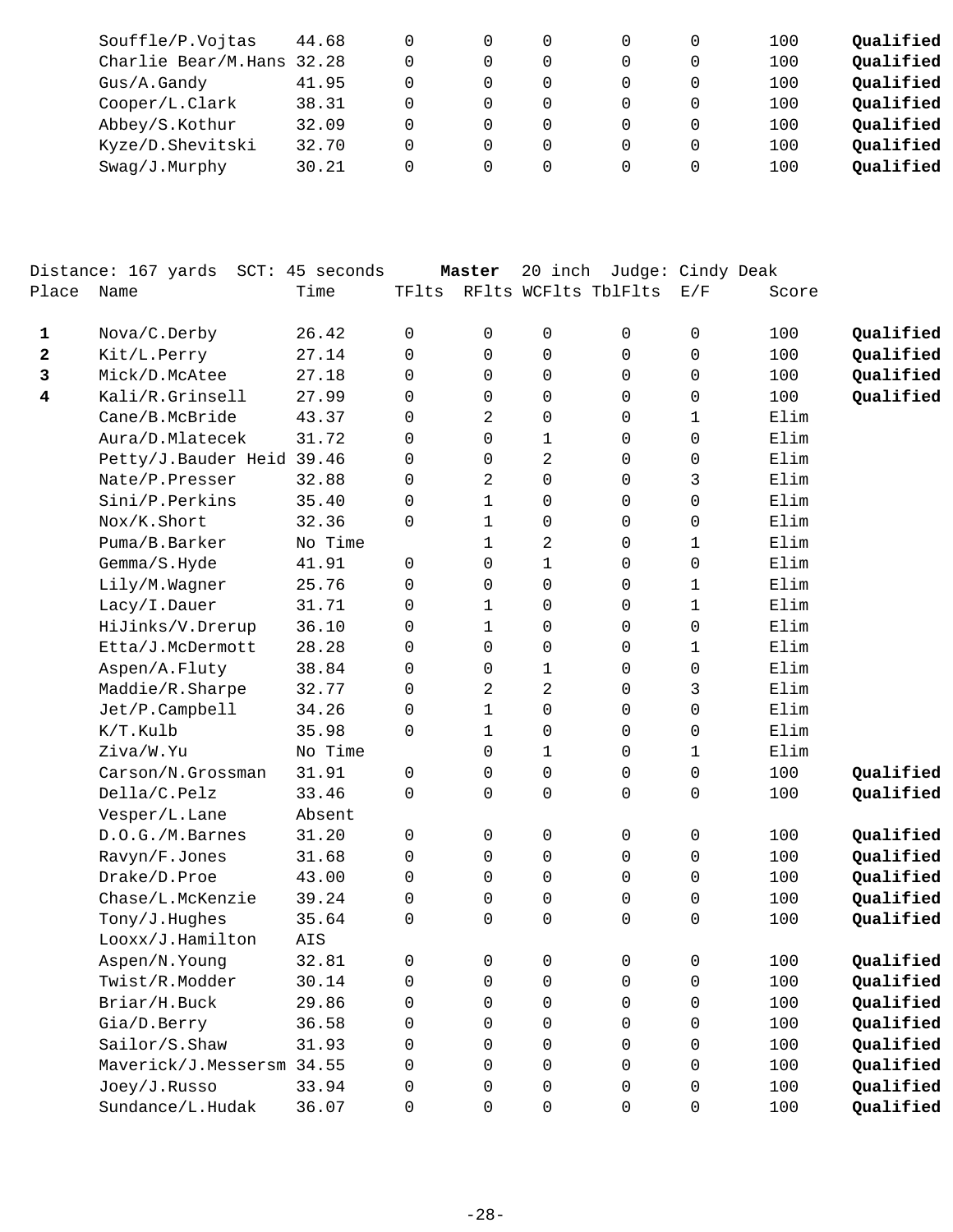| Magi/M.Barnes  | 28.06 |  |  | 100 | Oualified |
|----------------|-------|--|--|-----|-----------|
| Echo/F.Jones   | 33.84 |  |  | 100 | Oualified |
| Kaden/C.Kaiser | 29.69 |  |  | 100 | Oualified |
| Bali/L.Halpin  | 30.46 |  |  | 100 | Oualified |

|       | Distance: 167 yards SCT: 47 seconds |       |       | Master   | 24 inch  | Judge: Cindy Deak    |     |       |           |
|-------|-------------------------------------|-------|-------|----------|----------|----------------------|-----|-------|-----------|
| Place | Name                                | Time  | TFlts |          |          | RFlts WCFlts TblFlts | E/F | Score |           |
|       | Nolan/B.Kennedy                     | 30.79 | 0     | 0        | $\Omega$ | $\Omega$             | 0   | 100   | Oualified |
| 2     | $Text/N.$ Innes                     | 33.06 | 0     | 0        | $\Omega$ | $\Omega$             |     | 100   | Qualified |
| 3     | Willow/C.Witt                       | 38.35 | 0     | 0        | $\Omega$ | $\Omega$             | 0   | 100   | Qualified |
|       | Slash/J.Bauder Heid 27.67           |       | 0     | 0        | $\Omega$ | $\Omega$             | 2   | Elim  |           |
|       | Rip/H.Horn                          | 40.36 | 0     |          |          | $\Omega$             | 0   | Elim  |           |
|       | Vira/J.Brettschneid No Time         |       |       |          |          | $\Omega$             |     | Elim  |           |
|       | Markus/P.Mueller                    | 50.28 | 9     | 3        | $\Omega$ | $\Omega$             | 0   | Elim  |           |
|       | Presto/S.McKeever                   | 35.80 | 0     | $\Omega$ | 1        | $\Omega$             |     | Elim  |           |
|       | Reagan/N.DiGiuseppe 29.12           |       | 0     | 0        | $\Omega$ | $\Omega$             |     | Elim  |           |

|              | Distance: 158 yards<br>$SCT$ : | 49 seconds |          | Master   | 12 inch | Judge: Cindy Deak    |          |       |           |
|--------------|--------------------------------|------------|----------|----------|---------|----------------------|----------|-------|-----------|
| Place        | Name                           | Time       | TFlts    |          |         | RFlts WCFlts TblFlts | E/F      | Score |           |
|              | Obi Wan/E.Dobber               | 25.39      | $\Omega$ | $\Omega$ | 0       | $\Omega$             | $\Omega$ | 100   | Oualified |
| $\mathbf{2}$ | Riley/C.Ruth                   | 27.18      | $\Omega$ | $\Omega$ | 0       | $\Omega$             | $\Omega$ | 100   | Qualified |
| 3            | Madeleine/P.Vojtas             | 28.41      | $\Omega$ | $\Omega$ | 0       | $\Omega$             | $\Omega$ | 100   | Qualified |
| 4            | Spiffy/S.Price                 | 30.03      | $\Omega$ | $\Omega$ | 0       | $\Omega$             | 0        | 100   | Qualified |
|              | Dylan/M.Mosher                 | No Time    |          | $\Omega$ |         | $\overline{0}$       |          | Elim  |           |
|              | Jolie/R.Goudreau               | 46.48      | $\Omega$ | $\Omega$ | 0       | $\Omega$             | $\Omega$ | 100   | Qualified |
|              | Rikki/S.Jans                   | 34.20      | $\Omega$ | 0        | 0       | $\mathbf 0$          | 0        | 100   | Oualified |
|              | Ernie/N.Pagan                  | 34.72      | $\Omega$ | $\Omega$ | 0       | $\Omega$             | $\Omega$ | 100   | Qualified |
|              | Frankie/K.McClung              | 32.04      | 0        | $\Omega$ | 0       | 0                    | 0        | 100   | Qualified |
|              | Reba/M.Calderone               | 43.00      | $\Omega$ | $\Omega$ | 0       | $\Omega$             | $\Omega$ | 100   | Qualified |
|              | Lexie/C.Campbell               | 34.69      | $\Omega$ | $\Omega$ | 0       | $\Omega$             | $\Omega$ | 100   | Qualified |
|              | Captain Jack/J.Baud 35.99      |            |          | $\Omega$ |         | $\Omega$             | 0        | 100   | Qualified |

|              | Distance: 158 yards<br>SCT: | 52 seconds |       | Master   | 8 inch | Judge: Cindy Deak    |     |       |           |
|--------------|-----------------------------|------------|-------|----------|--------|----------------------|-----|-------|-----------|
| Place        | Name                        | Time       | TFlts |          |        | RFlts WCFlts TblFlts | E/F | Score |           |
|              | Buzz/B.Dumbaugh             | 31.68      |       | 0        | 0      | 0                    | 0   | 100   | Qualified |
| $\mathbf{2}$ | Desmond/B.Kennedy           | 36.06      |       | 0        | 0      | 0                    | 0   | 100   | Qualified |
|              | Winston/T.Crumpler          | 37.17      |       | 0        | 0      | 0                    | 0   | 100   | Qualified |
| 4            | Bindi/R.Stille              | 40.19      |       | $\Omega$ | 0      | 0                    | 0   | 100   | Qualified |
|              | Geni/J.Culhane              | 49.19      |       | 2        |        | 0                    | 0   | Elim  |           |
|              | Libby/L.Clark               | 44.85      |       | 0        | 0      | 0                    | 0   | 100   | Oualified |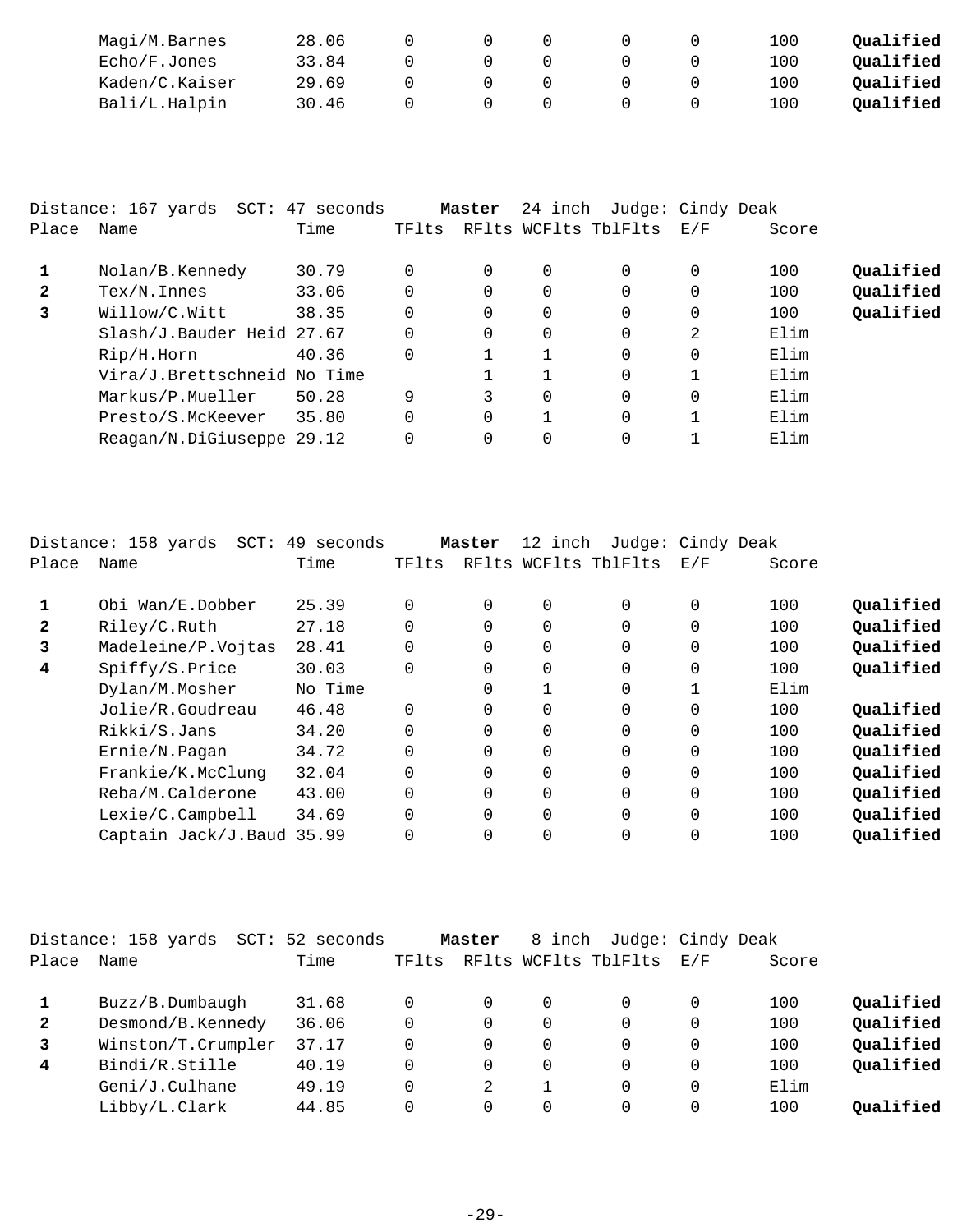| Shaylee/S.Marr | 42.14 |  |  |  |  |  |  | Qualified |
|----------------|-------|--|--|--|--|--|--|-----------|
|----------------|-------|--|--|--|--|--|--|-----------|

 Total Number of Dogs Showing: 87 Total Number of Dogs Absent: 1 Total Number of Dogs Withdrawn: 1 Total Number of Dogs Not Scored: 0 Total Number of Qualifiers: 55 Percent Qualified: 63.2%

|            |               | Distance: 167 yards SCT: 50 seconds |          |          |                                     |                                | <b>Excellent Pref</b> 16 inch Judge: Cindy Deak |
|------------|---------------|-------------------------------------|----------|----------|-------------------------------------|--------------------------------|-------------------------------------------------|
| Place Name |               | Time                                |          |          |                                     | TFlts RFlts WCFlts TblFlts E/F | Score                                           |
|            | Ian/M.Lemole  | 47.44                               | $\Omega$ |          | $\begin{matrix} 0 & 1 \end{matrix}$ |                                | Elim                                            |
|            | Bella/M.Throm | 60.87                               | 30       |          | $\cap$                              |                                | Elim                                            |
|            | Bear/J.Conner | 30.28                               |          | $\Omega$ |                                     |                                | Elim                                            |

|            | Distance: 167 yards SCT: 52 seconds |                           |  |                                | <b>Excellent Pref</b> 20 inch Judge: Cindy Deak |
|------------|-------------------------------------|---------------------------|--|--------------------------------|-------------------------------------------------|
| Place Name |                                     | Time                      |  | TFlts RFlts WCFlts TblFlts E/F | Score                                           |
|            | Jamie/M.Lemole<br>Freyja/P.McClain  | 55.93 9 2 1 0 1<br>Absent |  |                                | Flim                                            |

|            |  | Distance: 158 yards SCT: 57 seconds |  |                                | <b>Excellent Pref</b> 4 inch Judge: Cindy Deak |
|------------|--|-------------------------------------|--|--------------------------------|------------------------------------------------|
| Place Name |  | Time                                |  | TFlts RFlts WCFlts TblFlts E/F | Score                                          |
|            |  |                                     |  |                                |                                                |

| Rhiannon/J.Culhane | າ ເ<br>55.20 |  |  |  |  |  |  |
|--------------------|--------------|--|--|--|--|--|--|
|--------------------|--------------|--|--|--|--|--|--|

 Total Number of Dogs Showing: 5 Total Number of Dogs Absent: 1 Total Number of Dogs Withdrawn: 0 Total Number of Dogs Not Scored: 0 Total Number of Qualifiers: 0 Percent Qualified: 0.0%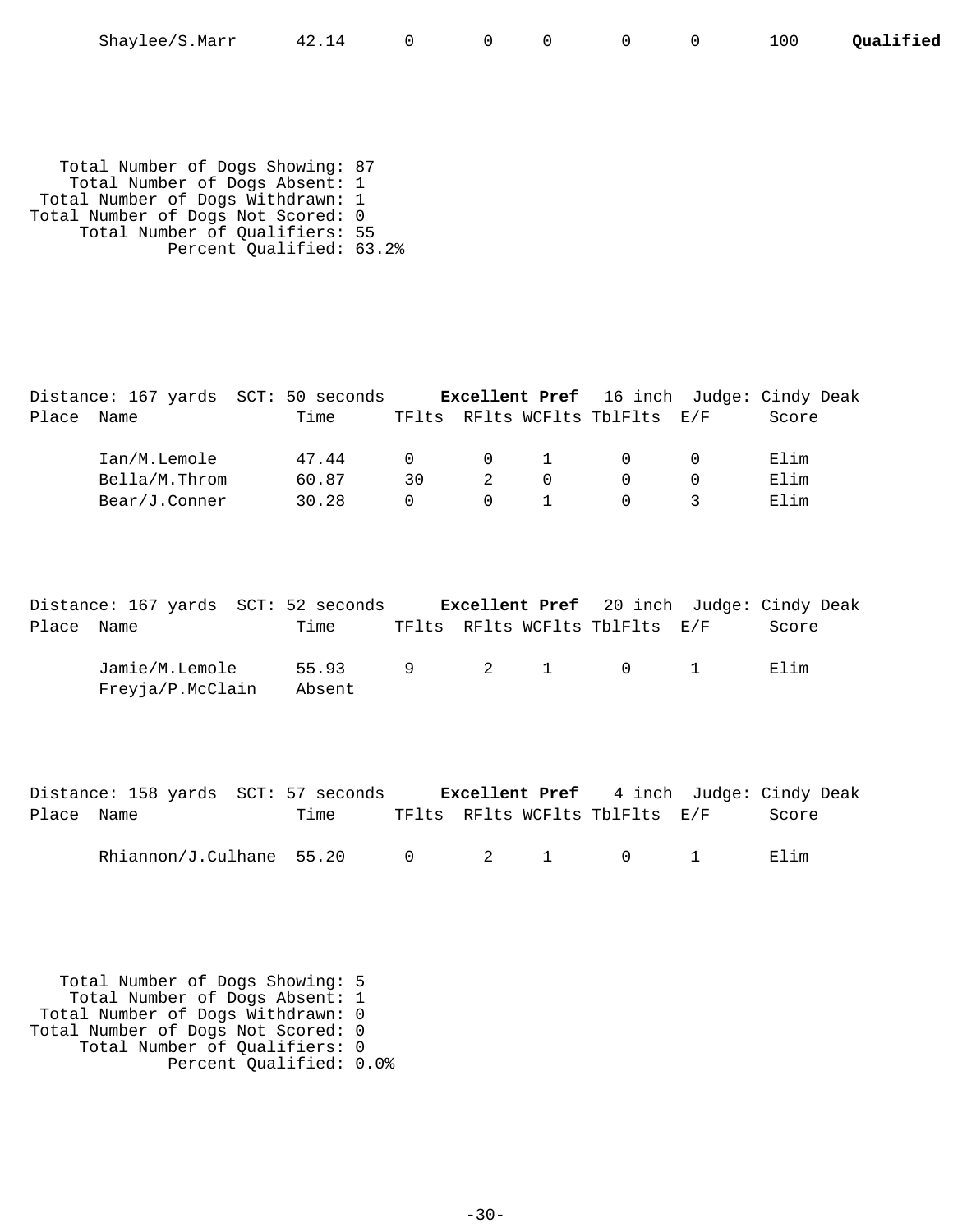|              | Distance: 167 yards | SCT: 50 seconds |          | Master Pref |                | 16 inch              |          | Judge: Cindy Deak |           |
|--------------|---------------------|-----------------|----------|-------------|----------------|----------------------|----------|-------------------|-----------|
| Place        | Name                | Time            | TFlts    |             |                | RFlts WCFlts TblFlts | E/F      | Score             |           |
|              | Ninja/D.Mlatecek    | 29.02           | $\Omega$ | $\Omega$    | $\overline{0}$ | $\Omega$             | $\Omega$ | 100               | Qualified |
| $\mathbf{2}$ | Journey/D.Calivas   | 32.99           | $\Omega$ | 0           | $\overline{0}$ | 0                    | 0        | 100               | Qualified |
| 3            | Peaches/N.DePetris  | 37.90           | $\Omega$ | 0           | 0              | 0                    | 0        | 100               | Qualified |
| 4            | Hope/S.Rosensteel   | 40.83           | $\Omega$ | $\Omega$    | $\Omega$       | $\Omega$             | $\Omega$ | 100               | Qualified |
|              | Kick/J.Ednie        | 31.44           | $\Omega$ | 2           | 2              | $\Omega$             | 3        | Elim              |           |
|              | Desi/D.Dubow        | 38.67           | $\Omega$ | 0           |                | $\Omega$             | 1        | Elim              |           |
|              | Splash/M.Yenter     | 27.40           | $\Omega$ | 0           | $\Omega$       | $\Omega$             | 1        | Elim              |           |
|              | Evie/P.Liu          | 62.59           | 36       | 5           | 5              | $\Omega$             | 2        | Elim              |           |
|              | Sapphire/J.Durgin   | 54.46           | 12       | 0           | $\overline{0}$ | 0                    | 0        | 88                |           |
|              | Kota/J.Durgin       | Absent          |          |             |                |                      |          |                   |           |
|              | Katie/T.Priz        | 45.00           | $\Omega$ | $\Omega$    | 0              | $\Omega$             | $\Omega$ | 100               | Oualified |
|              |                     |                 |          |             |                |                      |          |                   |           |

|              | Distance: 167 yards<br>$SCT$ : | 52 seconds |          | Master Pref | 20       | inch                 |             | Judge: Cindy Deak |           |
|--------------|--------------------------------|------------|----------|-------------|----------|----------------------|-------------|-------------------|-----------|
| Place        | Name                           | Time       | TFlts    |             |          | RFlts WCFlts TblFlts | E/F         | Score             |           |
| 1            | Boss 429/M.Timken              | 35.47      | $\Omega$ | $\mathbf 0$ | 0        | 0                    | 0           | 100               | Qualified |
| $\mathbf{z}$ | Jolie-Ko/M.Spence              | 39.04      | $\Omega$ | $\Omega$    | $\Omega$ | $\Omega$             | 0           | 100               | Qualified |
| 3            | Guinness/S.Marr                | 40.48      | $\Omega$ | $\Omega$    | 0        | $\Omega$             | 0           | 100               | Qualified |
| 4            | Change/J.Bair                  | 40.61      | $\Omega$ | $\Omega$    | 0        | $\Omega$             | 0           | 100               | Qualified |
|              | Chase/B.Bodnar                 | 34.40      | $\Omega$ |             | 0        | $\Omega$             | 2           | Elim              |           |
|              | Tempe/P.Liu                    | 41.53      | 0        |             |          | 0                    | 2           | Elim              |           |
|              | Fudge/M.Lemole                 | 46.89      | $\Omega$ | $\Omega$    | 0        | 0                    | 1           | Elim              |           |
|              | Electra/J.Marco                | 44.56      | $\Omega$ |             | 0        | 0                    | 2           | Elim              |           |
|              | Beau-Beau/S.Pfeffer            | 63.76      | 33       | $\Omega$    | 0        | $\Omega$             | 0           | 67                |           |
|              | Bond/L.Lane                    | Absent     |          |             |          |                      |             |                   |           |
|              | Jack/L.Jeffers                 | 43.84      | $\Omega$ | $\Omega$    | 0        | $\mathbf 0$          | $\mathbf 0$ | 100               | Qualified |
|              | Mojo/L.Wetherell               | Absent     |          |             |          |                      |             |                   |           |
|              | Parker/K.Nelson                | Absent     |          |             |          |                      |             |                   |           |
|              | Rex/V.Bridgham                 | 48.34      | $\Omega$ | $\Omega$    | 0        | $\mathbf 0$          | $\mathbf 0$ | 100               | Qualified |
|              | Spyder/B.Bates                 | Absent     |          |             |          |                      |             |                   |           |
|              | BaZinga/S.Kirkpatri            | 42.41      | $\Omega$ | $\Omega$    | 0        | $\overline{0}$       | 0           | 100               | Qualified |
|              |                                |            |          |             |          |                      |             |                   |           |

|       | Distance: 163 yards<br>$\mathtt{SCT}$ : | 52 seconds |       | Master Pref |                      |                             | 12 inch Judge: Cindy Deak |           |
|-------|-----------------------------------------|------------|-------|-------------|----------------------|-----------------------------|---------------------------|-----------|
| Place | Name                                    | Time       | TFlts |             | RFlts WCFlts TblFlts | $\mathrm{E}$ / $\mathrm{F}$ | Score                     |           |
|       | $Grape/B$ . Thomas                      | 26.68      |       | $\Omega$    |                      |                             | 100                       | Qualified |
| 2     | Frankie/M.Hansen                        | 34.47      |       | $\Omega$    |                      | 0                           | 100                       | Oualified |
|       | Bryden/S.Hyde                           | 47.14      |       | $\Omega$    |                      | 0                           | 100                       | Oualified |
|       | Dallas/J.Gorbas                         | 53.46      |       | $\Omega$    |                      | 0                           | 97                        |           |